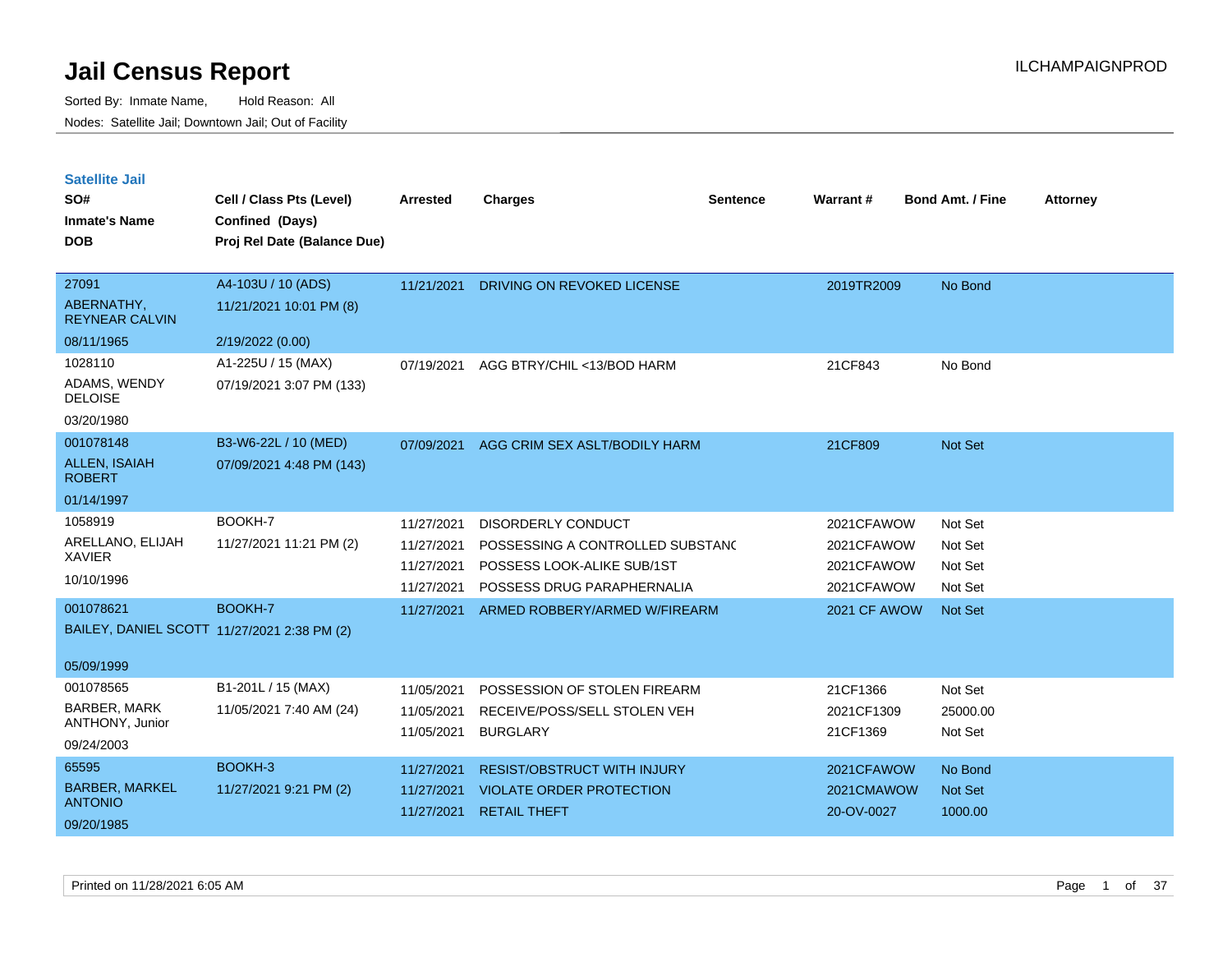| ivuutos. Saltiilit Jall, Duwilluwii Jall, Oul of Facility |                             |                 |                               |                      |              |                         |                 |
|-----------------------------------------------------------|-----------------------------|-----------------|-------------------------------|----------------------|--------------|-------------------------|-----------------|
| SO#                                                       | Cell / Class Pts (Level)    | <b>Arrested</b> | <b>Charges</b>                | <b>Sentence</b>      | Warrant#     | <b>Bond Amt. / Fine</b> | <b>Attorney</b> |
| <b>Inmate's Name</b>                                      | Confined (Days)             |                 |                               |                      |              |                         |                 |
| <b>DOB</b>                                                | Proj Rel Date (Balance Due) |                 |                               |                      |              |                         |                 |
|                                                           |                             |                 |                               |                      |              |                         |                 |
| 59570                                                     | BOOKF-2                     | 11/28/2021      | <b>DOMESTIC BATTERY</b>       |                      | 21CMAWOW     | Not Set                 |                 |
| <b>BARBER, TAMMY</b><br><b>DENISE</b>                     | 11/28/2021 4:48 AM (1)      |                 |                               |                      |              |                         |                 |
| 10/17/1979                                                |                             |                 |                               |                      |              |                         |                 |
| 521853                                                    | B1-104U / 15 (MAX)          | 10/17/2021      | ACCIDENT INJURY/DEATH/11-403  |                      | 21CF1250     | Not Set                 |                 |
| BARRY, WILLIE<br><b>DESMOND</b>                           | 10/17/2021 2:54 PM (43)     | 10/17/2021      | FELON POSS/USE WEAPON/FIREARM | 5y/6m (DOC) 19CF1634 |              | Not Set                 |                 |
| 01/08/1987                                                |                             |                 |                               |                      |              |                         |                 |
| 1073281                                                   | A1-226U / 5 (ADS)           | 11/15/2021      | DOM BTRY/CONTACT/1-2 PRECONV  |                      | 2021CF206    | 5000.00                 |                 |
| <b>BASLER, MONET</b><br><b>MARISA</b>                     | 11/15/2021 11:08 PM (14)    |                 |                               |                      |              |                         |                 |
| 08/17/1994                                                |                             |                 |                               |                      |              |                         |                 |
| 001078595                                                 | A2-221L / 10 (ADS)          | 11/20/2021      | AGGRAVATED DOMESTIC BATTERY   |                      | 21CF1426     | No Bond                 |                 |
| <b>BEADLES, KIERA</b><br><b>RENEE</b>                     | 11/20/2021 1:54 AM (9)      |                 |                               |                      |              |                         |                 |
| 01/23/1991                                                |                             |                 |                               |                      |              |                         |                 |
| 1075133                                                   | BOOKH-3                     | 11/27/2021      | <b>DOMESTIC BATTERY</b>       |                      | 2021 CM AWOW | <b>Not Set</b>          |                 |
| <b>BEALS, NATHAN</b><br>MILES, Junior                     | 11/27/2021 4:01 PM (2)      |                 |                               |                      |              |                         |                 |
| 06/03/1999                                                |                             |                 |                               |                      |              |                         |                 |
| 55826                                                     | B1-102L / 15 (MAX)          | 10/22/2021      | MFG/DEL 100<400 GR COCA/ANLG  |                      | 21CF1284     | Not Set                 |                 |
| BEAUREGARD,<br>MAURICE RONALD,                            | 10/22/2021 7:57 AM (38)     |                 |                               |                      |              |                         |                 |
| 06/19/1982                                                |                             |                 |                               |                      |              |                         |                 |
| 1059371                                                   | A3-217L / 15 (MAX)          | 11/15/2021      | <b>RESIDENTIAL BURGLARY</b>   | 10y (DOC)            | 2021CF154    | No Bond                 |                 |
| BECKETT, ANQWAUN<br><b>JAWAUN</b>                         | 11/15/2021 11:01 AM (14)    | 11/15/2021      | AGG BATTERY/PEACE OFFICER     | 5y (DOC)             | 2021CF154    | No Bond                 |                 |
| 11/14/1996                                                |                             |                 |                               |                      |              |                         |                 |
| 969121                                                    | BOOKH-3 / 15 (MAX)          | 11/25/2021      | CRIM TRESPASS TO RESIDENCE    |                      | 2021-CF-AWOW | Not Set                 |                 |
| BECKLEY, ANTHONY<br><b>PATRICK</b>                        | 11/25/2021 7:16 PM (4)      |                 |                               |                      |              |                         |                 |
| 06/30/1989                                                |                             |                 |                               |                      |              |                         |                 |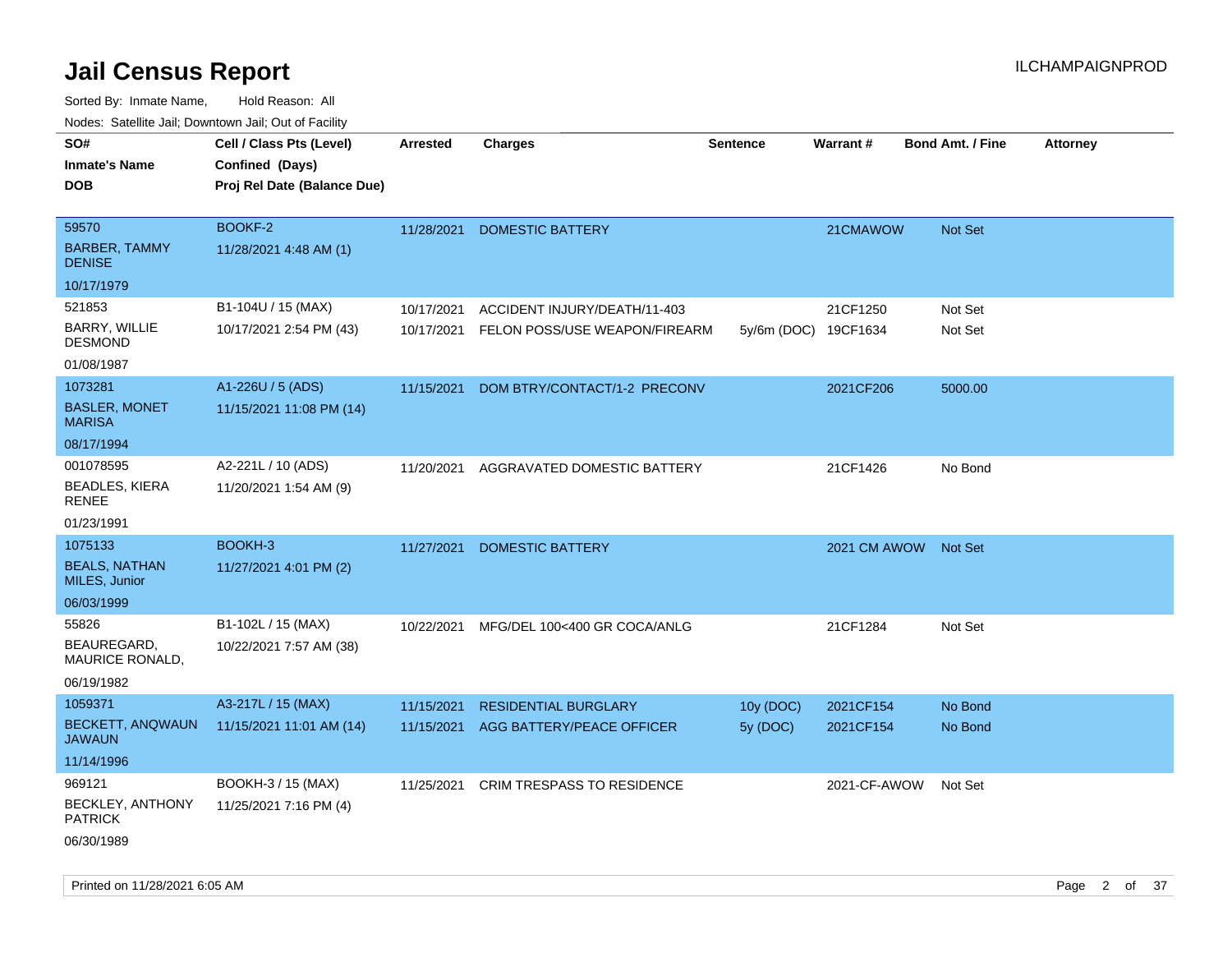| Nudes. Satellite Jali, Downtown Jali, Out of Facility |                             |            |                                          |          |                 |                         |                 |
|-------------------------------------------------------|-----------------------------|------------|------------------------------------------|----------|-----------------|-------------------------|-----------------|
| SO#                                                   | Cell / Class Pts (Level)    | Arrested   | <b>Charges</b>                           | Sentence | <b>Warrant#</b> | <b>Bond Amt. / Fine</b> | <b>Attorney</b> |
| <b>Inmate's Name</b>                                  | Confined (Days)             |            |                                          |          |                 |                         |                 |
| <b>DOB</b>                                            | Proj Rel Date (Balance Due) |            |                                          |          |                 |                         |                 |
|                                                       |                             |            |                                          |          |                 |                         |                 |
| 1045344                                               | BOOKF-2                     | 11/27/2021 | POSSESSION OF METH<5 GRAMS               |          | 2021CF1037      | 10000.00                |                 |
| BERNARD, KIMBERLY<br>RAE                              | 11/27/2021 11:34 AM (2)     |            |                                          |          |                 |                         |                 |
| 06/23/1965                                            |                             |            |                                          |          |                 |                         |                 |
| 001078535                                             | B2-T2-07U / 15 (SPH)        | 10/26/2021 | CRIM SEX ASSAULT/FORCE                   |          | 21CF1305        | Not Set                 |                 |
| BERRY, DAVID ISAAC                                    | 10/26/2021 10:52 AM (34)    |            |                                          |          |                 |                         |                 |
|                                                       |                             |            |                                          |          |                 |                         |                 |
| 09/23/2000                                            |                             |            |                                          |          |                 |                         |                 |
| 1057334                                               | B4-221U / 15 (MAX)          | 10/27/2021 | MURDER/INTENT TO KILL/INJURE             |          |                 | No Bond                 |                 |
| BEVERLY, DAVID<br><b>BENJAMIN</b>                     | 10/27/2021 1:42 PM (33)     |            |                                          |          |                 |                         |                 |
| 03/31/1987                                            |                             |            |                                          |          |                 |                         |                 |
| 57176                                                 | B3-W3-10L / 5 (MIN)         | 11/04/2021 | DRIVING ON REVOKED LICENSE               |          | 2021CF92        | Not Set                 |                 |
| <b>BICKERS, LARRY RAY</b>                             | 11/04/2021 4:37 PM (25)     |            |                                          |          |                 |                         |                 |
|                                                       |                             |            |                                          |          |                 |                         |                 |
| 03/03/1966                                            | 11/3/2021 (0.00)            |            |                                          |          |                 |                         |                 |
| 29626                                                 | B1-105U / 10 (MED)          |            | 11/09/2021 MFG/DEL 15<100 GR COCA/ANALOG |          | 21CF1387        | <b>Not Set</b>          |                 |
| <b>BISHOP, DARRELL</b><br><b>EDWARD</b>               | 11/09/2021 4:46 PM (20)     |            |                                          |          |                 |                         |                 |
| 07/18/1968                                            |                             |            |                                          |          |                 |                         |                 |
| 51247                                                 | B1-202U / 10 (MED)          | 04/15/2021 | FELON POSS/USE WEAPON/FIREARM            |          | 21CF411         | Not Set                 |                 |
| <b>BROWN, DANTE</b><br><b>MAURICE</b>                 | 04/15/2021 6:24 PM (228)    |            |                                          |          |                 |                         |                 |
| 04/19/1979                                            |                             |            |                                          |          |                 |                         |                 |
| 1067476                                               | A4-106L / 10 (MED)          | 11/13/2021 | AGG DOMESTIC BATTERY/STRANGLE            |          | 20CF575         | 5000.00                 |                 |
| <b>BROWN, JAMES</b>                                   | 11/13/2021 2:35 AM (16)     | 11/13/2021 | LEAVING THE SCENE INVOLV VEHICLE         |          | 20TR3784        | 5000.00                 |                 |
| <b>BRONELL</b>                                        |                             | 11/13/2021 | <b>RESIDENTIAL BURGLARY</b>              |          | 21CF385         | 25000.00                |                 |
| 01/08/1996                                            |                             |            |                                          |          |                 |                         |                 |
| 1035923                                               | B3-W3-12L / 10 (MED)        | 08/23/2021 | POSS STOLEN VEHICLE > \$25,000           |          | 21CF1029        | Not Set                 |                 |
| BROWN, KYRELL<br>NAJUAN                               | 08/23/2021 9:46 AM (98)     |            |                                          |          |                 |                         |                 |
| 06/14/1993                                            |                             |            |                                          |          |                 |                         |                 |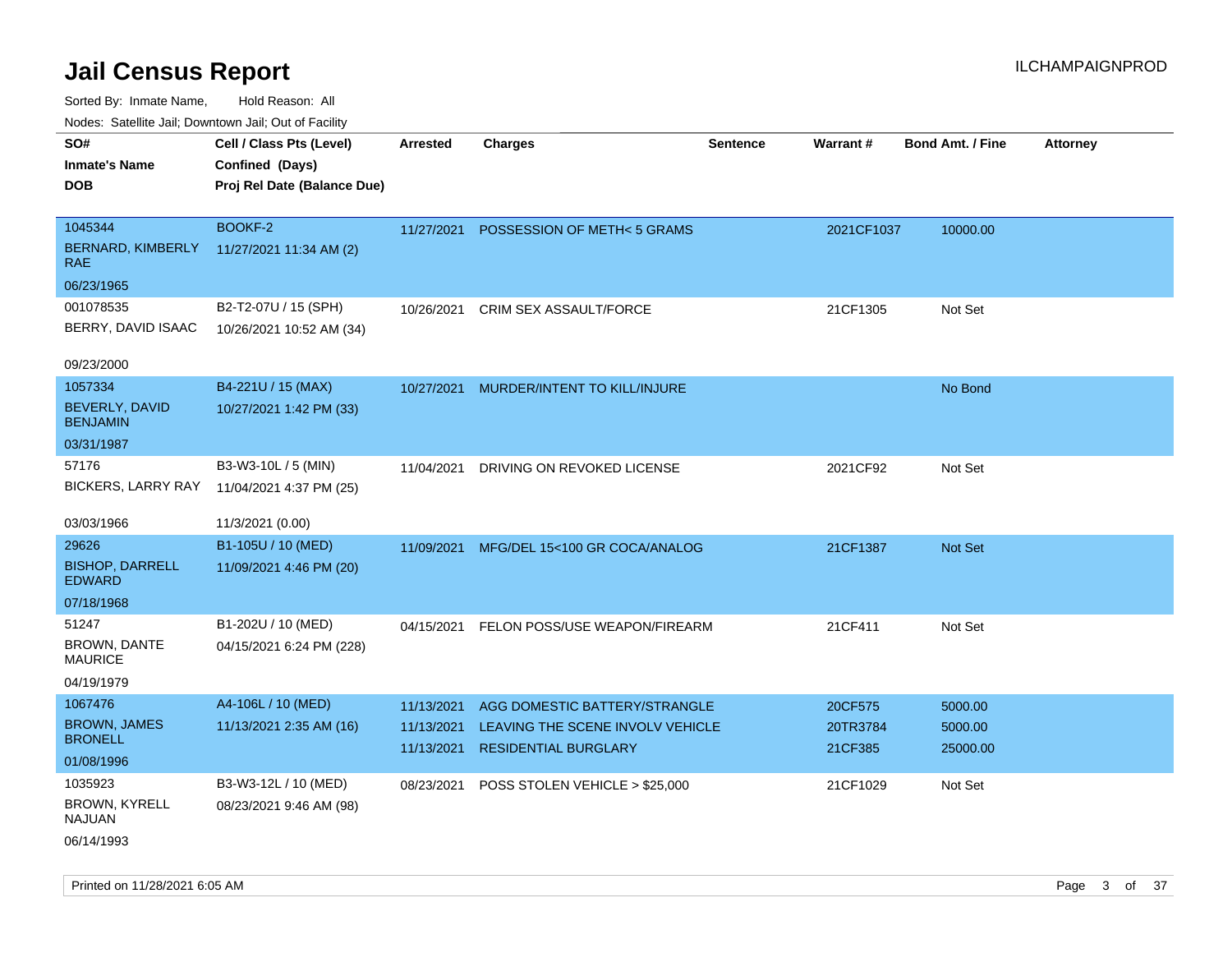Sorted By: Inmate Name, Hold Reason: All Nodes: Satellite Jail; Downtown Jail; Out of Facility

| SO#<br><b>Inmate's Name</b><br><b>DOB</b> | Cell / Class Pts (Level)<br>Confined (Days)<br>Proj Rel Date (Balance Due) | <b>Arrested</b> | <b>Charges</b>                 | <b>Sentence</b> | Warrant#   | <b>Bond Amt. / Fine</b> | <b>Attorney</b> |
|-------------------------------------------|----------------------------------------------------------------------------|-----------------|--------------------------------|-----------------|------------|-------------------------|-----------------|
| 29957                                     | A3-116L / 15 (MAX)                                                         | 11/13/2021      | FELON POSS/USE WEAPON/FIREARM  |                 | 21CF1390   | Not Set                 |                 |
| <b>BROWN, RODNEY</b><br>LOUIS             | 11/13/2021 8:57 PM (16)                                                    | 11/13/2021      | AGG CRIM SX AB/>5 YR OLDER VIC |                 | 2019CF0718 | 250000.00               |                 |
| 01/07/1968                                |                                                                            |                 |                                |                 |            |                         |                 |
| 001077945                                 | A1-225L / 10 (MED)                                                         | 11/13/2021      | AGG ASLT PEACE OFF/FIRE/ER WRK |                 | 2021CF637  | 1000.00                 |                 |
| BROWN, SIDREA                             | 11/13/2021 10:49 AM (16)                                                   | 11/13/2021      | <b>BURGLARY</b>                |                 | 2021CF543  | 50000.00                |                 |
| <b>RENEIA</b><br>07/23/1992               |                                                                            | 11/17/2021      | <b>BURGLARY</b>                |                 | 21CF1264   | 1000.00                 |                 |
| 1071534                                   | B2-T2-08L / 10 (SPH)                                                       | 09/18/2020      | AGG BATTERY/DISCHARGE FIREARM  |                 | 20CF1049   | <b>Not Set</b>          |                 |
| <b>BRYANT, KETONE</b><br><b>LEVELL</b>    | 09/18/2020 1:19 PM (437)                                                   |                 |                                |                 |            |                         |                 |
| 04/07/2000                                |                                                                            |                 |                                |                 |            |                         |                 |
| 56936                                     | B4-225U / 15 (MAX)                                                         | 11/01/2021      | PUBLIC INDECENCY/EXPOSURE/3+   |                 |            | Not Set                 |                 |
| CALDWELL, STEVEN<br>ANDRE                 | 11/01/2021 1:09 PM (28)                                                    |                 |                                |                 |            |                         |                 |
| 04/19/1982                                |                                                                            |                 |                                |                 |            |                         |                 |
| 39474                                     | B1-101U / 10 (ADS)                                                         | 07/06/2021      | MFG/DEL 15<100 GR HEROIN/ANLG  |                 | 21CF792    | <b>Not Set</b>          |                 |
| <b>CAMPBELL, AARON</b><br><b>JACOB</b>    | 07/06/2021 11:56 PM (146)                                                  |                 |                                |                 |            |                         |                 |
| 07/18/1974                                |                                                                            |                 |                                |                 |            |                         |                 |
| 996275                                    | A4-104L / 10 (ADS)                                                         | 11/15/2021      | FELON POSS/USE WEAPON/FIREARM  |                 | 21CF1398   | Not Set                 |                 |
| CAMPBELL, JOHNNIE<br>LEE, Third           | 11/15/2021 8:37 AM (14)                                                    | 11/15/2021      | <b>UNLICENSED</b>              |                 | 21TR9796   | Not Set                 |                 |
| 04/02/1992                                |                                                                            |                 |                                |                 |            |                         |                 |
| 958898                                    | A3-211U / 15 (ADS)                                                         | 11/18/2021      | AGGRAVATED DOMESTIC BATTERY    |                 | 21CF1409   | Not Set                 |                 |
| <b>CHAMBERS, GARY</b><br><b>DANTE</b>     | 11/18/2021 5:10 AM (11)                                                    |                 |                                |                 |            |                         |                 |
| 05/24/1973                                |                                                                            |                 |                                |                 |            |                         |                 |
| 960551                                    | B4-225L / 10 (MED)                                                         | 08/26/2021      | DOMESTIC BATTERY/HARM/VIO O/P  |                 | 21CF1035   | 100000.00               |                 |
| COFFIN, KYLE LAIR                         | 08/26/2021 4:43 AM (95)                                                    | 08/26/2021      | POSS HYPO/SYRINGE/NEEDLES/1ST  |                 | 2021 CM116 | 1000.00                 |                 |

09/21/1988

Printed on 11/28/2021 6:05 AM **Page 4 of 37**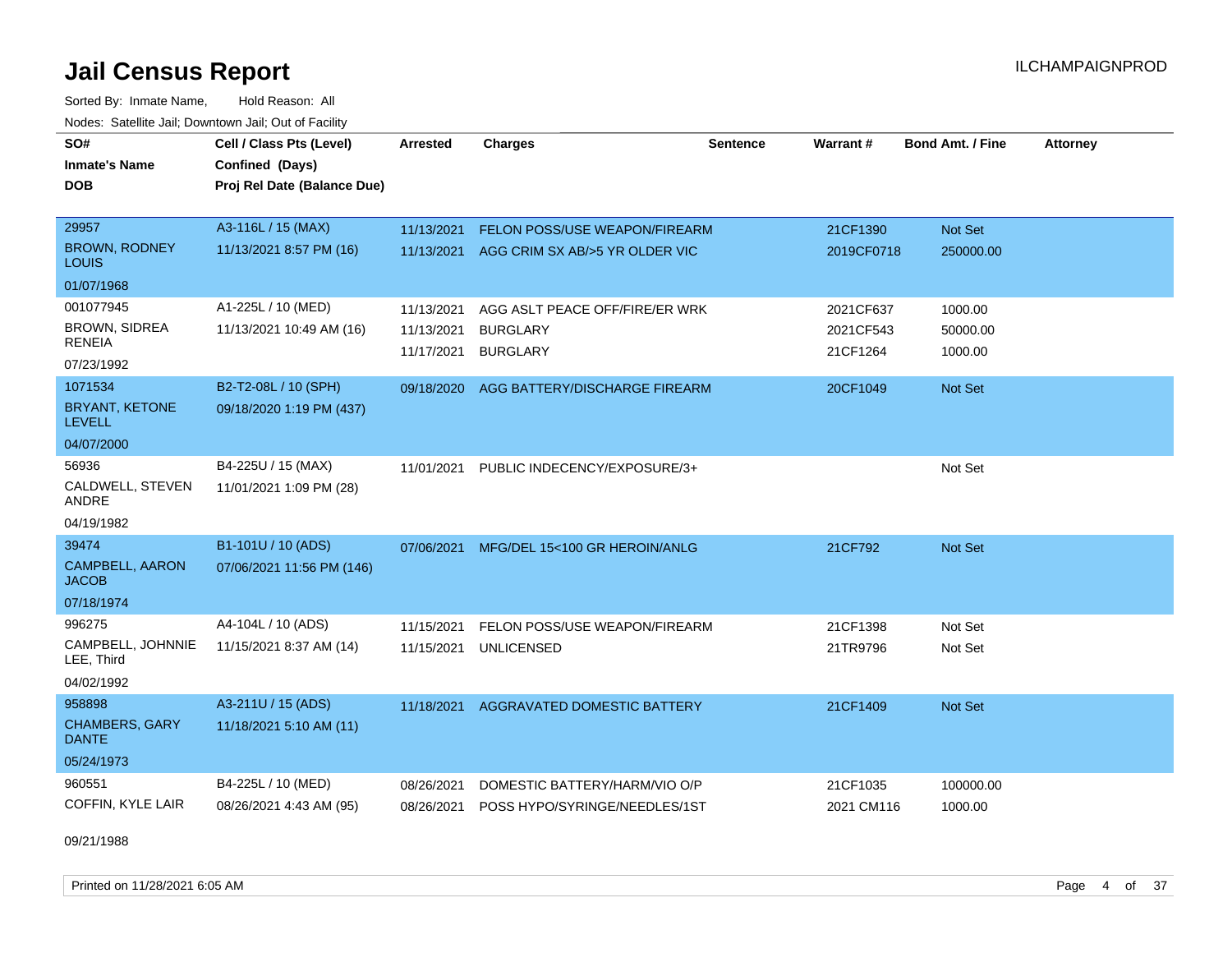Sorted By: Inmate Name, Hold Reason: All Nodes: Satellite Jail; Downtown Jail; Out of Facility

| SO#                                  | Cell / Class Pts (Level)                    | Arrested   | <b>Charges</b>                     | <b>Sentence</b> | Warrant#   | <b>Bond Amt. / Fine</b> | <b>Attorney</b> |
|--------------------------------------|---------------------------------------------|------------|------------------------------------|-----------------|------------|-------------------------|-----------------|
| <b>Inmate's Name</b>                 | Confined (Days)                             |            |                                    |                 |            |                         |                 |
| <b>DOB</b>                           | Proj Rel Date (Balance Due)                 |            |                                    |                 |            |                         |                 |
|                                      |                                             |            |                                    |                 |            |                         |                 |
| 34805                                | B4-226L / 15 (MAX)                          | 10/01/2021 | <b>DOMESTIC BATTERY</b>            |                 | 21CF1183   | Not Set                 |                 |
|                                      | CONERLY, KIN JOSEPH 10/01/2021 1:53 AM (59) | 10/01/2021 | <b>ARMED HABITUAL CRIMINAL</b>     |                 | 21CF1184   | Not Set                 |                 |
| 11/16/1971                           |                                             | 10/06/2021 | POSS STOLEN VEHICLE > \$25,000     |                 | 19CF1786   | <b>Not Set</b>          |                 |
| 1074319                              | B2-DR / 15 (SPH)                            | 10/12/2021 | AGGRAVATED CRUELTY TO ANIMALS      |                 | 21CF1238   | Not Set                 |                 |
| CRAIG, DAVUCCI<br><b>DAVION</b>      | 10/12/2021 11:36 AM (48)                    | 10/14/2021 | <b>MURDER</b>                      |                 | 21CF1239   | Not Set                 |                 |
| 08/02/2001                           |                                             |            |                                    |                 |            |                         |                 |
| 001077549                            | B2-T3-10L / 10 (SPH)                        | 12/22/2020 | PRED CRIM SEX ASLT/VICTIM <13      |                 | 2020CF1469 | Not Set                 |                 |
| CRISTOBAL-MATEO,<br><b>CRISTOBAL</b> | 12/22/2020 1:17 PM (342)                    |            |                                    |                 |            |                         |                 |
| 12/02/1988                           |                                             |            |                                    |                 |            |                         |                 |
| 001077536                            | B2-T1-03U / 10 (SPH)                        | 12/20/2020 | <b>ROBBERY</b>                     |                 | 20CF1446   | Not Set                 |                 |
| DAVIS, ARTRE LAVAE                   | 12/20/2020 1:38 PM (344)                    |            |                                    |                 |            |                         |                 |
| 06/26/2002                           |                                             |            |                                    |                 |            |                         |                 |
| 1023587                              | B1-203U / 15 (MAX)                          | 09/24/2021 | MFG/DEL CANNABIS/2.5-10 GRAMS      |                 | 21CF1155   | Not Set                 |                 |
| DAVIS, MARTIN<br><b>DENNIS</b>       | 09/24/2021 9:38 PM (66)                     | 09/24/2021 | ARMED HABITUAL CRIMINAL            |                 | 2021-CF681 | 500000.00               |                 |
| 12/02/1994                           |                                             |            |                                    |                 |            |                         |                 |
| 001077634                            | A2-223L / 5 (ADS)                           | 09/23/2021 | OBSTRUCT JUST/DESTROY EVIDENCE     |                 | 21CF887    | 25000.00                |                 |
| DAVIS, TAMIKA                        | 09/23/2021 12:30 AM (67)                    |            |                                    |                 |            |                         |                 |
| 03/11/1974                           |                                             |            |                                    |                 |            |                         |                 |
| 56972                                | B4-227U / 10 (MED)                          | 08/30/2021 | POSS STOLEN VEHICLE > \$25,000     |                 | 21CF1044   | Not Set                 |                 |
| DAY, DANIEL JOSEPH                   | 08/30/2021 3:07 PM (91)                     | 09/04/2021 | <b>BURGLARY</b>                    |                 | 21CF1054   | Not Set                 |                 |
| 10/16/1982                           |                                             |            |                                    |                 |            |                         |                 |
| 522497                               | BOOKH-7                                     | 11/28/2021 | RESIST/OBSTRUCTING A PEACE OFFICEF |                 | 21CM265    | 1000.00                 |                 |
| DELANEY, KEANDRE                     | 11/28/2021 2:06 AM (1)                      | 11/28/2021 | FELON POSS/USE WEAPON/FIREARM      |                 | 21CFAWOW   | Not Set                 |                 |

11/27/1986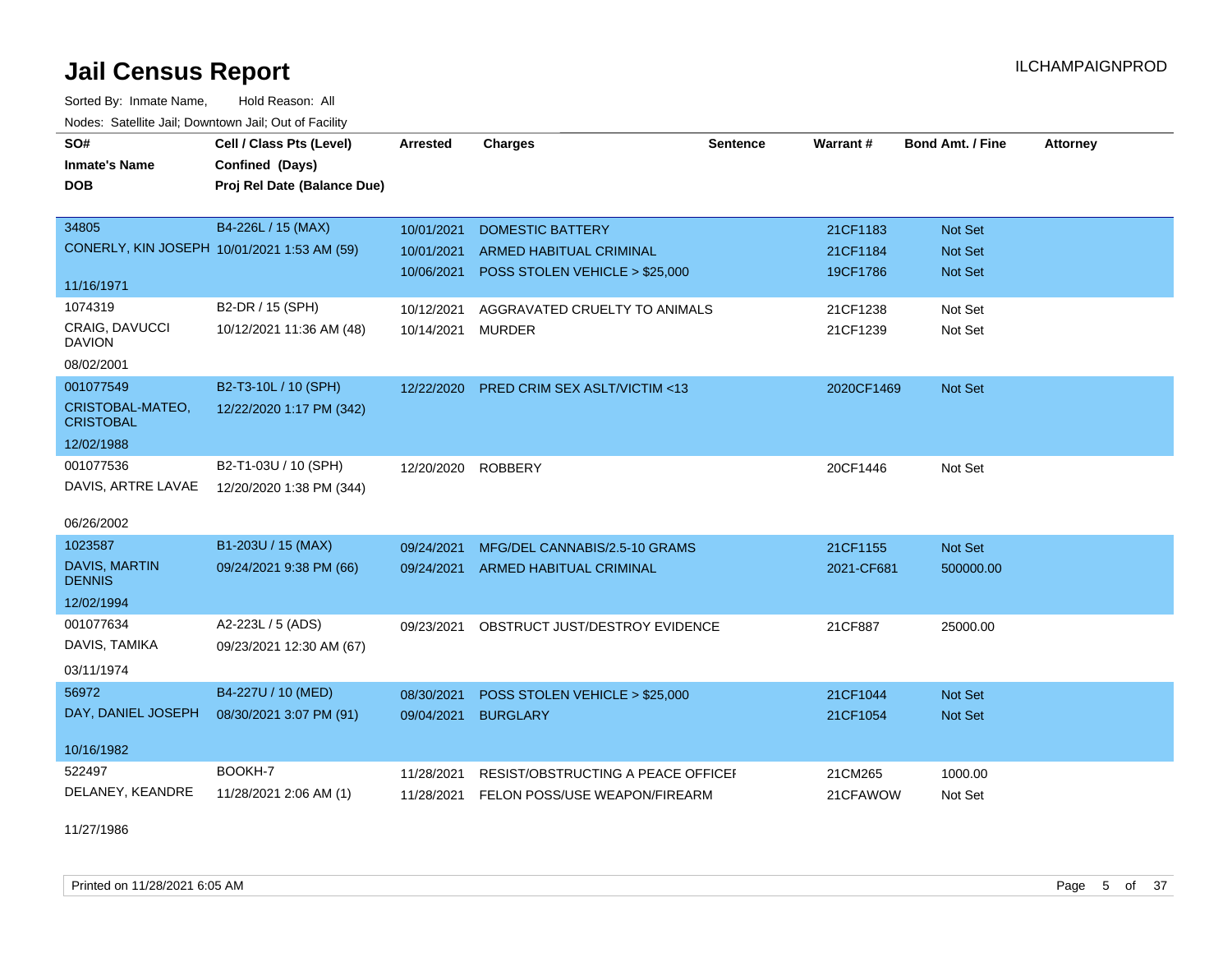Sorted By: Inmate Name, Hold Reason: All Nodes: Satellite Jail; Downtown Jail; Out of Facility

| SO#<br><b>Inmate's Name</b><br><b>DOB</b>                      | Cell / Class Pts (Level)<br>Confined (Days)<br>Proj Rel Date (Balance Due) | Arrested                                                           | <b>Charges</b>                                                                                                                                      | <b>Sentence</b> | Warrant#                                                | <b>Bond Amt. / Fine</b>                              | <b>Attorney</b> |
|----------------------------------------------------------------|----------------------------------------------------------------------------|--------------------------------------------------------------------|-----------------------------------------------------------------------------------------------------------------------------------------------------|-----------------|---------------------------------------------------------|------------------------------------------------------|-----------------|
| 989143<br>DIAL, CLAYTON COLE                                   | B3-W2-06L / 10 (MED)<br>09/27/2021 4:12 PM (63)                            | 09/27/2021<br>09/27/2021                                           | 09/27/2021 STALKING/CAUSE PERSON DISTRESS<br>VIOLATE ORDER PROTECTION<br>POSSESSION OF METH<5 GRAMS                                                 |                 | 21CF1149<br>21CM440                                     | 50000.00<br>25000.00<br>9430.00                      |                 |
| 07/28/1991                                                     |                                                                            |                                                                    |                                                                                                                                                     |                 |                                                         |                                                      |                 |
| 515892<br>DISHMAN, BYRON<br><b>EUJEAN</b>                      | A4-107U / 15 (ADS)<br>11/18/2021 2:33 PM (11)                              |                                                                    | 11/18/2021 AGG DOMESTIC BATTERY/STRANGLE                                                                                                            |                 | 15CF1432                                                | No Bond                                              |                 |
| 07/30/1983                                                     |                                                                            |                                                                    |                                                                                                                                                     |                 |                                                         |                                                      |                 |
| 25659<br>DORRIS, LORENZO                                       | B4-125L / 15 (MAX)                                                         | 06/15/2021                                                         | <b>RESIDENTIAL BURGLARY</b>                                                                                                                         |                 | 2020CF1218                                              | 50000.00                                             |                 |
| 07/19/1966                                                     | 06/15/2021 6:17 AM (167)                                                   | 06/15/2021                                                         | <b>BURGLARY</b>                                                                                                                                     |                 | 21CF689                                                 | Not Set                                              |                 |
| 45194<br>FALLS, ANDREW                                         | B3-W1-01U / 10 (MED)<br>10/20/2021 12:59 AM (40)                           | 10/20/2021                                                         | DOMESTIC BATTERY/OTHER PRIOR                                                                                                                        |                 | 21CF1265                                                | Not Set                                              |                 |
| 08/15/1976                                                     |                                                                            |                                                                    |                                                                                                                                                     |                 |                                                         |                                                      |                 |
| 527081<br>FERGUSON,<br><b>CHRISTOPHER</b>                      | B3-W6-24L / 10 (MED)<br>09/06/2021 1:18 PM (84)                            |                                                                    | 09/06/2021 ARSON/REAL/PERSONAL PROP>\$150                                                                                                           |                 | 2021 CF 797                                             | 25000.00                                             |                 |
| 12/21/1981                                                     |                                                                            |                                                                    |                                                                                                                                                     |                 |                                                         |                                                      |                 |
| 54397<br>FICKLIN, GORDON<br><b>RAYMOND</b><br>11/03/1973       | A4-102L / 10 (MED)<br>11/23/2021 10:22 AM (6)                              | 11/23/2021<br>11/23/2021<br>11/23/2021<br>11/23/2021<br>11/23/2021 | <b>DISORDERLY CONDUCT</b><br>FELON POSS/USE WEAPON/FIREARM<br>HRSMT/THREATEN PERSON/KILL<br>DRIVING ON SUSPENDED LICENSE<br><b>RECKLESS DRIVING</b> |                 | 21CM538<br>21CF859<br>21CF767<br>21TR10075<br>21TR10074 | 100.00<br>50000.00<br>50000.00<br>2500.00<br>Not Set |                 |
| 524764<br><b>FISCUS, ROBERT</b><br><b>LOWELL</b><br>02/17/1986 | B3-W2-08L / 5 (MIN)<br>09/18/2021 10:50 AM (72)                            | 09/18/2021                                                         | METH DELIVERY/15<100 GRAMS                                                                                                                          |                 | 21CF627                                                 | 50000.00                                             |                 |
| 518395                                                         | B2-T3-12L / 15 (SPH)<br>FRANDLE, MARK RYAN 07/07/2020 3:42 PM (510)        | 07/07/2020                                                         | CRIMINAL SEXUAL ASSAULT                                                                                                                             |                 | 2020-CF735                                              | 250000.00                                            |                 |

09/10/1985

Printed on 11/28/2021 6:05 AM **Page 6** of 37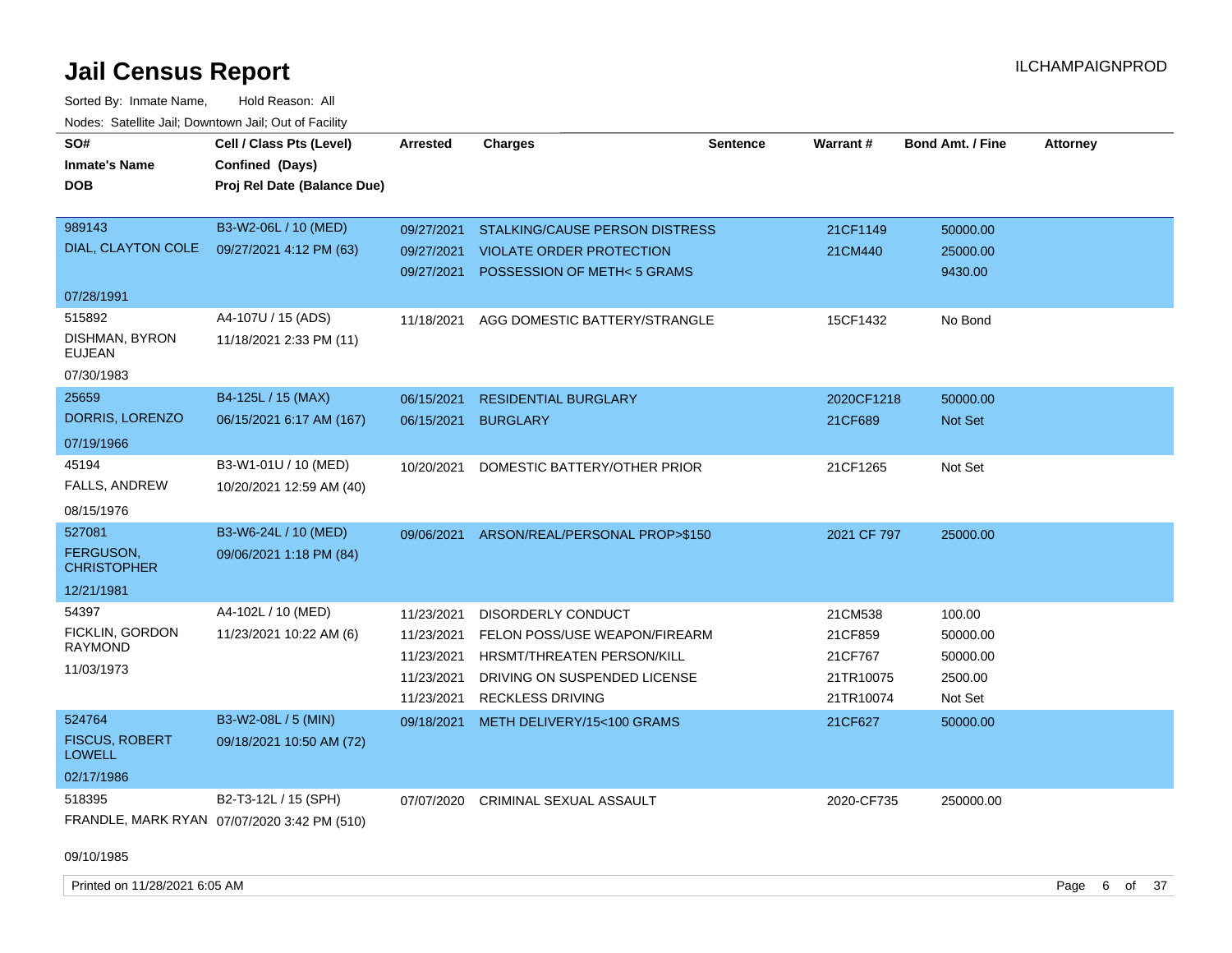| SO#                                        | Cell / Class Pts (Level)                  | <b>Arrested</b> | <b>Charges</b>                       | <b>Sentence</b> | Warrant#  | <b>Bond Amt. / Fine</b> | <b>Attorney</b> |
|--------------------------------------------|-------------------------------------------|-----------------|--------------------------------------|-----------------|-----------|-------------------------|-----------------|
| <b>Inmate's Name</b>                       | Confined (Days)                           |                 |                                      |                 |           |                         |                 |
| <b>DOB</b>                                 | Proj Rel Date (Balance Due)               |                 |                                      |                 |           |                         |                 |
|                                            |                                           |                 |                                      |                 |           |                         |                 |
| 001078583                                  | A3-212L / 15 (MAX)                        | 11/14/2021      | AGG UNLAWFUL USE WEAPON/PERSON       |                 | 21CF1392  | Not Set                 |                 |
| <b>FRAZIER, RICHARD</b><br><b>EMOND</b>    | 11/14/2021 3:12 AM (15)                   |                 |                                      |                 |           |                         |                 |
| 04/19/2001                                 |                                           |                 |                                      |                 |           |                         |                 |
| 001077934                                  | A1-224L / 10 (MED)                        | 08/22/2021      | <b>DOMESTIC BATTERY</b>              |                 | 21 CM 172 | 10000.00                |                 |
| FREED, LOGAN<br><b>SUZANNE</b>             | 08/22/2021 11:45 PM (99)                  | 08/22/2021      | AGG DUI/ACCIDENT/DEATH               |                 | 21CF1024  | Not Set                 |                 |
| 08/18/1996                                 |                                           |                 |                                      |                 |           |                         |                 |
| 001078290                                  | A1-125U / 10 (ADS)                        | 08/19/2021      | MACHINE GUN/AUTO WEAPON/VEH          |                 | 21CF1012  | Not Set                 |                 |
| <b>FREEMAN, ANGEL</b><br><b>JANILA KAY</b> | 08/19/2021 1:26 AM (102)                  |                 |                                      |                 |           |                         |                 |
| 12/25/1995                                 |                                           |                 |                                      |                 |           |                         |                 |
| 001078450                                  | B3-W2-05U / 10 (MED)                      | 10/26/2021      | AGGRAVATED BATTERY                   |                 |           | Not Set                 |                 |
| GAMBLE, HAKEEM<br><b>DARION</b>            | 10/26/2021 1:01 PM (34)                   | 10/26/2021      | BURGLARY W/O CAUSING DAMAGE          |                 |           | No Bond                 |                 |
| 12/17/1999                                 | 12/23/2021 (0.00)                         |                 |                                      |                 |           |                         |                 |
| 001078607                                  | A3-113L / 15 (MAX)                        | 11/22/2021      | <b>FELON POSS/USE FIREARM/PAROLE</b> |                 | 21CF1437  | <b>Not Set</b>          |                 |
| <b>GRAY, WILLIAM</b><br>DA'VON             | 11/22/2021 2:57 PM (7)                    | 11/22/2021      | ATTEMPT (FIRST DEGREE MURDER)        |                 | 21CF1435  | Not Set                 |                 |
| 04/18/1984                                 |                                           |                 |                                      |                 |           |                         |                 |
| 1069726                                    | A3-216L / 5 (ADS)                         | 11/17/2021      | POSS AMT CON SUB EXCEPT(A)/(D)       |                 | 21CF472   | 10000.00                |                 |
|                                            | GREER, CONNOR JAY 11/17/2021 5:26 PM (12) | 11/17/2021      | BURGLARY W/O CAUSING DAMAGE          |                 | 19CF1421  | 10000.00                |                 |
| 02/22/1994                                 |                                           |                 |                                      |                 |           |                         |                 |
| 56342                                      | B1-205L / 10 (MED)                        | 10/21/2021      | <b>ARMED HABITUAL CRIMINAL</b>       |                 | 21CF1279  | Not Set                 |                 |
| <b>GRIFFIN, NATHAN</b>                     | 10/21/2021 4:20 PM (39)                   | 10/21/2021      | THEFT CONTROL INTENT <\$500          |                 | 17CF1451  | 10000.00                |                 |
| <b>EUGENE</b>                              |                                           | 10/21/2021      | DRIVING ON REVOKED LICENSE           |                 | 20TR1979  | 3000.00                 |                 |
| 02/24/1969                                 |                                           |                 |                                      |                 |           |                         |                 |
| 977825                                     | <b>BOOKH-7 / 5 (MIN)</b>                  | 11/25/2021      | RET THEFT/DISP MERCH/>\$300          |                 | 2021CF203 | Not Set                 |                 |
| <b>GWIN, RAYMOND</b><br><b>CHARLES</b>     | 11/27/2021 12:19 AM (2)                   |                 |                                      |                 |           |                         |                 |
| 09/30/1989                                 |                                           |                 |                                      |                 |           |                         |                 |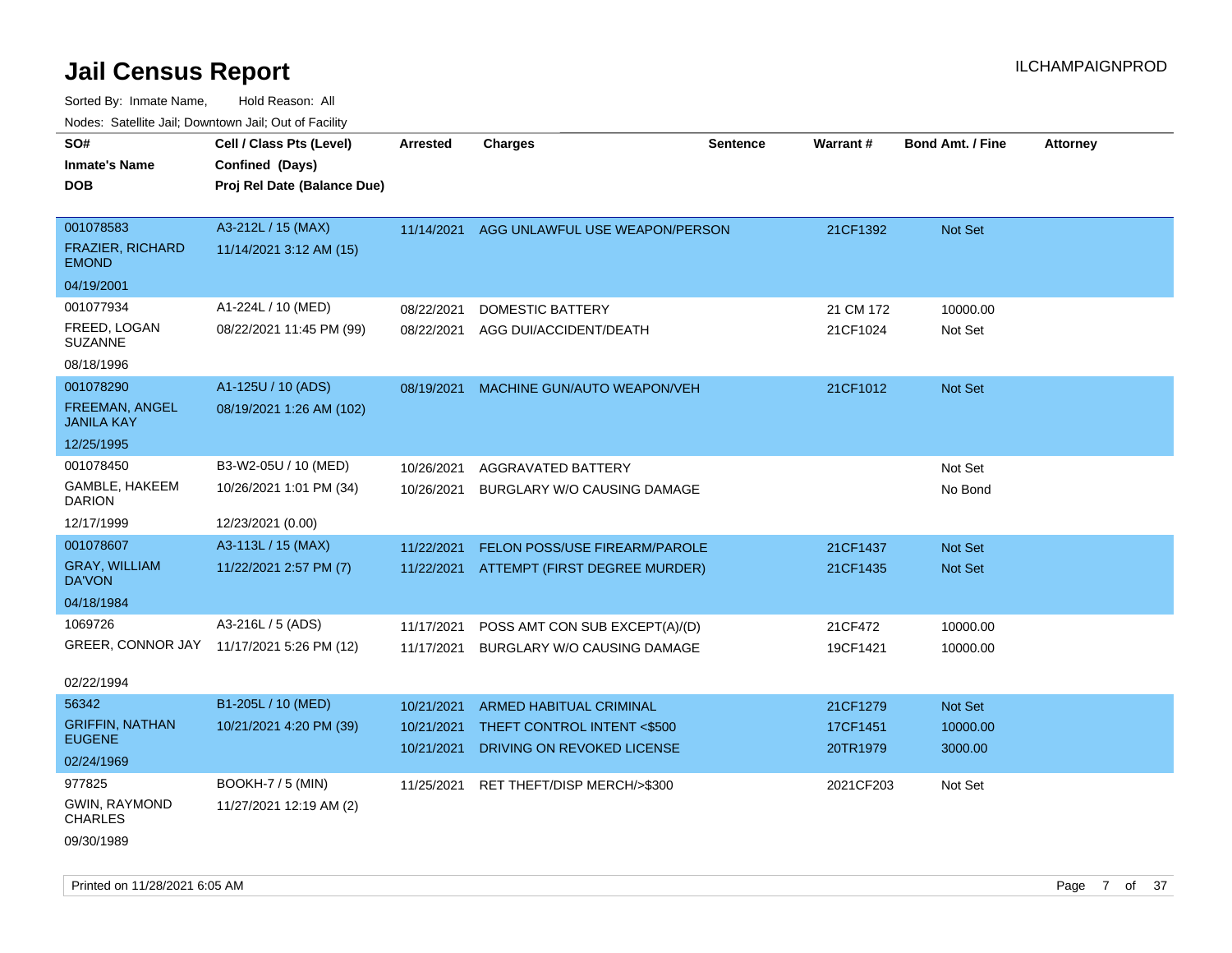| SO#<br><b>Inmate's Name</b><br><b>DOB</b> | Cell / Class Pts (Level)<br>Confined (Days)<br>Proj Rel Date (Balance Due) | <b>Arrested</b> | <b>Charges</b>                          | <b>Sentence</b> | Warrant#   | <b>Bond Amt. / Fine</b> | <b>Attorney</b> |
|-------------------------------------------|----------------------------------------------------------------------------|-----------------|-----------------------------------------|-----------------|------------|-------------------------|-----------------|
|                                           |                                                                            |                 |                                         |                 |            |                         |                 |
| 1038973                                   | B4-127L / 10 (MED)                                                         | 11/05/2021      | AGG DOMESTIC BATTERY/STRANGLE           |                 | 21CF1365   | Not Set                 |                 |
|                                           | HAYS, DAMIEN CLYDE 11/05/2021 8:59 PM (24)                                 |                 |                                         |                 |            |                         |                 |
| 03/19/1994                                |                                                                            |                 |                                         |                 |            |                         |                 |
| 965829                                    | BOOKH-4 / 10 (ADS)                                                         | 09/09/2021      | HRSMT/NO CONVERSATION/KILL              |                 | 2021CF1072 | 25000.00                |                 |
| HEINZ, ANDREW<br><b>MICHAEL</b>           | 09/09/2021 5:21 PM (81)                                                    | 09/13/2021      | PROBATION VIOLATION                     |                 | 21CF7      | Not Set                 |                 |
| 07/01/1987                                |                                                                            |                 |                                         |                 |            |                         |                 |
| 001078488                                 | B2-T3-11U / 15 (SPH)                                                       | 10/14/2021      | <b>PRED CRIM SEX ASLT/VICTIM &lt;13</b> |                 | 21CF1232   | 500000.00               |                 |
| HERNANDEZ-LOPEZ,<br><b>ERNESTO</b>        | 10/14/2021 3:15 PM (46)                                                    | 10/14/2021      | <b>FUGITIVE FROM JUSTICE</b>            |                 | 21CF1246   | Not Set                 |                 |
| 11/28/1975                                |                                                                            |                 |                                         |                 |            |                         |                 |
| 1041135                                   | B1-107U / 15 (MAX)                                                         | 10/19/2021      | ARMED VIOLENCE/CATEGORY I               |                 | 21CF1266   | No Bond                 |                 |
| HILL, DEONANCE<br>JAMES                   | 10/19/2021 5:46 PM (41)                                                    |                 |                                         |                 |            |                         |                 |
| 04/28/1992                                |                                                                            |                 |                                         |                 |            |                         |                 |
| 975293                                    | B2-T4-14L / 10 (SPH)                                                       | 07/21/2021      | VIO ORDER/PRIOR VIO OF ORDER            |                 | 21CF914    | No Bond                 |                 |
| <b>HILL, JACOB MILES</b>                  | 07/21/2021 8:43 PM (131)                                                   | 07/21/2021      | <b>STALKING</b>                         |                 | 2021CF863  | <b>Not Set</b>          |                 |
|                                           |                                                                            | 07/25/2021      | <b>PAROLE REVOCATION</b>                |                 | CH2104646  | <b>Not Set</b>          |                 |
| 02/06/1988                                |                                                                            | 08/18/2021      | <b>HARASS WITNESS/FAMILY MBR/REP</b>    |                 | 21CF992    | <b>Not Set</b>          |                 |
|                                           |                                                                            | 09/09/2021      | AGG STALKING/BODILY HARM                |                 | 21CF1073   | Not Set                 |                 |
| 48471                                     | B1-207L / 15 (MAX)                                                         | 08/08/2021      | AGG BATTERY/DISCHARGE FIREARM           |                 | 21CF946    | Not Set                 |                 |
| HILL, RAMESH<br><b>JERMAINE</b>           | 08/08/2021 4:45 AM (113)                                                   |                 |                                         |                 |            |                         |                 |
| 12/11/1978                                |                                                                            |                 |                                         |                 |            |                         |                 |
| 1043704                                   | B4-223L / 15 (MAX)                                                         | 07/13/2021      | <b>PROBATION VIOLATION</b>              |                 | 18CF1697   | 25000.00                |                 |
| HOUSTON, STEVEN<br><b>CORDELL</b>         | 07/13/2021 5:56 AM (139)                                                   | 07/13/2021      | <b>PROBATION VIOLATION</b>              |                 | 19CF1295   | 25000.00                |                 |
| 01/24/1989                                |                                                                            | 07/13/2021      | ARMED ROBBERY/ARMED W/FIREARM           |                 | 21CF815    | Not Set                 |                 |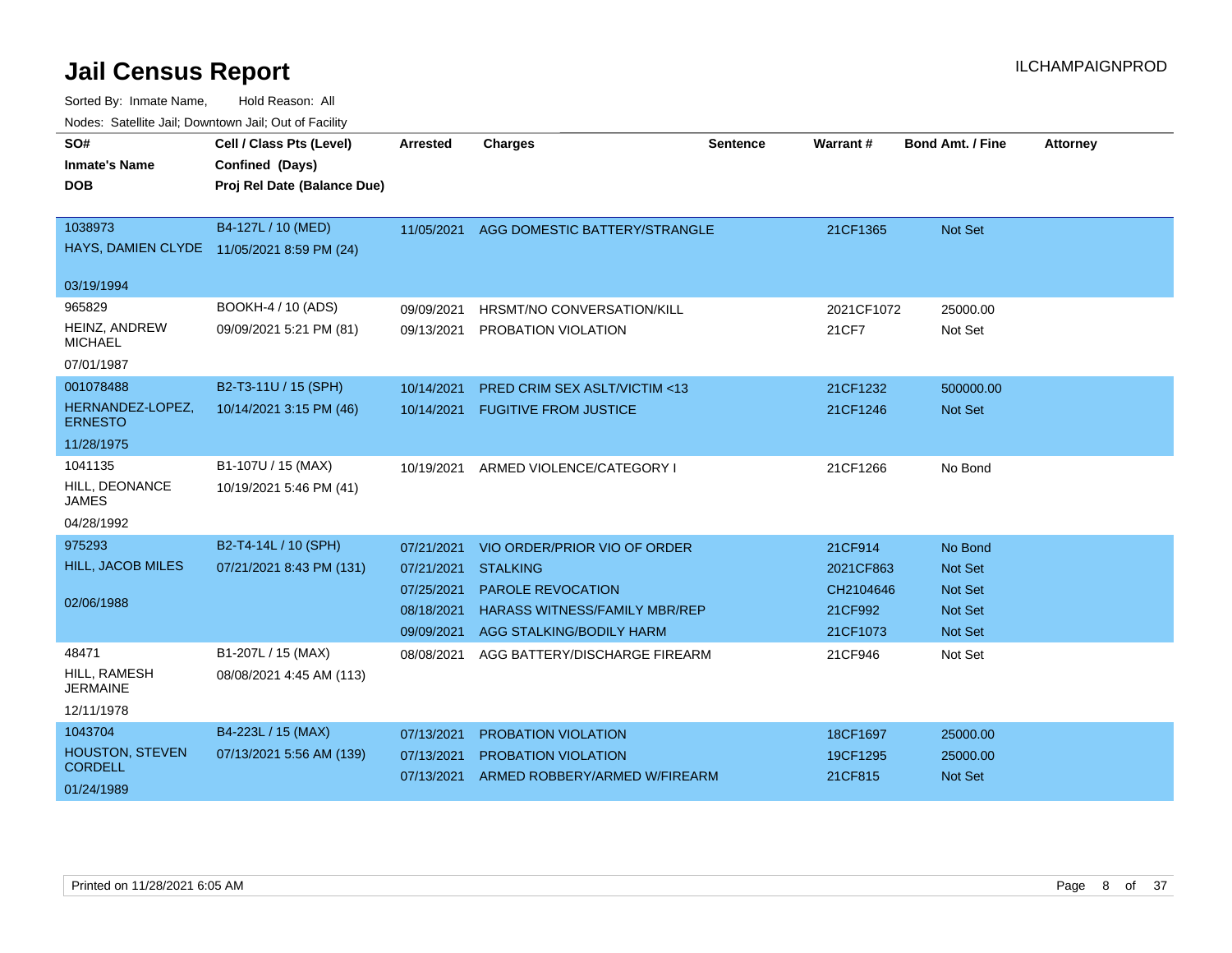| SO#                                      | Cell / Class Pts (Level)                   | <b>Arrested</b> | <b>Charges</b>                       | <b>Sentence</b> | Warrant#    | <b>Bond Amt. / Fine</b> | <b>Attorney</b> |
|------------------------------------------|--------------------------------------------|-----------------|--------------------------------------|-----------------|-------------|-------------------------|-----------------|
| <b>Inmate's Name</b>                     | Confined (Days)                            |                 |                                      |                 |             |                         |                 |
| <b>DOB</b>                               | Proj Rel Date (Balance Due)                |                 |                                      |                 |             |                         |                 |
|                                          |                                            |                 |                                      |                 |             |                         |                 |
| 1061996                                  | A1-227U / 5 (MIN)                          | 10/30/2021      | <b>THEFT</b>                         |                 | 21CF1321    | No Bond                 |                 |
| HUBBARD, REBEKIAH                        | 10/30/2021 1:37 PM (30)                    | 10/30/2021      | DRVG UNDER INFLUENCE OF DRUG         |                 | 2021DT71    | 7500.00                 |                 |
| <b>DIONA</b>                             |                                            | 10/30/2021      | CRIM DAMAGE TO PROPERTY <\$500       |                 | 2021CM156   | 660.00                  |                 |
| 04/08/1998                               |                                            | 10/30/2021      | RETAIL THEFT/DISP MERCH/<\$300       |                 | 2018CF1302  | 20000.00                |                 |
|                                          |                                            | 10/31/2021      | USE FORGED CR/DEBIT CARD/<\$300      | 2y (DOC)        | 2020CF670   | No Bond                 |                 |
| 953555                                   | B4-122L / 15 (MAX)                         | 03/10/2021      | CRIM TRESPASS TO RESIDENCE           |                 | 21CF272     | Not Set                 |                 |
| HUNT, TAVARIS EARL                       | 03/10/2021 4:58 AM (264)                   | 04/14/2021      | AGG FLEEING POLICE/21 MPH OVER       | 3y(DOC)         | 2020CF94    | 10000.00                |                 |
| 12/29/1987                               |                                            |                 |                                      |                 |             |                         |                 |
| 38993                                    | B4-126L / 15 (MAX)                         | 02/13/2021      | ATTEMPT (FIRST DEGREE MURDER)        |                 | 21CF181     | Not Set                 |                 |
| <b>JACKSON, LAMONT</b><br><b>JEREMIE</b> | 02/13/2021 7:45 AM (289)                   |                 |                                      |                 |             |                         |                 |
| 07/31/1973                               |                                            |                 |                                      |                 |             |                         |                 |
| 532426                                   | A1-124L / 10 (ADS)                         | 05/16/2021      | AGGRAVATED BATTERY/NURSE             |                 | 2021CF344   | No Bond                 |                 |
| JACKSON, NATASHA<br><b>RENETTA</b>       | 05/16/2021 12:24 AM (197)                  |                 |                                      |                 |             |                         |                 |
| 01/02/1987                               |                                            |                 |                                      |                 |             |                         |                 |
| 001077487                                | B3-W8-30L / 10 (MED)                       | 12/03/2020      | <b>FELON POSS/USE WEAPON/FIREARM</b> |                 | 20CF1377    | <b>Not Set</b>          |                 |
| <b>JACKSON, TERREL</b><br><b>DANDRE</b>  | 12/03/2020 10:18 AM (361)                  | 11/09/2021      | AGG DISCHARGE FIREARM/OCC VEH        |                 | 21CR0331401 | No Bond                 |                 |
| 08/11/1990                               |                                            |                 |                                      |                 |             |                         |                 |
| 001077864                                | B1-103L / 15 (MAX)                         | 04/18/2021      | FELON POSS/USE WEAPON/FIREARM        |                 | 21CF428     | Not Set                 |                 |
| D                                        | JAMERSON, ANTHONY 04/18/2021 7:21 PM (225) |                 |                                      |                 |             |                         |                 |
| 01/26/1990                               |                                            |                 |                                      |                 |             |                         |                 |
| 001077437                                | B3-W4-16L / 10 (MED)                       | 08/23/2021      | DOM BTRY/CONTACT/1-2 PRECONV         |                 | 21CF1025    | <b>Not Set</b>          |                 |
| JOHNSON, ANTONIO<br>LASHAUN              | 08/23/2021 7:48 PM (98)                    |                 |                                      |                 |             |                         |                 |
| 01/06/1980                               |                                            |                 |                                      |                 |             |                         |                 |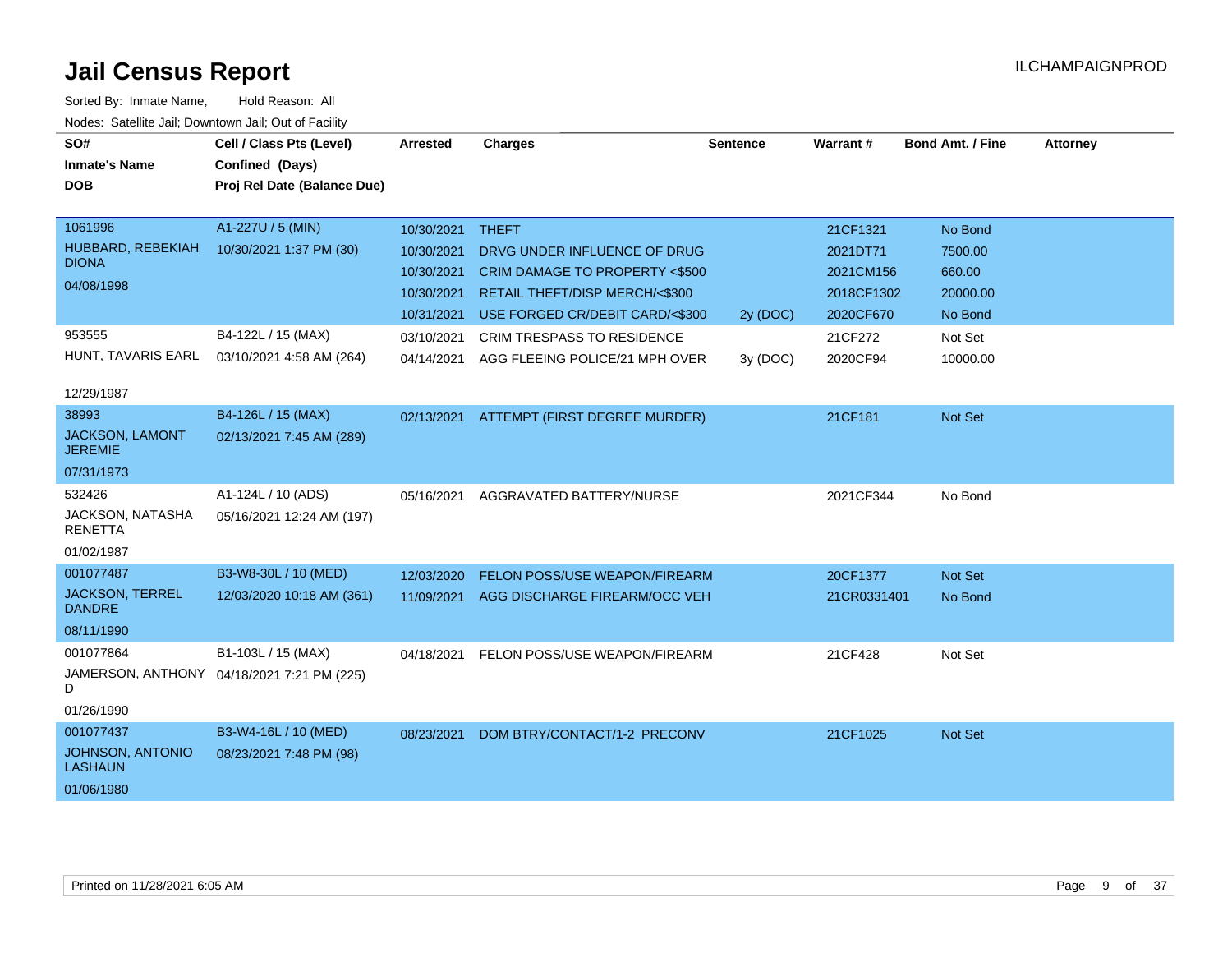| SO#<br><b>Inmate's Name</b><br><b>DOB</b>                     | Cell / Class Pts (Level)<br>Confined (Days)<br>Proj Rel Date (Balance Due) | <b>Arrested</b>                                      | <b>Charges</b>                                                                                             | <b>Sentence</b> | Warrant#                                                     | <b>Bond Amt. / Fine</b>                       | <b>Attorney</b> |
|---------------------------------------------------------------|----------------------------------------------------------------------------|------------------------------------------------------|------------------------------------------------------------------------------------------------------------|-----------------|--------------------------------------------------------------|-----------------------------------------------|-----------------|
| 1071536<br>JOHNSON, ZACHERY<br><b>EDWARD</b><br>10/30/1987    | B1-206U / 15 (MAX)<br>06/17/2021 2:00 AM (165)                             | 06/17/2021                                           | ATTEMPT (FIRST DEGREE MURDER)                                                                              |                 | 21CF702                                                      | <b>Not Set</b>                                |                 |
| 956822<br>JONES, MARIO<br>NATHANIEL<br>10/27/1987             | BOOKH-7 / 15 (MAX)<br>11/25/2021 10:37 AM (4)                              | 11/25/2021<br>11/25/2021<br>11/25/2021               | AGGRAVATED DOMESTIC BATTERY<br>PAROLE REVOCATION<br>UNLAWFUL RESTRAINT                                     |                 | 2021CFAWOW<br>CH2106361<br>2021CFAWOW                        | Not Set<br>No Bond<br>Not Set                 |                 |
| 506244<br>JOSLIN, JASON LEE<br>12/22/1985                     | B1-204L / 15 (MAX)<br>07/15/2021 4:38 AM (137)                             | 07/15/2021                                           | ARMED ROBBERY/ARMED W/FIREARM                                                                              |                 | 2021CF791                                                    | 250000.00                                     |                 |
| 1070011<br>LAWS, WILLIAM<br>ZARAK, Third<br>07/06/1999        | B4-124U / 15 (MAX)<br>08/03/2021 3:53 PM (118)                             | 08/03/2021                                           | AGG DISCH FIREARM/1ST AID PERS                                                                             |                 | 21CF929                                                      | Not Set                                       |                 |
| 548089<br>LEWIS, LAWRENCE<br>PAUL, Third<br>02/08/1993        | B1-204U / 15 (MAX)<br>12/04/2020 4:42 AM (360)                             | 12/04/2020<br>12/04/2020<br>12/04/2020               | METH DELIVERY/100<400 GRAMS<br>AGG DOMESTIC BATTERY/STRANGLE<br>ATTEMPT (FIRST DEGREE MURDER)              |                 | 20CF1481<br>18CF1507<br>20CF1378                             | <b>Not Set</b><br>10000.00<br>Not Set         |                 |
| 001077524<br>LEWIS, TREVOR<br><b>DANIEL</b><br>06/03/2002     | B2-T4-15U / 10 (SPH)<br>12/14/2020 5:16 PM (350)                           | 12/14/2020<br>12/14/2020<br>12/14/2020<br>12/14/2020 | AGG BATTERY/JUDGE/EMT<br><b>RESIDENTIAL ARSON</b><br>AGG BATTERY/PUBLIC PLACE<br>AGG BATTERY/PEACE OFFICER |                 | 2020-CF-1212<br>2020-CF-1388<br>2020-CF-1231<br>2020-CF-1211 | 10000.00<br>150000.00<br>50000.00<br>10000.00 |                 |
| 1065002<br>LOVELESS, DUSTIN<br><b>DEE</b><br>06/17/1982       | B1-206L / 10 (MED)<br>11/16/2021 11:41 AM (13)                             | 11/16/2021<br>11/16/2021                             | DOMESTIC BTRY/CONTACT/VIO O/P<br>DOM BTRY/CONTACT/1-2 PRECONV                                              |                 | 2019CF001781<br>2021CF000494                                 | 25000.00<br>25000.00                          |                 |
| 001078320<br><b>MARSH, PAUL</b><br>OLUFUNMILAYO<br>07/13/1994 | A3-111L / 10 (MED)<br>11/23/2021 2:32 PM (6)                               | 11/23/2021                                           | RESIST/OBSTRUCTING A PEACE OFFICEF                                                                         |                 | 21CM539                                                      | Not Set                                       |                 |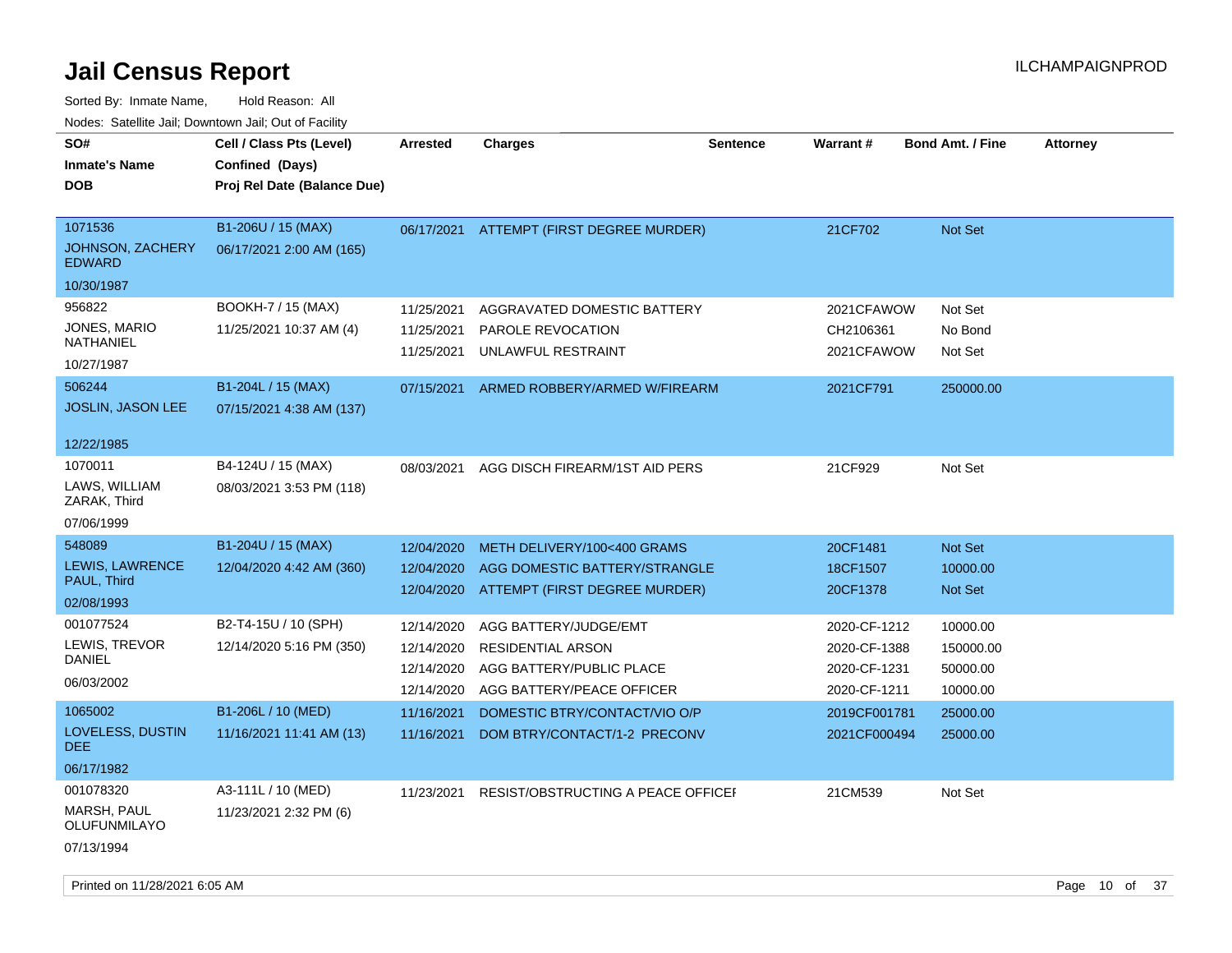Sorted By: Inmate Name, Hold Reason: All Node

|                                           | Nodes: Satellite Jail; Downtown Jail; Out of Facility |            |                               |                 |             |                         |                 |
|-------------------------------------------|-------------------------------------------------------|------------|-------------------------------|-----------------|-------------|-------------------------|-----------------|
| SO#                                       | Cell / Class Pts (Level)                              | Arrested   | <b>Charges</b>                | <b>Sentence</b> | Warrant#    | <b>Bond Amt. / Fine</b> | <b>Attorney</b> |
| <b>Inmate's Name</b>                      | Confined (Days)                                       |            |                               |                 |             |                         |                 |
| <b>DOB</b>                                | Proj Rel Date (Balance Due)                           |            |                               |                 |             |                         |                 |
|                                           |                                                       |            |                               |                 |             |                         |                 |
| 45113                                     | A3-114U / 15 (ADS)                                    | 11/20/2021 | ARMED HABITUAL CRIMINAL       |                 | 21CF1424    | No Bond                 |                 |
| <b>MARTIN, JEREMIAH</b><br><b>FRANCIS</b> | 11/20/2021 1:18 AM (9)                                |            |                               |                 |             |                         |                 |
| 01/18/1977                                |                                                       |            |                               |                 |             |                         |                 |
| 1000869                                   | B1-106L / 15 (MAX)                                    | 09/11/2021 | FELON POSS/USE WEAPON/FIREARM |                 | 21CF1102    | Not Set                 |                 |
| <b>MARTIN, MANNIX</b><br><b>TILMOND</b>   | 09/12/2021 12:40 AM (78)                              |            |                               |                 |             |                         |                 |
| 07/19/1991                                |                                                       |            |                               |                 |             |                         |                 |
| 1066623                                   | A4-105L / 5 (ADS)                                     | 11/17/2021 | MFG/DEL 15<100 GR COCA/ANALOG |                 | 17CF1093    | 75000.00                |                 |
| MATA-OROZCO.<br><b>OLEGARIO</b>           | 11/17/2021 5:08 PM (12)                               |            |                               |                 |             |                         |                 |
| 03/06/1995                                |                                                       |            |                               |                 |             |                         |                 |
| 48792                                     | A4-103L / 10 (ADS)                                    | 11/19/2021 | AGG BATTERY/DISCHARGE FIREARM |                 | 21CF1425    | Not Set                 |                 |
| <b>MCCLAIN, HURCHEL</b><br><b>JOSEPH</b>  | 11/20/2021 4:11 AM (9)                                |            |                               |                 |             |                         |                 |
| 05/01/1979                                |                                                       |            |                               |                 |             |                         |                 |
| 001077938                                 | <b>BOOKH-2 / 15 (ADS)</b>                             | 05/10/2021 | AGG KIDNAPING DISCH FIR/HARM  |                 | 21CF532     | Not Set                 |                 |
| MCGAHA,                                   | 05/10/2021 7:02 PM (203)                              | 05/11/2021 | <b>MURDER</b>                 |                 | 2021-CF-215 | No Bond                 |                 |

CHRISTOPHER D 05/10/2021 7:02 PM (203) 07/27/1991 05/11/2021 MURDER 2021-CF-215 No Bond 05/27/2021 ESCAPE FROM DEPT OF CORRECTION 21CF600 Not Set

MERRELL-SUTHERLAND, ALICIA 1043071 A2-220L / 10 (MED) 11/08/2021 2:22 AM (21)

| 11/26/1972                       |                                             |            |                                |          |          |
|----------------------------------|---------------------------------------------|------------|--------------------------------|----------|----------|
| 001077902                        | A2-123L / 5 (ADS)                           | 11/21/2021 | CRIM DAMAGE TO PROPERTY <\$500 | 21CF1427 | Not Set  |
| MOFFETT, CAROLYN<br><b>REENE</b> | 11/21/2021 10:31 AM (8)                     | 11/23/2021 | BATTERY/CAUSE BODILY HARM      | 21CM187  | Not Set  |
| 10/23/1988                       |                                             |            |                                |          |          |
| 1076384                          | A2-120L / 5 (ADS)                           | 10/28/2021 | RETAIL THEFT/DISP MERCH/<\$300 | 21CM149  | 12500.00 |
|                                  | MUDDHY AZIA CIMONE 40/00/0004 40:40 AM (04) |            |                                |          |          |

11/08/2021 CRIM DMG/GOVT PROP/<\$500 21CF1378 Not Set 11/08/2021 CRIM TRESPASS TO STATE LAND 2021CM208 25000.00

MURPHY, AZIA CIMONE 10/29/2021 12:49 AM (31)

09/23/1995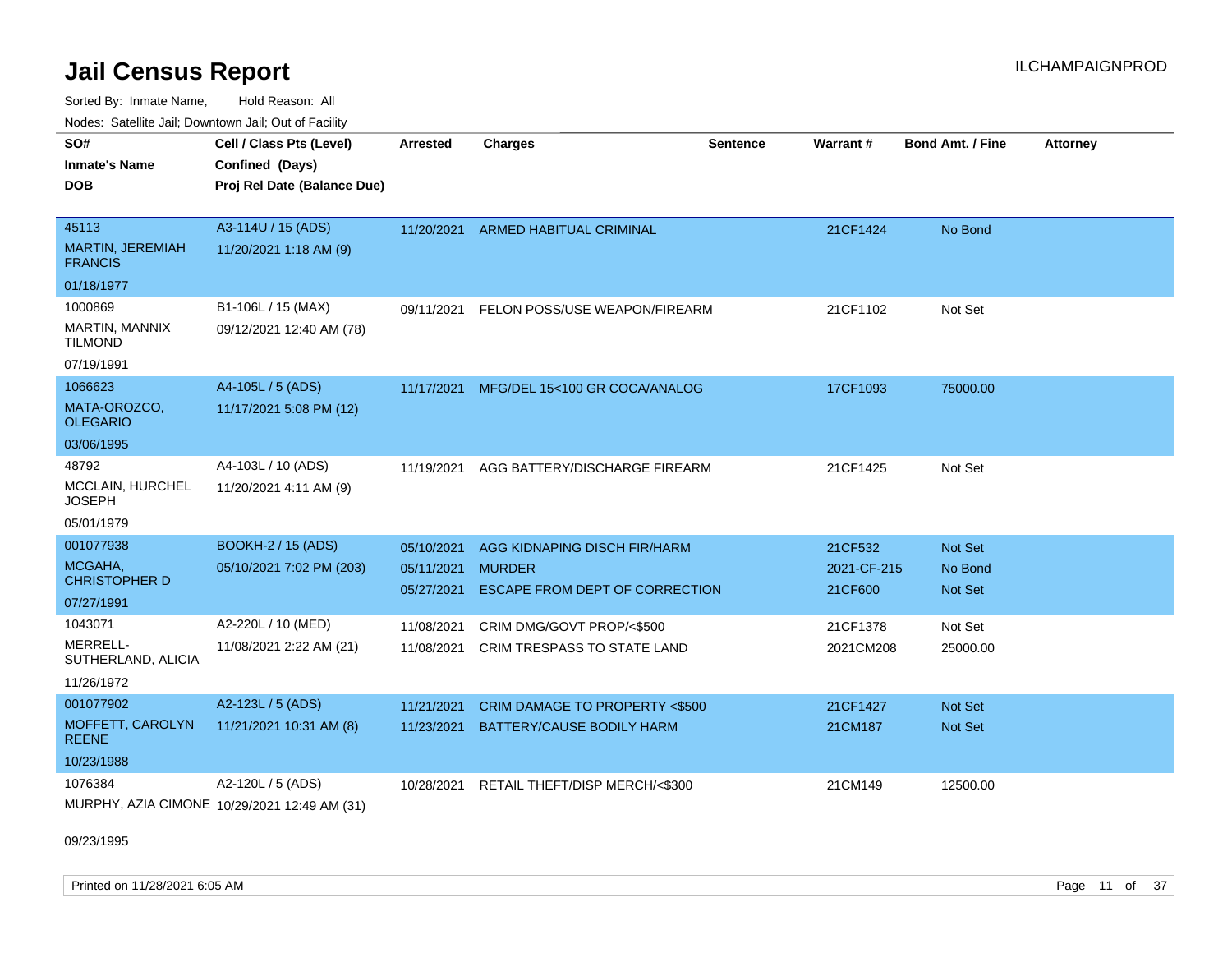| Nuuts. Saltiille Jall, Duwilluwii Jall, Oul of Facility |                                           |            |                                  |          |            |                         |                 |
|---------------------------------------------------------|-------------------------------------------|------------|----------------------------------|----------|------------|-------------------------|-----------------|
| SO#                                                     | Cell / Class Pts (Level)                  | Arrested   | <b>Charges</b>                   | Sentence | Warrant#   | <b>Bond Amt. / Fine</b> | <b>Attorney</b> |
| <b>Inmate's Name</b>                                    | Confined (Days)                           |            |                                  |          |            |                         |                 |
| <b>DOB</b>                                              | Proj Rel Date (Balance Due)               |            |                                  |          |            |                         |                 |
|                                                         |                                           |            |                                  |          |            |                         |                 |
| 001078517                                               | B2-T1-02L / 15 (SPH)                      | 10/19/2021 | ATTEMPT (FIRST DEGREE MURDER)    |          | 21CF1267   | <b>Not Set</b>          |                 |
| <b>NELSON, RORY</b><br><b>DEMOND</b>                    | 10/19/2021 3:55 AM (41)                   |            |                                  |          |            |                         |                 |
| 08/14/1984                                              |                                           |            |                                  |          |            |                         |                 |
| 1064809                                                 | B4-221L / 10 (MED)                        | 11/03/2021 | <b>CRIMINAL TRESPASS TO LAND</b> |          | 21CF1318   | 50000.00                |                 |
| PARKER, ALVIN<br>JARELL                                 | 11/03/2021 2:39 PM (26)                   | 11/08/2021 | FELON POSS/USE FIREARM PRIOR     |          | 21CF635    | 25000.00                |                 |
| 08/24/1982                                              |                                           |            |                                  |          |            |                         |                 |
| 608494                                                  | <b>BOOKF-1</b>                            | 11/27/2021 | <b>DOMESTIC BATTERY</b>          |          | 2021CMAWOW | No Bond                 |                 |
| <b>RENE</b>                                             | PARRAWAY, RICARDO 11/27/2021 10:16 PM (2) | 11/27/2021 | UNLAWFUL RESTRAINT               |          | 2021CFAWOW | <b>Not Set</b>          |                 |
| 12/05/1963                                              |                                           |            |                                  |          |            |                         |                 |
| 001077249                                               | BOOKF-2 / 10 (MED)                        | 11/23/2021 | AGG BATTERY/PEACE OFFICER        |          | 21CF1432   | No Bond                 |                 |
| PETRACEK, ROBIN<br><b>DENISE</b>                        | 11/23/2021 2:52 AM (6)                    |            |                                  |          |            |                         |                 |
| 03/09/1972                                              |                                           |            |                                  |          |            |                         |                 |
| 001078622                                               | BOOKH-3                                   | 11/27/2021 | POSS CAN/>100-500 GRAM/1ST       |          | 2021CFAWOW | <b>Not Set</b>          |                 |
| PETRO, MIKEL AARON, 11/27/2021 5:29 PM (2)<br>Junior    |                                           |            |                                  |          |            |                         |                 |
| 02/01/2002                                              |                                           |            |                                  |          |            |                         |                 |
| 965211                                                  | A3-112U / 10 (MED)                        | 11/23/2021 | VIOLATE SEX OFFENDER REGIS/2+    |          | 21CF648    | 2410.00                 |                 |
| PINE, DUSTIN LAYNE                                      | 11/23/2021 11:28 PM (6)                   | 11/23/2021 | MFG/DISTRIB LOOK-ALIKE SUB       |          | 19CF46     | 3000.00                 |                 |
|                                                         |                                           |            |                                  |          |            |                         |                 |
| 11/30/1988                                              |                                           |            |                                  |          |            |                         |                 |
| 999352                                                  | B3-W5-20L / 10 (MED)                      | 09/09/2021 | <b>VIOLATE OP/OTHER PRIOR</b>    |          | 21CF1092   | Not Set                 |                 |
| PIRLOT, JUSTIN LEE                                      | 09/09/2021 11:28 AM (81)                  | 10/23/2021 | FALSE REPORT OF OFFENSE          |          | 2019CF836  | 5000.00                 |                 |
| 11/08/1982                                              |                                           |            |                                  |          |            |                         |                 |
| 1069524                                                 | B4-224L / 15 (MAX)                        | 08/08/2021 | MFG/DEL CANNABIS/30-500 GRAMS    |          | 21CF953    | Not Set                 |                 |
| RAY DAVIS, KAMARI<br><b>DAYVON</b>                      | 08/09/2021 2:44 AM (112)                  |            |                                  |          |            |                         |                 |
| 03/30/2000                                              |                                           |            |                                  |          |            |                         |                 |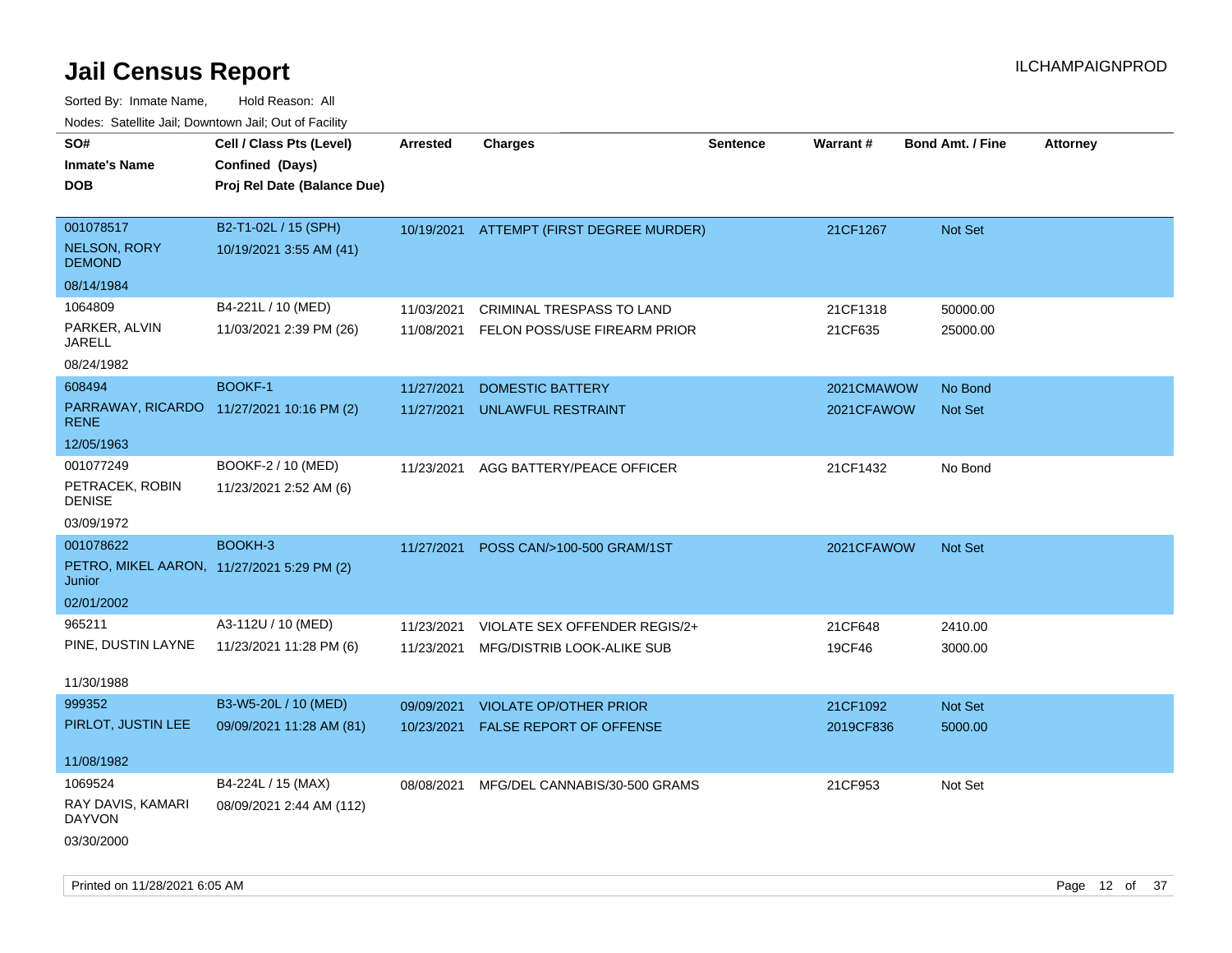| SO#<br><b>Inmate's Name</b>               | Cell / Class Pts (Level)<br>Confined (Days) | <b>Arrested</b> | <b>Charges</b>                          | <b>Sentence</b> | Warrant#     | <b>Bond Amt. / Fine</b> | <b>Attorney</b> |
|-------------------------------------------|---------------------------------------------|-----------------|-----------------------------------------|-----------------|--------------|-------------------------|-----------------|
| <b>DOB</b>                                | Proj Rel Date (Balance Due)                 |                 |                                         |                 |              |                         |                 |
| 45473                                     | A3-112L / 15 (MAX)                          | 11/23/2021      | CHIL SEX OFFEN/RESIDE DAY CARE          |                 | 21CF1275     | 10000.00                |                 |
| REXROAD, CALVIN<br><b>ALLEN</b>           | 11/23/2021 6:27 PM (6)                      | 11/23/2021      | <b>VIOLATE SEX OFFENDER REGIS</b>       |                 | 21CF546      | 50000.00                |                 |
| 10/04/1970                                |                                             |                 |                                         |                 |              |                         |                 |
| 001078602                                 | A3-215L / 10 (ADS)                          | 11/21/2021      | AGGRAVATED DOMESTIC BATTERY             |                 | 21CF1428     | Not Set                 |                 |
| RICHARDSON,<br>JOHNNY LINDAL              | 11/21/2021 10:00 AM (8)                     |                 |                                         |                 |              |                         |                 |
| 06/27/2000                                |                                             |                 |                                         |                 |              |                         |                 |
| 979485                                    | B2-T4-16L / 15 (ADS)                        | 03/12/2021      | <b>PRED CRIM SEX ASLT/VICTIM &lt;13</b> |                 | 21CF282      | <b>Not Set</b>          |                 |
| RODRIGUEZ, JOSHUA<br><b>ANTHONY</b>       | 03/12/2021 1:57 PM (262)                    |                 |                                         |                 |              |                         |                 |
| 04/06/1990                                |                                             |                 |                                         |                 |              |                         |                 |
| 001078615                                 | BOOKH-7 / 10 (MED)                          | 11/25/2021      | AGGRAVATED DOMESTIC BATTERY             |                 | 2021-CF-AWOW | Not Set                 |                 |
| ROSADO-ARROYO,<br>EDWIN DAVID             | 11/25/2021 5:51 PM (4)                      | 11/25/2021      | UNLAWFUL RESTRAINT                      |                 | 2021-CF-AWOW | Not Set                 |                 |
|                                           |                                             | 11/25/2021      | INTERF REPT DOMESTIC VIOLENCE           |                 | 2021-CF-AWOW | Not Set                 |                 |
| 11/29/1996                                |                                             | 11/25/2021      | RESIST/OBSTRUCTING A PEACE OFFICEI      |                 | 2021-CF-AWOW | Not Set                 |                 |
| 1068592                                   | A3-115L / 15 (ADS)                          | 11/12/2021      | <b>BURGLARY</b>                         |                 | 21CF1393     | <b>Not Set</b>          |                 |
| ROSS, TEVONTAE<br><b>TERRANCE</b>         | 11/12/2021 8:41 AM (17)                     |                 |                                         |                 |              |                         |                 |
| 12/15/1998                                |                                             |                 |                                         |                 |              |                         |                 |
| 1071161                                   | B4-124L / 15 (MAX)                          | 08/18/2021      | DELIVERY OF OR POSSESSION OF W/INT      |                 | 21CF1008     | No Bond                 |                 |
| SANDERS, MARKELL<br>LAMAR                 | 08/18/2021 6:18 PM (103)                    | 08/19/2021      | PAROLE REVOCATION                       |                 | CH2105176    | No Bond                 |                 |
| 02/02/2000                                |                                             |                 |                                         |                 |              |                         |                 |
| 1047469                                   | B3-W5-18L / 10 (MED)                        | 07/03/2021      | <b>CRIMINAL SEX ASSAULT/CONSENT</b>     |                 | 21CF773      | <b>Not Set</b>          |                 |
| <b>SCHINDLER, RICHARD</b><br><b>ALLEN</b> | 07/03/2021 10:25 PM (149)                   |                 |                                         |                 |              |                         |                 |
| 10/16/1979                                |                                             |                 |                                         |                 |              |                         |                 |
| 56773                                     | BOOKH-3                                     | 11/27/2021      | THEFT CON INTENT <\$500 PRIOR           |                 | 2018 CF 590  | 5000.00                 |                 |
| SEWARD, GORDON<br><b>CLAYTON</b>          | 11/27/2021 9:54 AM (2)                      |                 |                                         |                 |              |                         |                 |
| 12/08/1964                                |                                             |                 |                                         |                 |              |                         |                 |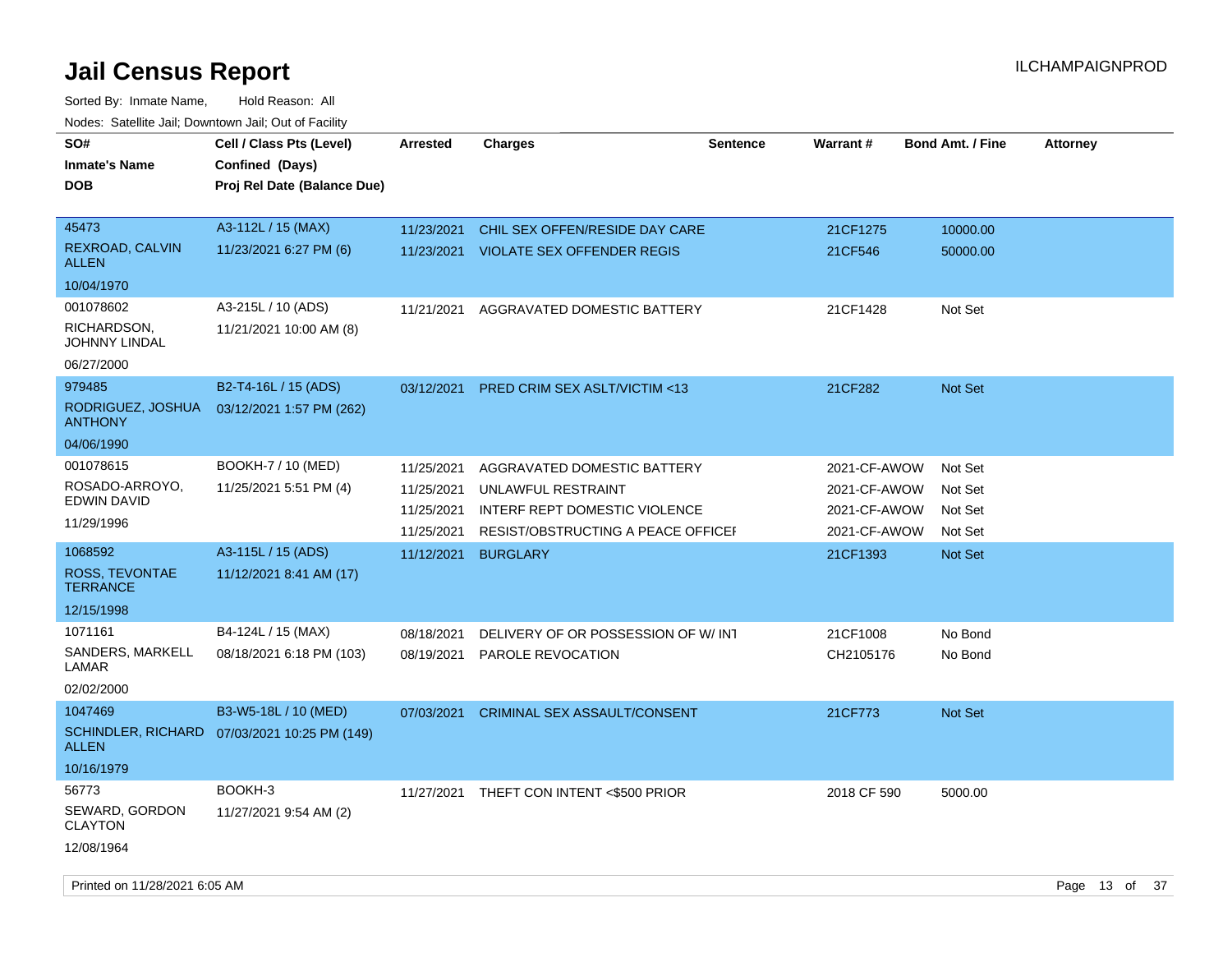Sorted By: Inmate Name, Hold Reason: All

Nodes: Satellite Jail; Downtown Jail; Out of Facility

| SO#                                   | Cell / Class Pts (Level)    | <b>Arrested</b> | <b>Charges</b>                     | <b>Sentence</b> | Warrant#  | <b>Bond Amt. / Fine</b> | <b>Attorney</b> |
|---------------------------------------|-----------------------------|-----------------|------------------------------------|-----------------|-----------|-------------------------|-----------------|
| <b>Inmate's Name</b>                  | Confined (Days)             |                 |                                    |                 |           |                         |                 |
| <b>DOB</b>                            | Proj Rel Date (Balance Due) |                 |                                    |                 |           |                         |                 |
|                                       |                             |                 |                                    |                 |           |                         |                 |
| 001078441                             | <b>BOOKF-3 / 15 (ADS)</b>   |                 | 10/01/2021 ARMED HABITUAL CRIMINAL |                 | 21CF1182  | Not Set                 |                 |
| SINGLETON, CORRIE<br><b>DERRELL</b>   | 10/01/2021 12:36 PM (59)    |                 |                                    |                 |           |                         |                 |
| 05/07/1983                            |                             |                 |                                    |                 |           |                         |                 |
| 001078347                             | A1-125L / 5 (MIN)           | 09/04/2021      | CHILD ABDUCTN/CONCEAL/DETAIN       |                 | 21CF942   | 500000.00               |                 |
| SMITH, CRYSTAL<br><b>MARGARET</b>     | 09/04/2021 3:34 PM (86)     |                 |                                    |                 |           |                         |                 |
| 10/15/1992                            |                             |                 |                                    |                 |           |                         |                 |
| 960772                                | A4-101L / 5 (ADS)           | 11/11/2021      | POSSESSION OF METH<5 GRAMS         |                 | 2020CF362 | 100000.00               |                 |
| <b>STARK, FARON</b><br><b>MICHAEL</b> | 11/11/2021 10:28 PM (18)    |                 |                                    |                 |           |                         |                 |
| 05/12/1988                            |                             |                 |                                    |                 |           |                         |                 |
| 38305                                 | B2-T2-06L / 10 (SPH)        | 03/18/2020      | <b>CRIMINAL SEXUAL ABUSE</b>       |                 | 20CF-343  | 500000.00               |                 |
| STOVER, JOSH<br><b>ANDREW</b>         | 03/18/2020 10:24 AM (621)   |                 |                                    |                 |           |                         |                 |
| 08/18/1973                            |                             |                 |                                    |                 |           |                         |                 |
| 001078436                             | B2-T1-04L / 10 (SPH)        | 09/30/2021      | CRIMINAL SEX ASSAULT/CONSENT       |                 | 20CF255   | 150000.00               |                 |
| STRONG, CORTEZ                        | 09/30/2021 2:47 PM (60)     |                 |                                    |                 |           |                         |                 |
| 04/13/1996                            |                             |                 |                                    |                 |           |                         |                 |
| 1066794                               | B3-W2-07U / 5 (MIN)         | 09/07/2021      | <b>VIOLATE OP/OTHER PRIOR</b>      |                 | 21CF1061  | Not Set                 |                 |
| TAYLOR, STANLEY<br><b>JAMES</b>       | 09/07/2021 7:01 AM (83)     |                 |                                    |                 |           |                         |                 |
| 01/05/1994                            |                             |                 |                                    |                 |           |                         |                 |
| 001078471                             | B4-222L / 10 (MED)          | 10/11/2021      | AGG UUW/VEHICLE/<21                |                 | 21CF1210  | 100.00                  |                 |
| THATCH, OMARION<br><b>DIAMONTE</b>    | 10/11/2021 1:26 AM (49)     |                 |                                    |                 |           |                         |                 |
| 09/05/2003                            |                             |                 |                                    |                 |           |                         |                 |
| 21252                                 | B4-121U / 15 (MAX)          | 10/18/2021      | MFG/DEL 1<15 GR COCAINE/ANLG       |                 | 2021CF172 | 25000.00                |                 |
| THOMAS, ELIJAH                        | 10/18/2021 12:35 AM (42)    |                 |                                    |                 |           |                         |                 |
| 07/31/1962                            |                             |                 |                                    |                 |           |                         |                 |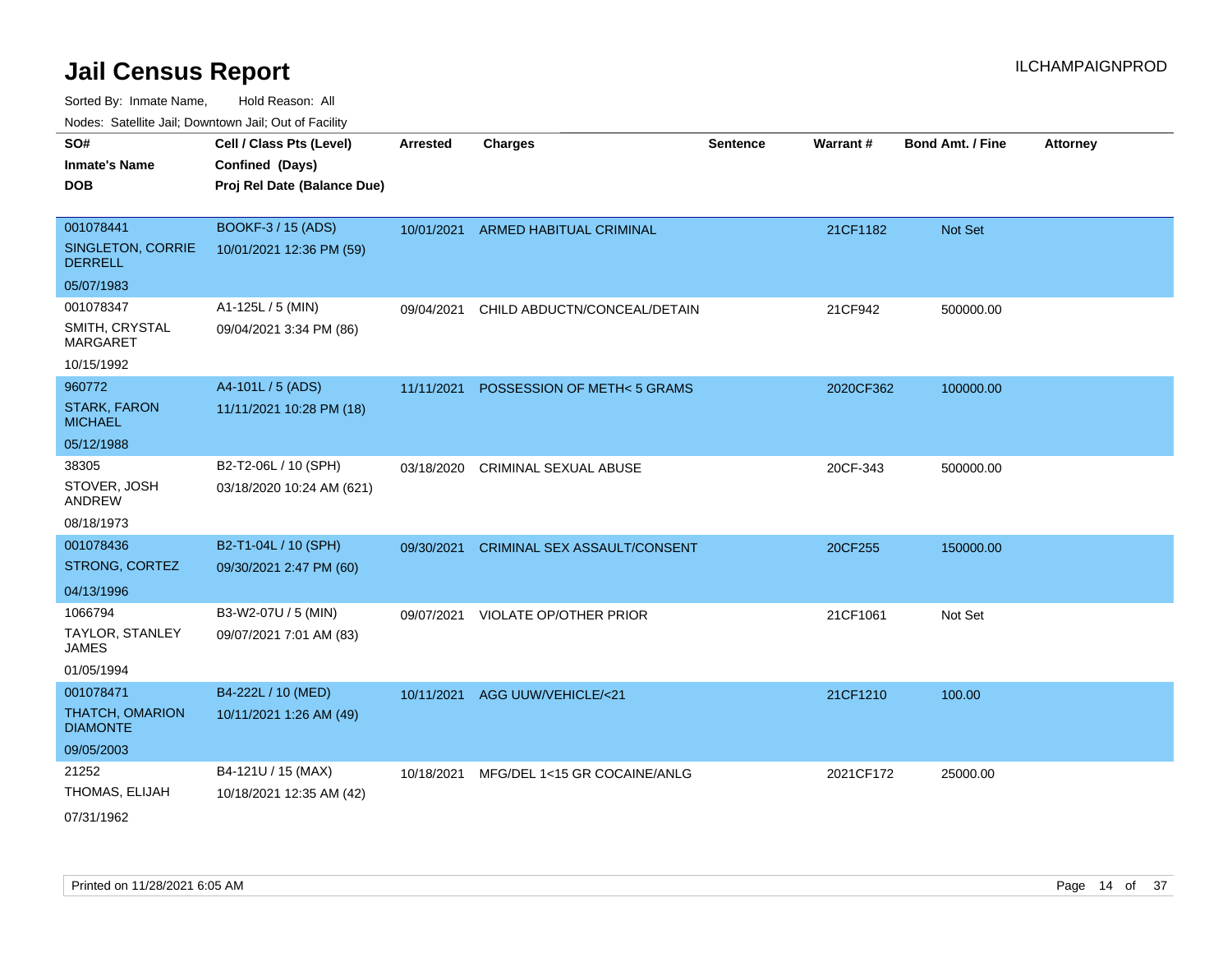Sorted By: Inmate Name, Hold Reason: All

Nodes: Satellite Jail; Downtown Jail; Out of Facility

| rouco. Calcinic Jan, Downtown Jan, Out of Facility |                             |                 |                                      |                 |            |                         |                 |
|----------------------------------------------------|-----------------------------|-----------------|--------------------------------------|-----------------|------------|-------------------------|-----------------|
| SO#                                                | Cell / Class Pts (Level)    | <b>Arrested</b> | <b>Charges</b>                       | <b>Sentence</b> | Warrant#   | <b>Bond Amt. / Fine</b> | <b>Attorney</b> |
| <b>Inmate's Name</b>                               | Confined (Days)             |                 |                                      |                 |            |                         |                 |
| <b>DOB</b>                                         | Proj Rel Date (Balance Due) |                 |                                      |                 |            |                         |                 |
|                                                    |                             |                 |                                      |                 |            |                         |                 |
| 32058                                              | B4-123U / 15 (MAX)          | 06/14/2021      | <b>AGG DISCH FIREARM</b>             |                 | 21CF690    | Not Set                 |                 |
| THOMPSON, STEVEN<br><b>ONEAL</b>                   | 06/14/2021 6:44 AM (168)    |                 |                                      |                 |            |                         |                 |
| 03/14/1969                                         |                             |                 |                                      |                 |            |                         |                 |
| 32910                                              | B3-W4-14L / 10 (MED)        | 10/04/2021      | DOM BTRY/HARM/1-2 PRECONV            |                 | 21CF1189   | Not Set                 |                 |
| TULL, CHRISTOPHER<br><b>MICHAEL</b>                | 10/04/2021 10:53 PM (56)    |                 |                                      |                 |            |                         |                 |
| 04/02/1971                                         |                             |                 |                                      |                 |            |                         |                 |
| 001078529                                          | A2-122L / 10 (ADS)          | 10/23/2021      | ARMED ROBBERY/NO FIREARM             |                 | 21CF1286   | Not Set                 |                 |
| VANHOOK, ALEXIS<br><b>ANNE</b>                     | 10/23/2021 5:50 PM (37)     |                 |                                      |                 |            |                         |                 |
| 10/25/1998                                         |                             |                 |                                      |                 |            |                         |                 |
| 1070737                                            | A1-226L / 15 (MAX)          | 10/14/2021      | AGG KIDNAPG/<13/INTEL DISABL         |                 | 2020CF418  | 250000.00               |                 |
| <b>WASHINGTON,</b><br><b>JASTINA VIRGINIA</b>      | 10/14/2021 12:02 PM (46)    |                 |                                      |                 |            |                         |                 |
| 04/11/2000                                         |                             |                 |                                      |                 |            |                         |                 |
| 977140                                             | B1-203L / 10 (MED)          | 10/24/2021      | ARMED HABITUAL CRIMINAL              |                 | 21CF1289   | Not Set                 |                 |
| <b>WEBSTER, DERRIAL</b><br><b>DEVON</b>            | 10/24/2021 2:46 AM (36)     |                 |                                      |                 |            |                         |                 |
| 01/14/1990                                         |                             |                 |                                      |                 |            |                         |                 |
| 001078328                                          | B1-207U / 15 (MAX)          | 08/30/2021      | <b>FELON POSS/USE WEAPON/FIREARM</b> |                 | 21CF1045   | Not Set                 |                 |
| WHITE, JUSTIN<br><b>STEVEN</b>                     | 08/30/2021 10:48 AM (91)    |                 |                                      |                 |            |                         |                 |
| 10/25/1995                                         |                             |                 |                                      |                 |            |                         |                 |
| 503631                                             | B4-223U / 10 (MED)          | 11/10/2021      | PAROLE REVOCATION                    |                 | CH2100061  | No Bond                 |                 |
| <b>WILLIAMS, DOUGLAS</b><br><b>LAMAR</b>           | 11/10/2021 1:11 PM (19)     | 11/10/2021      | AGG BATTERY/USE DEADLY WEAPON        |                 | 20CF1340   | 25000.00                |                 |
| 03/01/1991                                         |                             |                 |                                      |                 |            |                         |                 |
| 638552                                             | B2-DR / 5 (SPH)             | 10/07/2021      | CHILD PORNOGRAPHY/PHOTOGRAPH         |                 | 2021CF1207 | No Bond                 |                 |
| WILLIAMS, MICHAEL<br><b>JAMES</b>                  | 10/07/2021 12:20 PM (53)    |                 |                                      |                 |            |                         |                 |
| 03/29/1964                                         |                             |                 |                                      |                 |            |                         |                 |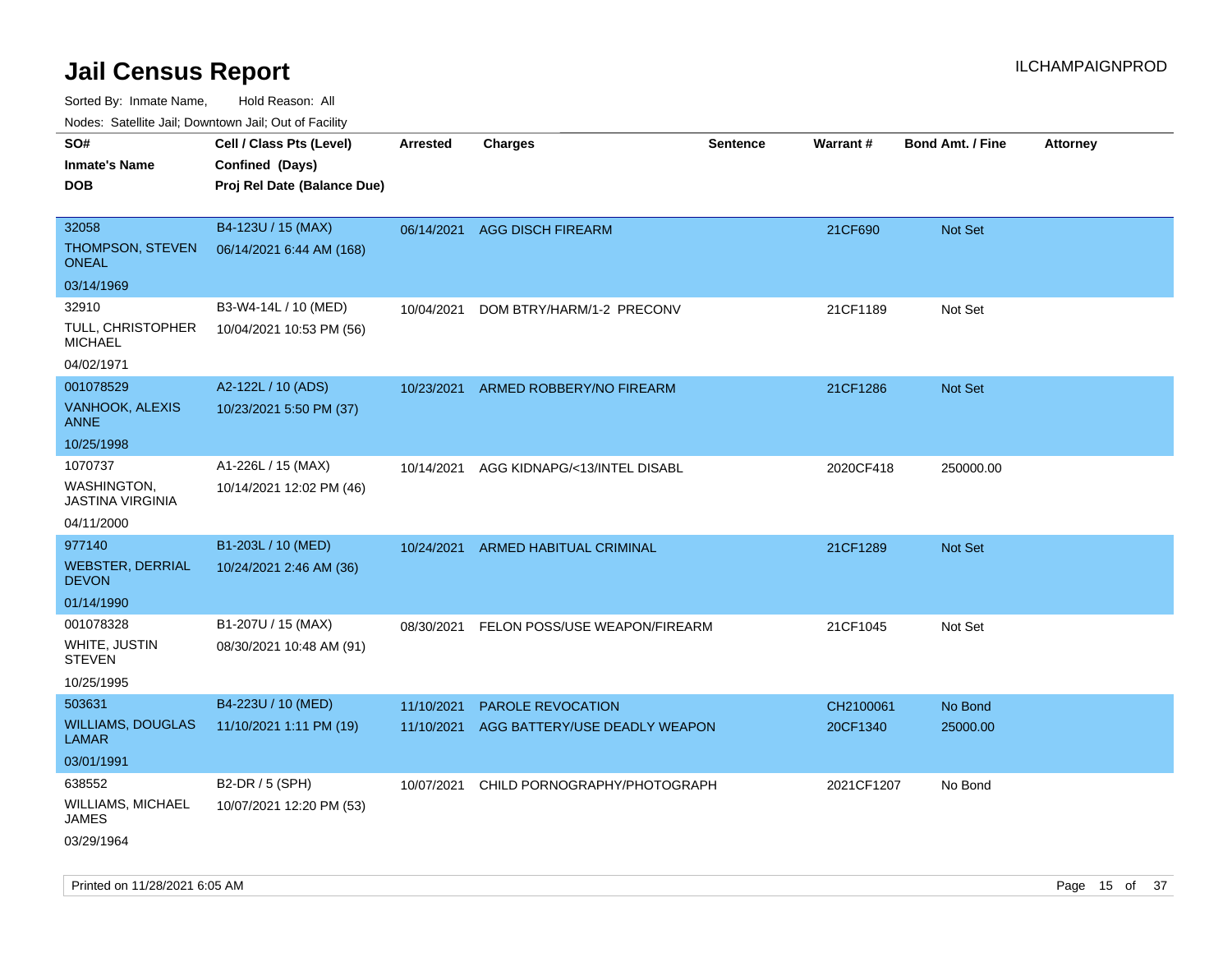| SO#<br><b>Inmate's Name</b>             | Cell / Class Pts (Level)<br>Confined (Days) | Arrested          | <b>Charges</b>                 | <b>Sentence</b> | Warrant#    | <b>Bond Amt. / Fine</b> | <b>Attorney</b> |
|-----------------------------------------|---------------------------------------------|-------------------|--------------------------------|-----------------|-------------|-------------------------|-----------------|
| <b>DOB</b>                              | Proj Rel Date (Balance Due)                 |                   |                                |                 |             |                         |                 |
| 1066370                                 | B1-101L / 15 (MAX)                          | 07/28/2021        | ARMED VIOLENCE/CATEGORY III    |                 | 2021 CF 882 | Not Set                 |                 |
| <b>WILLIAMS, REONTE</b><br><b>REMIR</b> | 07/28/2021 5:40 AM (124)                    |                   |                                |                 |             |                         |                 |
| 05/14/1999                              |                                             |                   |                                |                 |             |                         |                 |
| 001078494                               | B1-104L / 15 (MAX)                          | 10/15/2021        | AGG UNLAWFUL USE OF WEAPON/VEH |                 | 21CF1254    | No Bond                 |                 |
| WILLIAMS, TAVARAZ<br>LASHAWN            | 10/15/2021 12:17 PM (45)                    |                   |                                |                 |             |                         |                 |
| 04/19/1990                              |                                             |                   |                                |                 |             |                         |                 |
| <b>Total Satellite Jail: 119</b>        |                                             | <b>Males: 101</b> | Unknown: 0<br>Females: 18      |                 |             |                         |                 |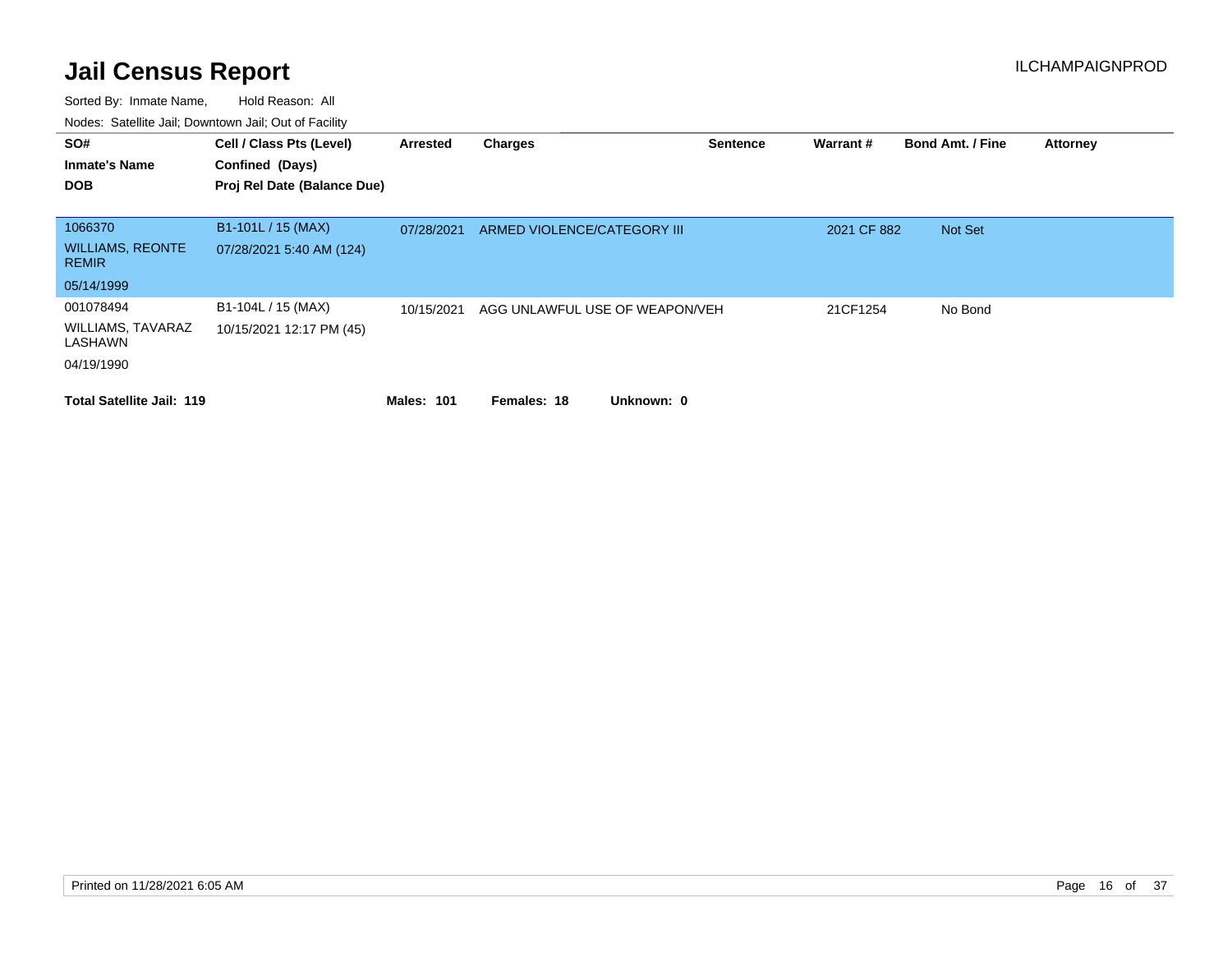| <b>Downtown Jail</b><br>SO#<br><b>Inmate's Name</b><br><b>DOB</b> | Cell / Class Pts (Level)<br>Confined (Days)<br>Proj Rel Date (Balance Due) | <b>Arrested</b>                        | <b>Charges</b>                                                       | <b>Sentence</b> | Warrant#           | Bond Amt. / Fine                | <b>Attorney</b> |
|-------------------------------------------------------------------|----------------------------------------------------------------------------|----------------------------------------|----------------------------------------------------------------------|-----------------|--------------------|---------------------------------|-----------------|
| 1073165                                                           | G4L / 5 (MIN)                                                              | 04/30/2021                             | UNLWFL POSS/DRIVER/VEH/STOLEN                                        |                 | 21CF486            | Not Set                         |                 |
| <b>ACKERMAN, CODY</b><br><b>JAMES</b>                             | 04/30/2021 4:48 PM (213)                                                   | 04/30/2021<br>04/30/2021               | FORGERY/ISSUE/DELIVER DOCUMENT<br><b>BURGLARY</b>                    |                 | 19CF143<br>21CF516 | 75000.00<br>Not Set             |                 |
| 02/01/1989                                                        |                                                                            | 05/03/2021                             | FORGERY/ISSUE/DELIVER DOCUMENT                                       |                 | 2018CF689          | 2500.00 / 75.00                 |                 |
| 517915<br><b>BOXLEY, CHARLES</b><br><b>OMAR</b><br>01/10/1985     | G8U / 5 (MIN)<br>08/03/2021 2:18 PM (118)                                  | 08/03/2021<br>08/03/2021<br>08/03/2021 | <b>BURGLARY</b><br><b>BURGLARY</b><br>FORGERY/ISSUE/DELIVER DOCUMENT |                 | 21CF289<br>21CF679 | 20000.00<br>20000.00<br>No Bond |                 |
| 1075941                                                           | G2L / 5 (MIN)                                                              | 10/08/2021                             | <b>HARASS WITNESS/FAMILY MBR/REP</b>                                 |                 | 2021CF1188         | 500000.00                       |                 |
| <b>BROWN, LIONEL</b><br><b>TERRELL</b>                            | 10/08/2021 5:16 PM (52)                                                    |                                        |                                                                      |                 |                    |                                 |                 |
| 10/19/1981                                                        |                                                                            |                                        |                                                                      |                 |                    |                                 |                 |
| 61904<br><b>BURNETT, TIMOTHY</b><br><b>LYNN</b><br>09/09/1983     | D4 / 15 (ADS)<br>10/23/2021 5:43 PM (37)                                   | 10/23/2021                             | <b>ROBBERY</b>                                                       |                 | 21CF1287           | Not Set                         |                 |
| 1075361                                                           | J6L / 5 (ADS)                                                              | 04/16/2021                             | <b>BURGLARY</b>                                                      |                 | 21CF414            | Not Set                         |                 |
| <b>COWART, TORREY</b><br><b>BENJAMEN, Junior</b>                  | 04/16/2021 9:17 PM (227)                                                   |                                        |                                                                      |                 |                    |                                 |                 |
| 11/22/1987                                                        |                                                                            |                                        |                                                                      |                 |                    |                                 |                 |
| 34111<br>CROSSLAND, KEVIN<br><b>SHAWN</b><br>10/02/1967           | G6L / 5 (MIN)<br>10/29/2021 10:15 PM (31)                                  | 10/29/2021                             | OBSTRUCT JUST/DESTROY EVIDENCE                                       |                 | 2018CF1243         | 50000.00                        |                 |
| 1067370                                                           | F5L / 15 (MAX)                                                             | 11/05/2021                             | FIREARM/FOID INVALID/NOT ELIG                                        |                 | 21CF1370           | Not Set                         |                 |
| <b>DAVIS, AUSTIN</b><br><b>CHRISTOPHER</b><br>08/11/1997          | 11/06/2021 12:23 AM (23)                                                   |                                        |                                                                      |                 |                    |                                 |                 |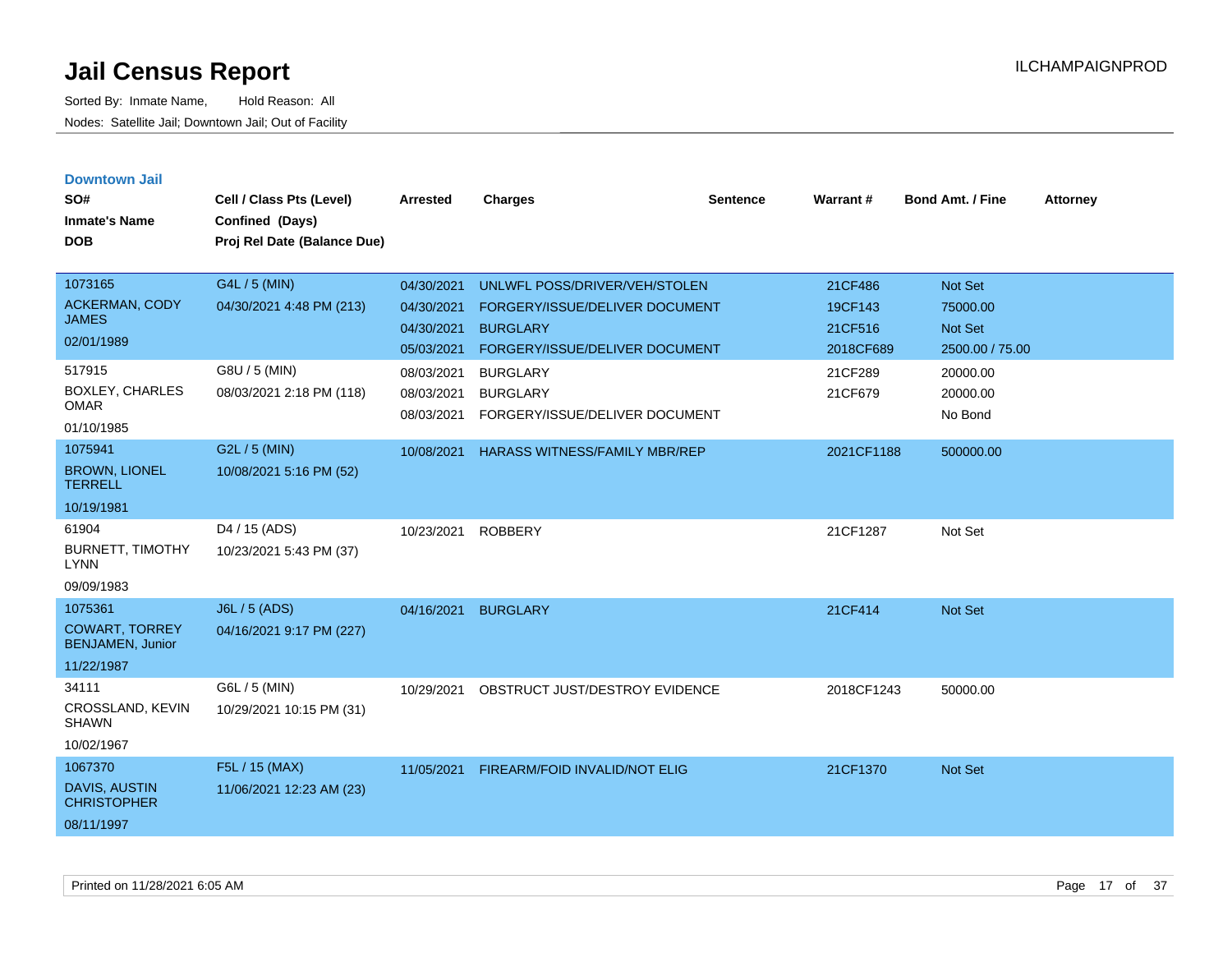| SO#<br><b>Inmate's Name</b><br><b>DOB</b>                               | Cell / Class Pts (Level)<br>Confined (Days)<br>Proj Rel Date (Balance Due) | <b>Arrested</b>                        | <b>Charges</b>                                                                                 | <b>Sentence</b> | <b>Warrant#</b>                  | <b>Bond Amt. / Fine</b>                            | <b>Attorney</b> |
|-------------------------------------------------------------------------|----------------------------------------------------------------------------|----------------------------------------|------------------------------------------------------------------------------------------------|-----------------|----------------------------------|----------------------------------------------------|-----------------|
| 56063<br>DAVIS, DAMIEN<br><b>DOMINIQUE</b>                              | H4L / 10 (ADS)<br>09/18/2021 4:25 AM (72)                                  | 09/18/2021<br>09/19/2021<br>11/24/2021 | <b>AGGRAVATED BATTERY</b><br><b>AGGRAVATED BATTERY</b><br><b>FUGITIVE FROM JUSTICE</b>         |                 | 21CF1127<br>21CF1132<br>21CR2577 | <b>Not Set</b><br><b>Not Set</b><br><b>Not Set</b> |                 |
| 02/28/1977                                                              |                                                                            |                                        |                                                                                                |                 |                                  |                                                    |                 |
| 1066719<br>DAVIS, TAVEON<br><b>CORNELIUS</b><br>12/21/1997              | C5L / 10 (MED)<br>06/09/2021 10:50 PM (173)                                | 06/09/2021<br>06/09/2021<br>06/09/2021 | AGG DOMESTIC BATTERY/STRANGLE<br>RET THEFT/DISP MERCH/>\$300<br>RETAIL THEFT/DISP MERCH/<\$300 |                 | 21CF310<br>19CF959<br>19CM897    | 100000.00<br>5000.00<br>3000.00                    |                 |
| 001078538<br>DAWKINS, LEN                                               | C4L / 10 (MED)<br>10/26/2021 8:18 PM (34)                                  | 10/26/2021                             | <b>CRIM SEX ASSAULT/FORCE</b>                                                                  |                 | 21CF1301                         | Not Set                                            |                 |
| 03/23/1987<br>001078223<br>DIEGO-MATEO,<br><b>JOAQUIN</b><br>01/23/2002 | G9L / 5 (MIN)<br>11/09/2021 10:52 PM (20)                                  | 11/09/2021                             | AGG DUI/NO VALID DL                                                                            |                 | 21CF1382                         | Not Set                                            |                 |
| 571307<br>DOMINGO-<br>CASTANEDA,<br>09/29/1989                          | J3L / 15 (ADS)<br>09/14/2020 11:19 PM (441)                                | 09/14/2020<br>09/14/2020               | <b>CRIM SEXUAL ABUSE/CONSENT</b><br><b>PRED CRIM SEX ASLT/VICTIM &lt;13</b>                    |                 | 2020CF1026<br>2020CF1025         | Not Set<br><b>Not Set</b>                          |                 |
| 527379<br>DRAKE, MARCELL<br>DEON<br>04/20/1987                          | C9U / 15 (ADS)<br>10/25/2021 5:05 PM (35)                                  | 10/25/2021<br>10/27/2021               | ARMED HABITUAL CRIMINAL<br>AGG DOMESTIC BATTERY/STRANGLE                                       |                 | 21CF1297<br>21CF1245             | Not Set<br>Not Set                                 |                 |
| 959292<br>DUNCAN, COREYON<br><b>ANTHONY</b><br>01/17/1989               | K1 / 15 (ADS)<br>04/01/2021 8:46 PM (242)                                  |                                        | 04/01/2021 ATTEMPT (FIRST DEGREE MURDER)                                                       |                 | 2020CF565                        | 2000000.00                                         |                 |
| 1053207<br>FAUST, JAQUAVEON<br>LAVELL<br>07/25/1996                     | K2 / 15 (SPH)<br>06/06/2019 2:24 PM (907)                                  | 06/06/2019                             | MURDER/INTENT TO KILL/INJURE                                                                   |                 | 2019-CF849                       | 2000000.00                                         |                 |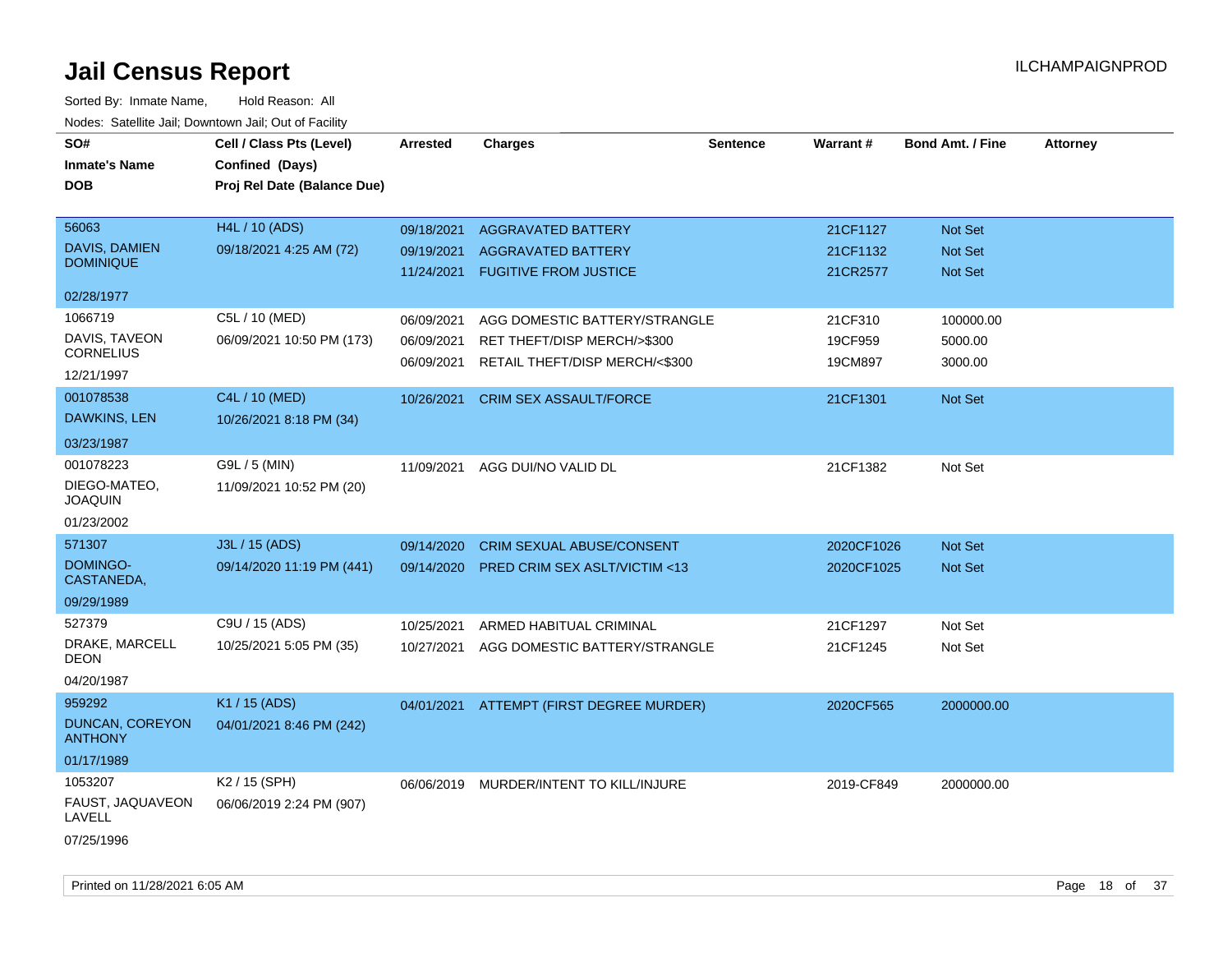Sorted By: Inmate Name, Hold Reason: All Nodes: Satellite Jail; Downtown Jail; Out of Facility

| roacs. Catellite Jall, Downtown Jall, Out of Facility |                                                                            |                 |                                          |                 |             |                         |                 |
|-------------------------------------------------------|----------------------------------------------------------------------------|-----------------|------------------------------------------|-----------------|-------------|-------------------------|-----------------|
| SO#<br><b>Inmate's Name</b><br><b>DOB</b>             | Cell / Class Pts (Level)<br>Confined (Days)<br>Proj Rel Date (Balance Due) | <b>Arrested</b> | <b>Charges</b>                           | <b>Sentence</b> | Warrant#    | <b>Bond Amt. / Fine</b> | <b>Attorney</b> |
| 962759                                                | E6L / 5 (ADS)                                                              | 07/16/2021      | <b>METH DELIVERY&lt;5 GRAMS</b>          |                 | 21CF833     | Not Set                 |                 |
|                                                       | FINLEY, KEVIN DANTE 07/16/2021 9:44 PM (136)                               | 07/29/2021      | AGG CRIM SEX ASSAULT/FELONY              |                 | 21CF891     | No Bond                 |                 |
| 12/28/1988                                            |                                                                            |                 |                                          |                 |             |                         |                 |
| 1068917                                               | $H1L / 5$ (MIN)                                                            | 08/11/2021      | VIO ORDER/PRIOR VIO OF ORDER             |                 | 21CF965     | Not Set                 |                 |
| GARCIA, JUAN<br>CARLOS                                | 08/11/2021 9:24 PM (110)                                                   |                 |                                          |                 |             |                         |                 |
| 10/21/1997                                            |                                                                            |                 |                                          |                 |             |                         |                 |
| 1071098                                               | F4L / 15 (MAX)                                                             | 11/06/2021      | AGG CRIM SEX ASSAULT/FIREARM             |                 | 21CF1368    | Not Set                 |                 |
| <b>HARRIS, SHEMAR</b><br><b>HARLEM</b>                | 11/06/2021 8:22 AM (23)                                                    |                 |                                          |                 |             |                         |                 |
| 07/22/2000                                            |                                                                            |                 |                                          |                 |             |                         |                 |
| 1073611                                               | G5L / 5 (MIN)                                                              | 02/09/2021      | DELIVERY OF OR POSSESSION OF W/INT       |                 | 21CF160     | Not Set                 |                 |
| <b>HAYES, CAMERON</b><br><b>TAYLOR MALEEK</b>         | 02/09/2021 3:10 PM (293)                                                   | 02/09/2021      | MFG 15>100 GR ECSTASY/ANALOG             |                 | 21CF121     | 500000.00               |                 |
| 08/10/1998                                            |                                                                            |                 |                                          |                 |             |                         |                 |
| 544770                                                | F6L / 10 (MED)                                                             | 08/14/2021      | AGG DOMESTIC BATTERY/STRANGLE            |                 | 2021CF514   | 25000.00                |                 |
| <b>HAYES, DEVON</b><br><b>JERMAINE</b>                | 08/14/2021 2:56 AM (107)                                                   | 08/14/2021      | AGGRAVATED DOMESTIC BATTERY              |                 | 21CF977     | No Bond                 |                 |
| 11/07/1987                                            |                                                                            |                 |                                          |                 |             |                         |                 |
| 1015002                                               | J1L / 10 (ADS)                                                             | 07/22/2021      | AGGRAVATED BATTERY                       |                 | 2021CF861   | Not Set                 |                 |
| HERRERA, ANDREW<br>WESLEY                             | 07/22/2021 9:17 PM (130)                                                   |                 |                                          |                 |             |                         |                 |
| 12/17/1993                                            |                                                                            |                 |                                          |                 |             |                         |                 |
| 1024228                                               | K3 / 15 (SPH)                                                              |                 | 04/24/2018 *MURDER/INTENT TO KILL/INJURE |                 | 2018-CF1170 | 5000000.00              |                 |
| HILL, JAMONTE<br><b>RASHAD</b>                        | 04/24/2018 4:07 PM (1,315)                                                 |                 |                                          |                 |             |                         |                 |
| 05/23/1994                                            |                                                                            |                 |                                          |                 |             |                         |                 |
| 49618                                                 | J7L / 5 (ADS)                                                              | 10/26/2021      | CRIM DAMAGE TO PROPERTY <\$500           |                 | 2021CF1300  | 100.00                  |                 |
| HITES, STEVEN<br><b>WAYNE</b>                         | 10/26/2021 7:42 AM (34)                                                    | 11/24/2021      | FLEEING/ATTEMPT ELUDE OFFICER            |                 | 2021TR9315  | 1000.00                 |                 |
| 12/31/1979                                            |                                                                            |                 |                                          |                 |             |                         |                 |

Printed on 11/28/2021 6:05 AM **Page 19 of 37** Printed on 11/28/2021 6:05 AM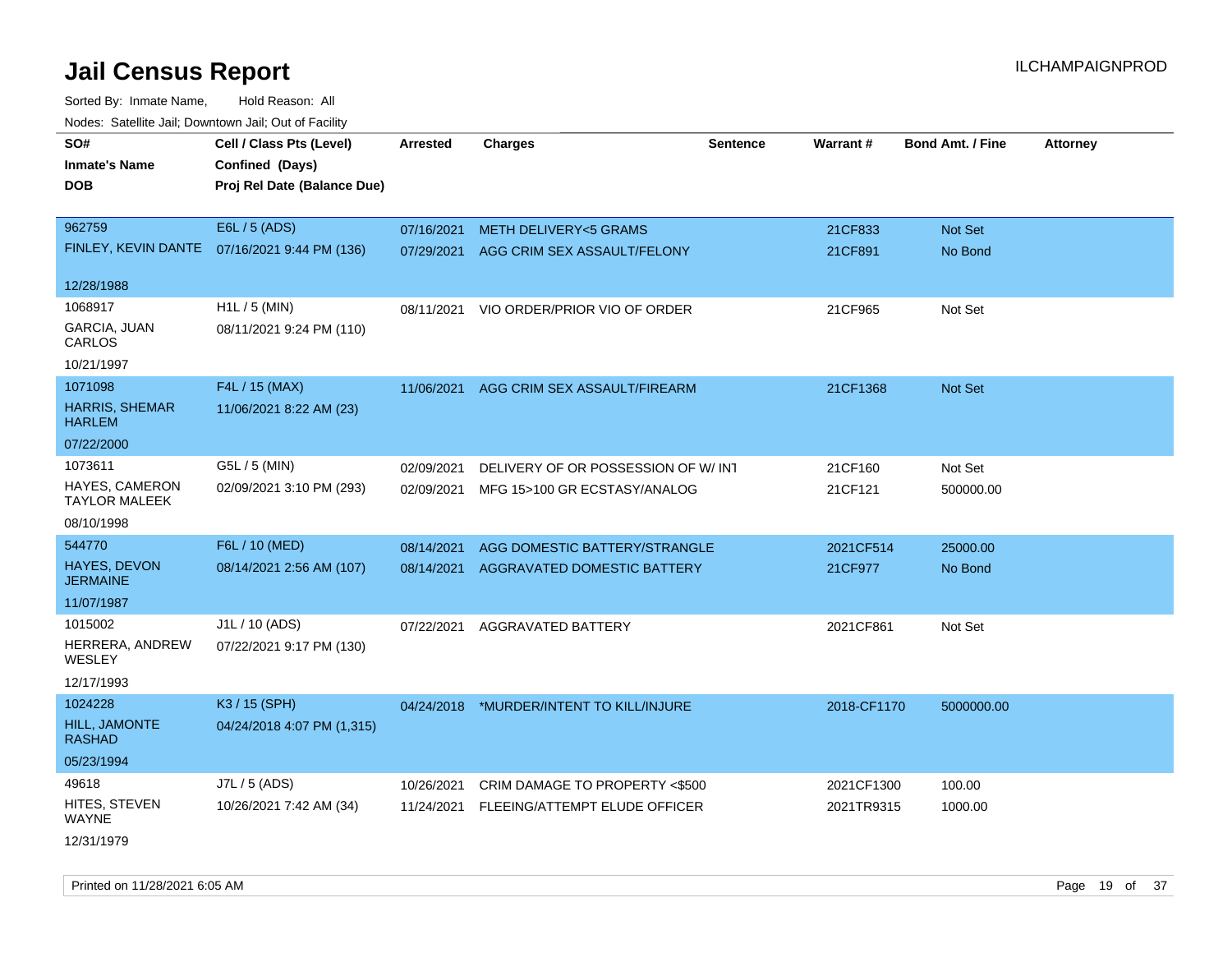Sorted By: Inmate Name, Hold Reason: All Nodes: Satellite Jail; Downtown Jail; Out of Facility

| Nuuts. Saltiille Jall, Downlown Jall, Oul of Facility |                                            |                 |                                    |                 |             |                         |                 |
|-------------------------------------------------------|--------------------------------------------|-----------------|------------------------------------|-----------------|-------------|-------------------------|-----------------|
| SO#                                                   | Cell / Class Pts (Level)                   | <b>Arrested</b> | <b>Charges</b>                     | <b>Sentence</b> | Warrant#    | <b>Bond Amt. / Fine</b> | <b>Attorney</b> |
| <b>Inmate's Name</b>                                  | Confined (Days)                            |                 |                                    |                 |             |                         |                 |
| <b>DOB</b>                                            | Proj Rel Date (Balance Due)                |                 |                                    |                 |             |                         |                 |
|                                                       |                                            |                 |                                    |                 |             |                         |                 |
| 1063119                                               | F1L / 10 (MED)                             | 11/05/2021      | <b>BURGLARY</b>                    |                 | 2018CF877   | 10000.00                |                 |
| HUNT, KHALLEEL<br><b>MALIK</b>                        | 11/05/2021 7:47 AM (24)                    | 11/05/2021      | <b>BURGLARY W/O CAUSING DAMAGE</b> |                 | 2018CF1687  | 10000.00                |                 |
| 03/28/1999                                            |                                            |                 |                                    |                 |             |                         |                 |
| 29206                                                 | $11 / 15$ (MAX)                            | 11/09/2021      | AGGRAVATED BATTERY                 |                 | 21CF1381    | No Bond                 |                 |
| JOHNSON, REUBEN<br><b>MONTE</b>                       | 11/09/2021 11:30 AM (20)                   | 11/16/2021      | PROBATION VIOLATION                |                 | 20CF987     | Not Set                 |                 |
| 04/07/1956                                            |                                            |                 |                                    |                 |             |                         |                 |
| 1073894                                               | E4U / 10 (ADS)                             | 09/09/2021      | VIOLATE SEX OFFENDER REGIS/2+      |                 | 2021CF920   | 10000.00                |                 |
| <b>JOKICH, ANTON VEGO</b>                             | 09/09/2021 2:14 PM (81)                    |                 |                                    |                 |             |                         |                 |
|                                                       |                                            |                 |                                    |                 |             |                         |                 |
| 05/30/1969                                            |                                            |                 |                                    |                 |             |                         |                 |
| 23138                                                 | D1 / 15 (MAX)                              | 06/17/2021      | STALKING/TRANSMITS THREAT          |                 | 18CF1332    | Not Set                 |                 |
| JONES, GLENN                                          | 06/17/2021 12:51 PM (165)                  | 06/17/2021      | AGG CRIM SEXUAL ABUSE/FELONY       |                 | 18-CF-1333  | Not Set                 |                 |
| <b>CLAYTON</b>                                        |                                            |                 |                                    |                 |             |                         |                 |
| 08/17/1958                                            |                                            |                 |                                    |                 |             |                         |                 |
| 1017120                                               | G3U / 5 (MIN)                              | 10/29/2021      | BATTERY/CAUSE BODILY HARM          |                 | 21CM498     | Not Set                 |                 |
|                                                       | JONES, JOSHUA LYNN 10/29/2021 3:15 AM (31) | 10/29/2021      | AGG ASLT/USE DDLY WEAPON           |                 | 21CM452     | 2500.00                 |                 |
| 05/16/1993                                            |                                            |                 |                                    |                 |             |                         |                 |
| 001077231                                             | J5L / 10 (ADS)                             | 11/02/2021      | RECEIVE/POSS/SELL STOLEN VEH       | 6y (DOC)        |             | 15000.00                |                 |
| KOLESAR, JEREMY J                                     | 11/02/2021 5:51 PM (27)                    |                 |                                    |                 |             |                         |                 |
|                                                       |                                            |                 |                                    |                 |             |                         |                 |
| 10/20/1979                                            |                                            |                 |                                    |                 |             |                         |                 |
| 24308                                                 | D <sub>2</sub> / 15 (MAX)                  | 06/03/2021      | <b>ROBBERY</b>                     |                 | 21CF625     | No Bond                 |                 |
| KWIATKOWSKI,<br><b>ROBERT JOHN</b>                    | 06/03/2021 10:40 PM (179)                  |                 |                                    |                 |             |                         |                 |
| 08/08/1963                                            |                                            |                 |                                    |                 |             |                         |                 |
| 37260                                                 | C2U / 10 (ADS)                             | 09/09/2021      | FORGERY/ISSUE DOCUMENT/1 UPC       |                 | 2019 CF 559 | 200000.00               |                 |
| LENARD, DEMETRIUS<br><b>MARQUIS</b>                   | 09/09/2021 1:44 AM (81)                    |                 |                                    |                 |             |                         |                 |
| 07/03/1973                                            |                                            |                 |                                    |                 |             |                         |                 |
|                                                       |                                            |                 |                                    |                 |             |                         |                 |

Printed on 11/28/2021 6:05 AM **Page 20 of 37**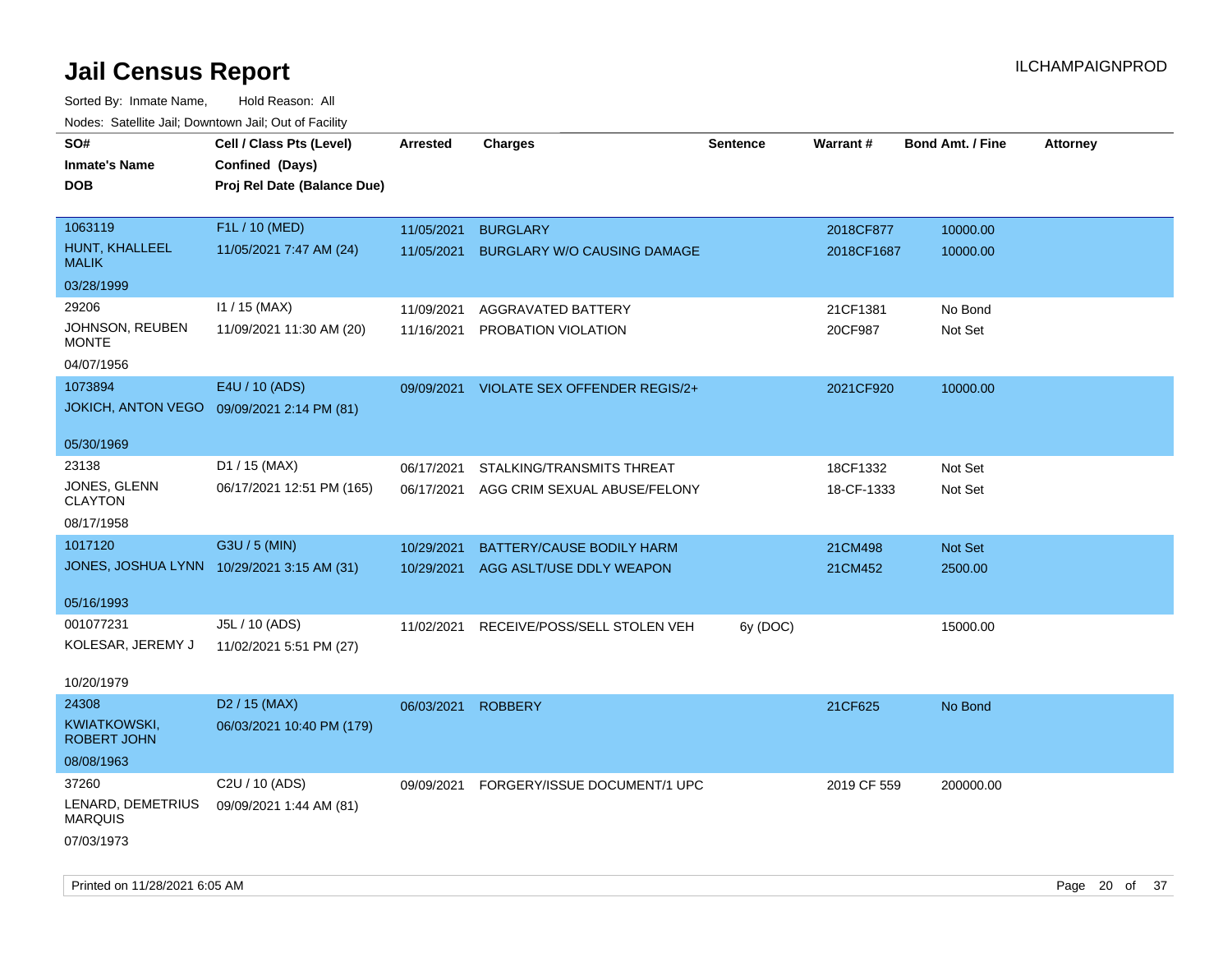| 10000. Catolino can, Domntonn can, Oat or I domt<br>SO#<br><b>Inmate's Name</b> | Cell / Class Pts (Level)<br>Confined (Days)                  | <b>Arrested</b>      | <b>Charges</b>                                             | <b>Sentence</b> | Warrant#   | <b>Bond Amt. / Fine</b> | <b>Attorney</b> |
|---------------------------------------------------------------------------------|--------------------------------------------------------------|----------------------|------------------------------------------------------------|-----------------|------------|-------------------------|-----------------|
| <b>DOB</b>                                                                      | Proj Rel Date (Balance Due)                                  |                      |                                                            |                 |            |                         |                 |
| 29681<br>LENOIR, JOHN<br>CHRISTOPHER                                            | J2L / 15 (ADS)<br>07/14/2020 12:51 PM (503)                  | 07/14/2020           | PREDATORY CRIMINAL SEX ASSLT/CHILD                         |                 | 20CF-781   | 250000.00               |                 |
| 04/20/1966                                                                      |                                                              |                      |                                                            |                 |            |                         |                 |
| 001078249                                                                       | B3 / 10 (MED)                                                | 08/07/2021           | FELON POSS/USE WEAPON/FIREARM                              |                 | 21CF947    | Not Set                 |                 |
| MCCLENDON, CALVIN<br>М                                                          | 08/07/2021 8:56 AM (114)                                     |                      |                                                            |                 |            |                         |                 |
| 04/29/1990                                                                      |                                                              |                      |                                                            |                 |            |                         |                 |
| 40235                                                                           | G9U / 5 (MIN)                                                | 10/04/2021 AGG DUI/4 |                                                            |                 | 2021CF1145 | 35000.00                |                 |
| MERRIWEATHER,<br>MARCUS TODD                                                    | 10/04/2021 4:41 PM (56)                                      |                      |                                                            |                 |            |                         |                 |
| 11/28/1967                                                                      |                                                              |                      |                                                            |                 |            |                         |                 |
| 1040273<br>METCALFE, LANELL<br>JARON                                            | E5U / 15 (ADS)<br>09/30/2021 11:32 PM (60)                   | 09/30/2021           | PRED CRIM SEX ASLT/VICTIM <13                              |                 | 21CF329    | 500000.00               |                 |
| 09/22/1988                                                                      |                                                              |                      |                                                            |                 |            |                         |                 |
| 1075635                                                                         | B <sub>2</sub> / 10 (ADS)                                    | 05/11/2021           | AGG DISCHARGE FIREARM/OCC VEH                              |                 | 21CF538    | Not Set                 |                 |
| MILES, DEVLON VON,<br>Junior                                                    | 05/11/2021 10:39 PM (202)                                    | 05/11/2021           | MFG/DEL CANNABIS/30-500 GRAMS                              |                 | 20CF1402   | 100000.00               |                 |
| 11/04/2000                                                                      |                                                              |                      |                                                            |                 |            |                         |                 |
| 39106<br>Junior                                                                 | C3L / 10 (SPH)<br>MOORE, ANDREW LEE, 10/12/2021 1:02 AM (48) | 10/12/2021           | DOMESTIC BATTERY/OTHER PRIOR                               |                 | 21CF1217   | Not Set                 |                 |
| 04/12/1973                                                                      |                                                              |                      |                                                            |                 |            |                         |                 |
| 1069209                                                                         | H2L / 10 (ADS)                                               | 04/07/2021           | AGG BATTERY/GREAT BODILY HARM                              |                 | 21CF376    | <b>Not Set</b>          |                 |
| MOORE, DEVONTE<br>JAMAL                                                         | 04/07/2021 6:25 PM (236)                                     |                      |                                                            |                 |            |                         |                 |
| 09/24/1995                                                                      |                                                              |                      |                                                            |                 |            |                         |                 |
| 966887                                                                          | F7L / 15 (MAX)                                               | 11/05/2021           | DELIVERY OF OR POSSESSION OF W/ IN1 10y/0m/0d (DC 19CF1425 |                 |            | No Bond                 |                 |
| NELSON, DARRYL<br>WAYNE                                                         | 11/05/2021 11:00 AM (24)                                     |                      |                                                            |                 |            |                         |                 |
| 01/16/1984                                                                      |                                                              |                      |                                                            |                 |            |                         |                 |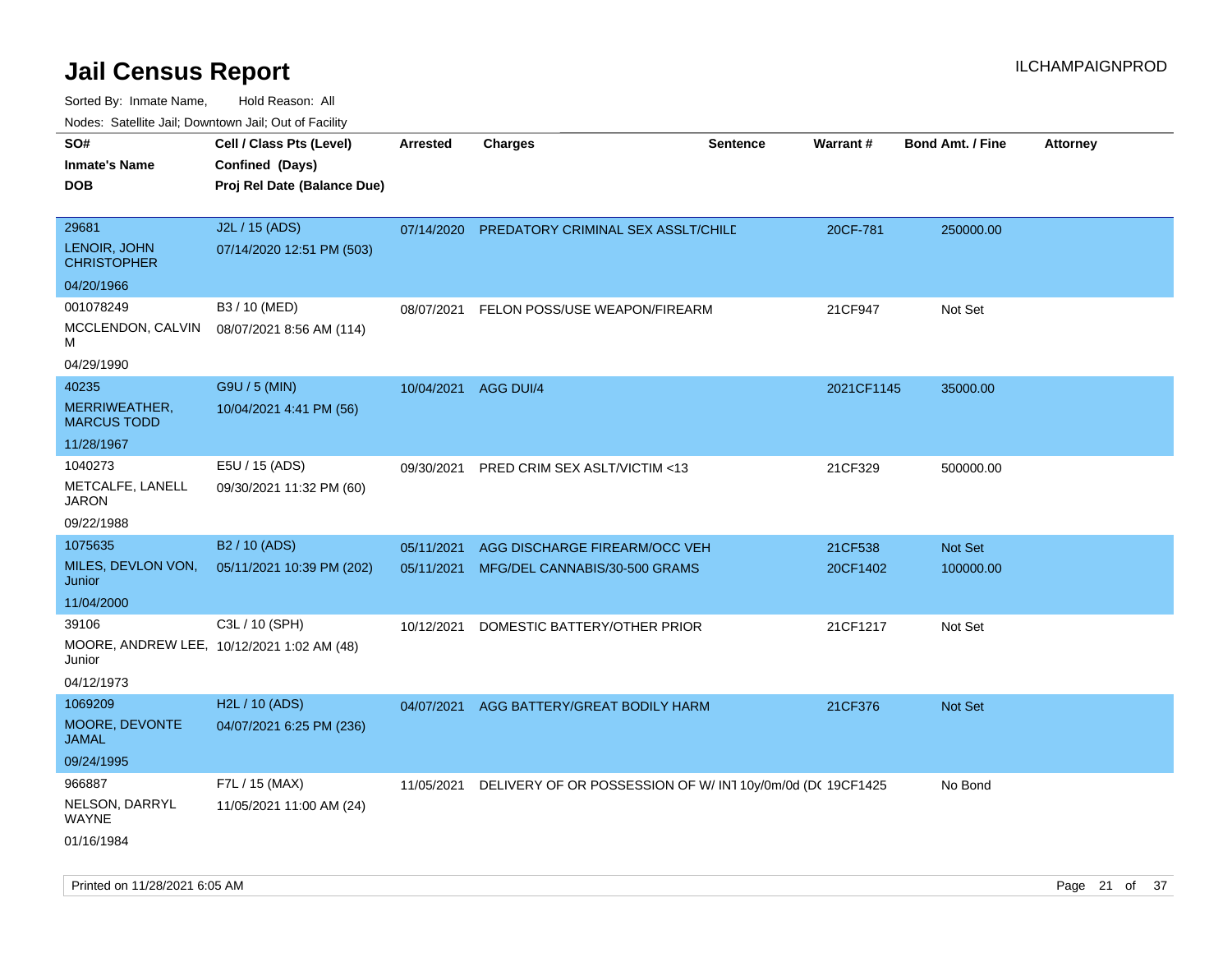Sorted By: Inmate Name, Hold Reason: All Nodes: Satellite Jail; Downtown Jail; Out of Facility

| SO#<br><b>Inmate's Name</b><br><b>DOB</b>                               | Cell / Class Pts (Level)<br>Confined (Days)<br>Proj Rel Date (Balance Due) | <b>Arrested</b>                        | <b>Charges</b>                                                                                  | <b>Sentence</b> | Warrant #                         | <b>Bond Amt. / Fine</b>          | <b>Attorney</b> |
|-------------------------------------------------------------------------|----------------------------------------------------------------------------|----------------------------------------|-------------------------------------------------------------------------------------------------|-----------------|-----------------------------------|----------------------------------|-----------------|
| 001078357<br>PETTIGREW, CAREY<br><b>CORNITRIAS DEOBLO</b><br>08/31/1986 | H6L / 15 (ADS)<br>09/17/2021 9:56 AM (73)                                  | 09/17/2021<br>09/17/2021<br>09/17/2021 | ARMED ROBBERY/ARMED W/FIREARM<br>ARMED ROBBERY/ARMED W/FIREARM<br>ARMED ROBBERY/ARMED W/FIREARM |                 | 21CF1230<br>21CF1128<br>21CF1129  | Not Set<br>Not Set<br>Not Set    |                 |
| 1022441<br>PICKENS, DONTRELL<br><b>DEMAR</b><br>12/10/1993              | H3L / 10 (ADS)<br>10/27/2021 1:39 PM (33)                                  | 10/27/2021<br>10/27/2021               | AGG BATTERY/PEACE OFFICER<br>AGG BATTERY/PEACE OFFICER                                          |                 | 2021 CF 12<br>2020 CF 1488        | No Bond<br>No Bond               |                 |
| 1072114<br>ROBINSON, DONNELL<br><b>LEVON</b><br>10/23/2000              | A1U / 15 (SPH)<br>01/17/2021 2:40 PM (316)                                 | 01/17/2021<br>01/17/2021<br>02/17/2021 | ATTEMPT (FIRST DEGREE MURDER)<br>ARMED ROBBERY/NO FIREARM<br>AGGRAVATED BATTERY                 | 4y (DOC)        | 2021CF65<br>2020CF824             | Not Set<br>75000.00<br>250000.00 |                 |
| 980761<br>ROBINSON, LEON<br><b>SOLOMON</b><br>10/22/1983                | B1 / 10 (MED)<br>06/07/2021 1:53 AM (175)                                  | 06/07/2021                             | DOMESTIC BATTERY/OTHER PRIOR                                                                    | 5y (DOC)        |                                   | Not Set                          |                 |
| 001078588<br>ROBINSON, RONALD<br><b>JACK</b><br>08/29/1976              | G6U / 5 (MIN)<br>11/16/2021 6:20 PM (13)                                   | 11/16/2021                             | DRVG UNDER INFLU OF ALCOHOL                                                                     |                 | 21DT316                           | 240.00                           |                 |
| 1006507<br>RODGERS, DYLAN<br><b>ROBERT</b><br>12/12/1991                | 14 / 10 (ADS)<br>10/21/2021 12:34 AM (39)                                  | 10/21/2021<br>10/21/2021<br>10/21/2021 | AGG ASLT/USE DDLY WEAPON<br>DOMESTIC BATTERY/OTHER PRIOR<br>PROBATION VIOLATION                 |                 | 21CM123<br>21CF1269<br>2019CF1220 | 1000.00<br>Not Set<br>10000.00   |                 |
| 1069960<br>SHELTON, JOSIAH<br><b>TIMOTHY</b><br>02/23/1980              | G7L / 5 (MIN)<br>09/28/2021 2:04 AM (62)                                   | 09/28/2021                             | <b>IDENTITY THEFT/\$2K-\$10K</b>                                                                |                 | 21CF952                           | 10000.00                         |                 |
| 1034702                                                                 | F3L / 10 (MED)<br>SOULE, AUSTIN TYLER 10/22/2021 6:49 AM (38)              | 10/22/2021                             | AGG DOMESTIC BATTERY/STRANGLE                                                                   |                 | 21CF1123                          | 50000.00                         |                 |

03/18/1995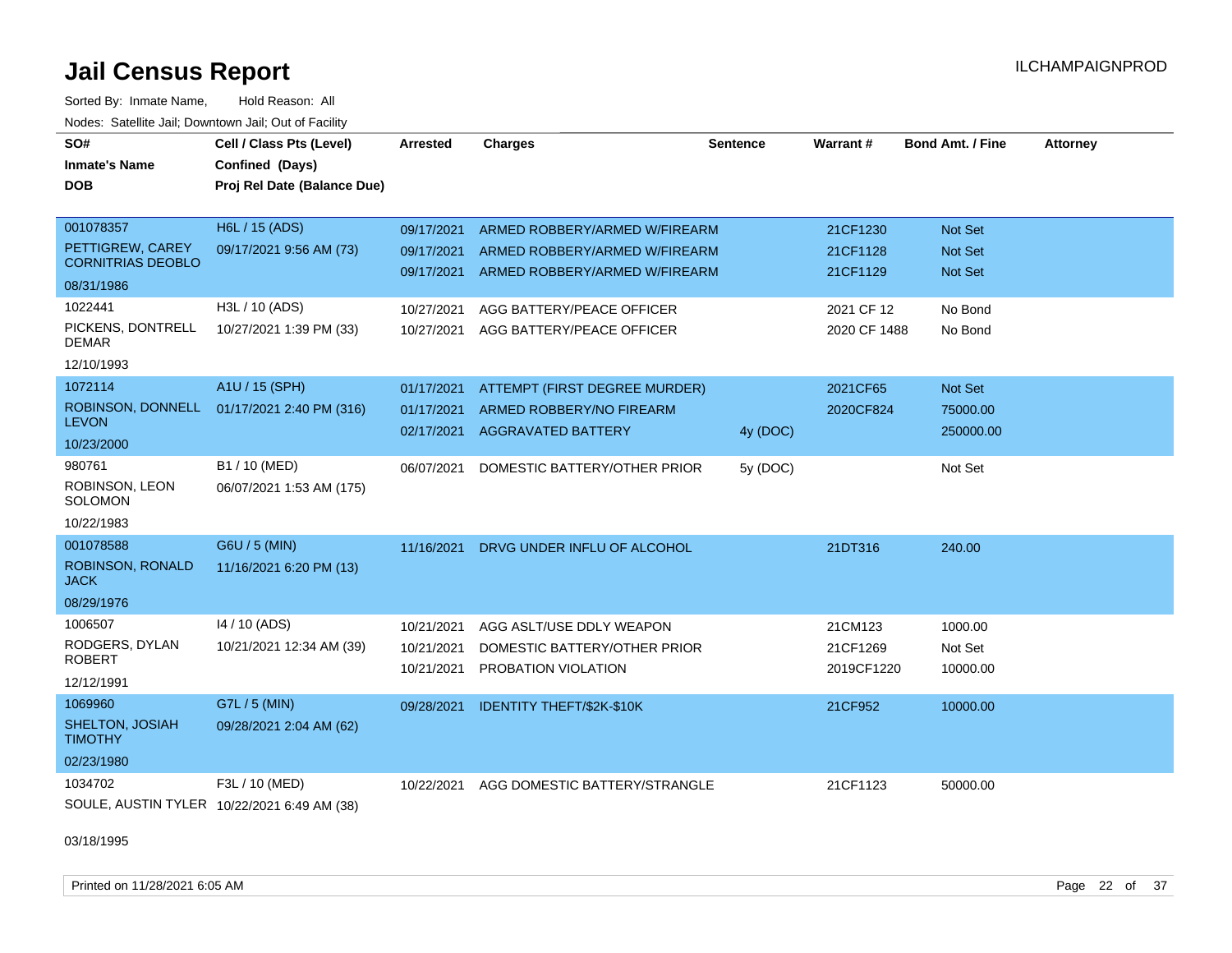| SO#<br><b>Inmate's Name</b><br><b>DOB</b>          | Cell / Class Pts (Level)<br>Confined (Days)<br>Proj Rel Date (Balance Due) | Arrested                 | <b>Charges</b>                              | <b>Sentence</b> | <b>Warrant#</b>    | <b>Bond Amt. / Fine</b> | <b>Attorney</b> |
|----------------------------------------------------|----------------------------------------------------------------------------|--------------------------|---------------------------------------------|-----------------|--------------------|-------------------------|-----------------|
| 1057312<br><b>STARKS, RAMEON</b><br><b>TAHZIER</b> | G <sub>2U</sub><br>11/10/2021 9:51 PM (19)                                 |                          | 11/10/2021 HOME INVASION/FIREARM            |                 | 21CF1388           | Not Set                 |                 |
| 12/18/1996                                         |                                                                            |                          |                                             |                 |                    |                         |                 |
| 1051104                                            | G1U / 5 (MIN)                                                              | 05/26/2021               | DRIVING ON REVOKED LICENSE                  |                 | 21TR4000           | Not Set                 |                 |
| STOVER, ANDREW<br><b>WADE</b>                      | 05/27/2021 12:59 AM (186)                                                  | 05/26/2021<br>05/26/2021 | <b>BURGLARY</b><br>METH DELIVERY/5<15 GRAMS |                 | 21CF667<br>21CF598 | Not Set<br>Not Set      |                 |
| 07/20/1994                                         |                                                                            |                          |                                             |                 |                    |                         |                 |
| 1024184                                            | H5L / 10 (ADS)                                                             | 09/08/2021               | AGG ASLT PEACE OFF/FIRE/ER WRK              |                 | 20CF1051           | No Bond                 |                 |
| SULLIVAN, CODY<br><b>MICHAEL</b>                   | 09/08/2021 3:28 PM (82)                                                    |                          |                                             |                 |                    |                         |                 |
| 08/15/1994                                         |                                                                            |                          |                                             |                 |                    |                         |                 |
| 1035647                                            | I3 / 10 (ADS)                                                              | 10/29/2021               | CRIM DMG TO PROP \$500-10K                  |                 | 21CF983            | 10000.00                |                 |
| SUMO, DAVID KLON                                   | 10/29/2021 6:36 PM (31)                                                    | 10/29/2021               | CRIM DMG/GOVT PROP/>\$500-\$10K             |                 | 21CF984            | 10000.00                |                 |
| 06/23/1975                                         |                                                                            |                          |                                             |                 |                    |                         |                 |
| 1068839                                            | F8L / 15 (MAX)                                                             |                          | 08/07/2020 HOMICIDE                         |                 | 2020-CF851         | 1000000.00              |                 |
| TAYLOR, LONDON<br><b>JAVON</b>                     | 08/07/2020 10:30 AM (479)                                                  |                          |                                             |                 |                    |                         |                 |
| 08/16/1999                                         |                                                                            |                          |                                             |                 |                    |                         |                 |
| 1004142                                            | F9L / 15 (MAX)                                                             | 10/22/2021               | PAROLE REVOCATION                           |                 |                    | Not Set                 |                 |
| TOY, KAYON LARENZ                                  | 10/22/2021 1:01 PM (38)                                                    |                          | 10/27/2021 POSSESSION OF METH/15<100GRAMS   |                 | 2021CF1298         | 1500000.00              |                 |
| 09/12/1991                                         |                                                                            |                          |                                             |                 |                    |                         |                 |
| 1056971                                            | D6 / 10 (ADS)                                                              | 08/07/2021               | FELON POSS/USE WEAPON/FIREARM               |                 | 21CF948            | No Bond                 |                 |
| TRAVIS, DENZEL<br><b>DANTRELL</b>                  | 08/07/2021 7:36 AM (114)                                                   |                          | 08/08/2021 AGG BATTERY/PUBLIC PLACE         |                 | 2020CF647          | 25000.00                |                 |
| 03/21/1993                                         |                                                                            |                          |                                             |                 |                    |                         |                 |
| 001078250                                          | F2L / 10 (MED)                                                             |                          | 08/07/2021 FELON POSS WEAPON/BODY ARMOR     |                 | 21CF950            | Not Set                 |                 |
| TRAVIS, JORDAN<br><b>TESHAUN</b>                   | 08/07/2021 10:27 AM (114)                                                  |                          |                                             |                 |                    |                         |                 |
| 03/03/1996                                         |                                                                            |                          |                                             |                 |                    |                         |                 |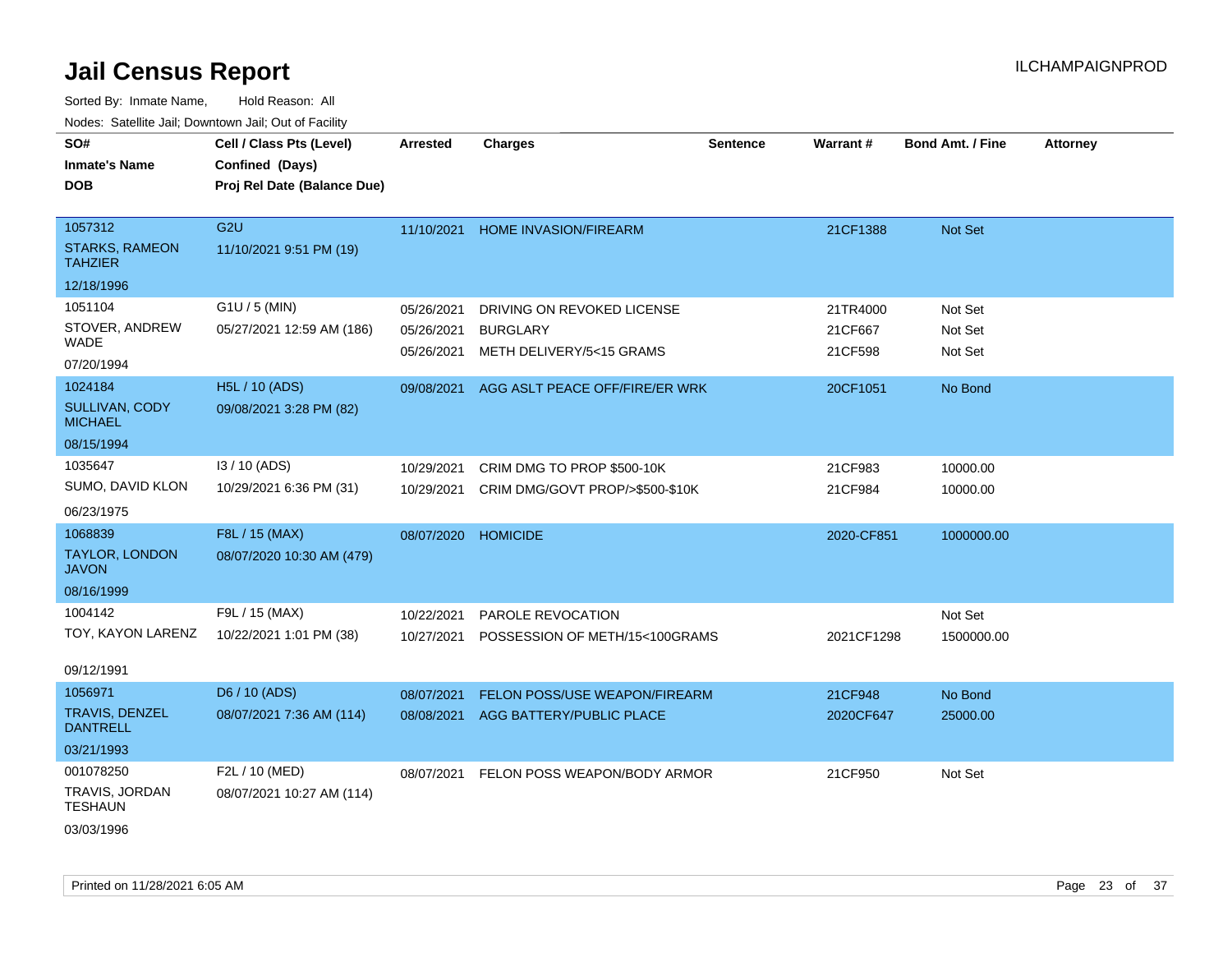| SO#                                 | Cell / Class Pts (Level)    | <b>Arrested</b> | <b>Charges</b>                     | <b>Sentence</b> | Warrant#  | <b>Bond Amt. / Fine</b> | <b>Attorney</b> |
|-------------------------------------|-----------------------------|-----------------|------------------------------------|-----------------|-----------|-------------------------|-----------------|
| Inmate's Name                       | Confined (Days)             |                 |                                    |                 |           |                         |                 |
| <b>DOB</b>                          | Proj Rel Date (Balance Due) |                 |                                    |                 |           |                         |                 |
|                                     |                             |                 |                                    |                 |           |                         |                 |
| 969709                              | C7L / 5 (MIN)               | 10/29/2021      | CRIM DMG TO PROP \$500-10K         |                 |           | Not Set                 |                 |
| <b>TUFTE, BRYCE</b><br>MATTHEW      | 10/29/2021 3:14 PM (31)     | 10/29/2021      | DRIVING ON SUSPENDED LICENSE       |                 | 20TR2181  | 5000.00                 |                 |
| 05/30/1988                          | 12/20/2021 (0.00)           |                 |                                    |                 |           |                         |                 |
| 30108                               | J4L / 15 (ADS)              | 07/30/2021      | <b>MURDER</b>                      |                 | 21CF902   | 2000000.00              |                 |
| VANDYKE, DARYL<br>ANTHONY           | 07/30/2021 8:29 PM (122)    |                 |                                    |                 |           |                         |                 |
| 10/04/1965                          |                             |                 |                                    |                 |           |                         |                 |
| 968681                              | D5 / 15 (ADS)               | 08/27/2021      | AGG CRIM SX AB/VIC 13<18/TRUST     |                 | 2020CF499 | 250000.00               |                 |
| <b>WADE, DEMETRIUS</b><br>DARYL     | 08/27/2021 2:25 AM (94)     | 08/27/2021      | INDIRECT CRIMINAL CONTEMPT         | 5y (DOC)        | 2021CC16  | No Bond                 |                 |
| 01/07/1987                          |                             |                 |                                    |                 |           |                         |                 |
| 1070904                             | G7U / 5 (MIN)               | 10/28/2021      | <b>BURGLARY</b>                    |                 | 2021CF321 | 15000.00                |                 |
| WANKEL, JONAH<br>JAMES              | 10/28/2021 3:42 AM (32)     |                 |                                    |                 |           |                         |                 |
| 12/15/1993                          |                             |                 |                                    |                 |           |                         |                 |
| 44836                               | E2L / 15 (ADS)              | 11/02/2021      | <b>DISORDERLY CONDUCT</b>          |                 |           | Not Set                 |                 |
| <b>WESLEY, FRANK</b>                | 11/02/2021 4:08 AM (27)     | 11/02/2021      | <b>CRIM TRESPASS TO STATE LAND</b> |                 | 21118875  | <b>Not Set</b>          |                 |
| LADELL                              |                             | 11/02/2021      | <b>THEFT</b>                       |                 |           | <b>Not Set</b>          |                 |
| 09/17/1977                          |                             |                 |                                    |                 |           |                         |                 |
| 001078511                           | G5U / 5 (MIN)               | 10/18/2021      | WRIT                               |                 | 20CF1318  | No Bond                 |                 |
| WILLIAMS, KANAAN<br>AUBREY          | 10/18/2021 2:21 PM (42)     |                 |                                    |                 |           |                         |                 |
| 03/17/2000                          |                             |                 |                                    |                 |           |                         |                 |
| 1058072                             | A2U / 15 (SPH)              | 02/25/2021      | <b>ARMED HABITUAL CRIMINAL</b>     |                 |           | Not Set                 |                 |
| WILLIAMS, KENNETH<br><b>BERNARD</b> | 02/25/2021 3:24 PM (277)    |                 |                                    |                 |           |                         |                 |
| 10/04/1985                          |                             |                 |                                    |                 |           |                         |                 |
| 53518                               | $15/15$ (ADS)               | 08/19/2021      | <b>AGGRAVATED BATTERY</b>          |                 | 21CF1014  | Not Set                 |                 |
| WILLIAMS, TORREY<br>TOSHIBA         | 08/19/2021 10:10 AM (102)   | 09/01/2021      | PROBATION VIOLATION                |                 | 20CF381   | Not Set                 |                 |
| 03/30/1975                          |                             |                 |                                    |                 |           |                         |                 |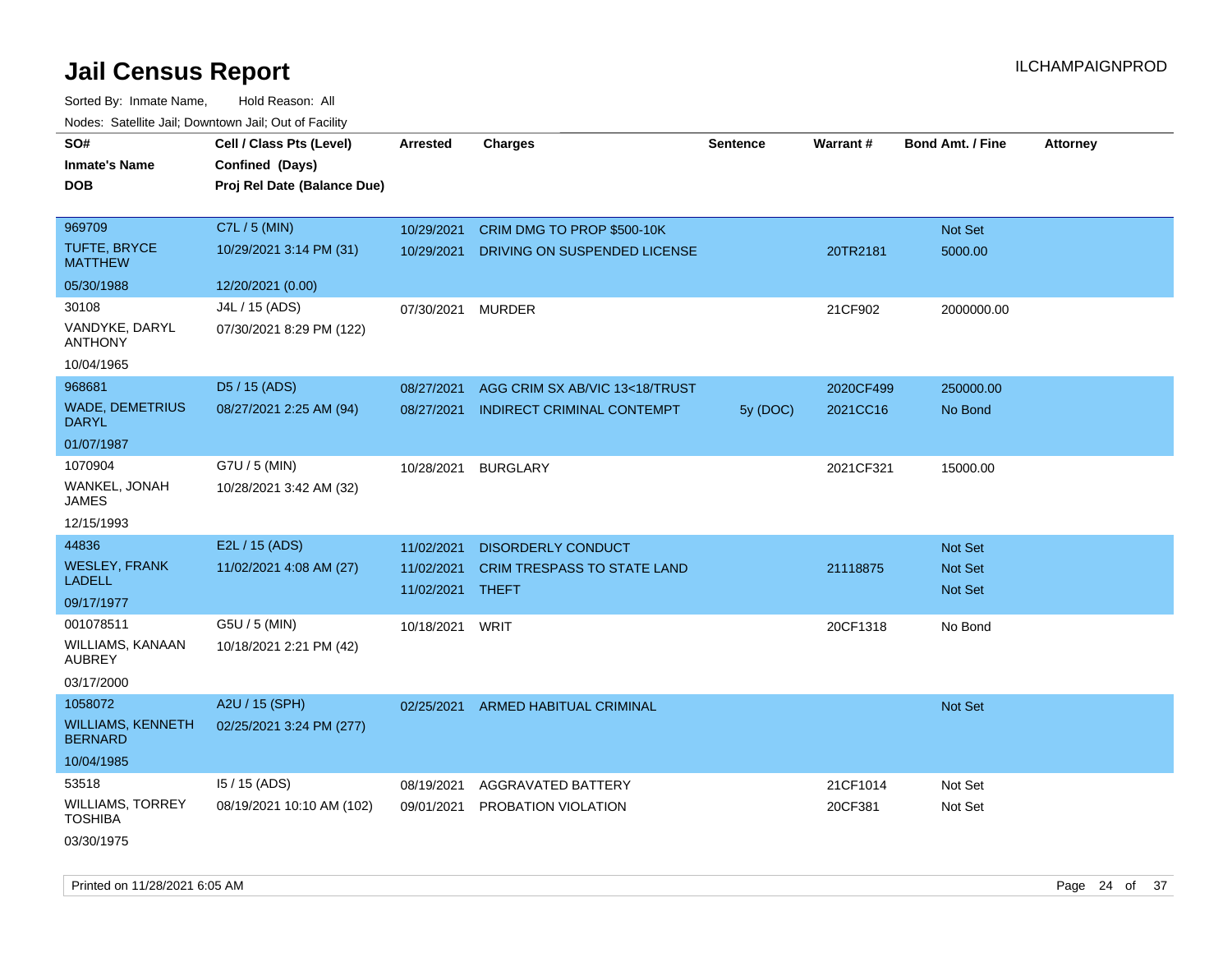| SO#                                          | Cell / Class Pts (Level)    | Arrested   | Charges                      | Sentence | Warrant#    | <b>Bond Amt. / Fine</b> | <b>Attorney</b> |
|----------------------------------------------|-----------------------------|------------|------------------------------|----------|-------------|-------------------------|-----------------|
| <b>Inmate's Name</b>                         | Confined (Days)             |            |                              |          |             |                         |                 |
| <b>DOB</b>                                   | Proj Rel Date (Balance Due) |            |                              |          |             |                         |                 |
|                                              |                             |            |                              |          |             |                         |                 |
| 996311                                       | G4U / 5 (MIN)               | 10/29/2021 | DOMESTIC BATTERY/OTHER PRIOR |          | 21CF1326    | No Bond                 |                 |
| <b>WILLIAMS,</b><br><b>TRAYSHAUN DEVONTA</b> | 10/29/2021 10:51 PM (31)    |            |                              |          |             |                         |                 |
| 02/18/1992                                   |                             |            |                              |          |             |                         |                 |
| 9326                                         | $12/5$ (ADS)                | 06/14/2021 | <b>BURGLARY</b>              |          | 2020-CF-625 | Not Set                 |                 |
| YOUNG, ANTHONY<br>PAUL                       | 06/14/2021 12:07 PM (168)   |            |                              |          |             |                         |                 |
| 03/13/1954                                   |                             |            |                              |          |             |                         |                 |
| <b>Total Downtown Jail: 65</b>               |                             | Males: 65  | Unknown: 0<br>Females: 0     |          |             |                         |                 |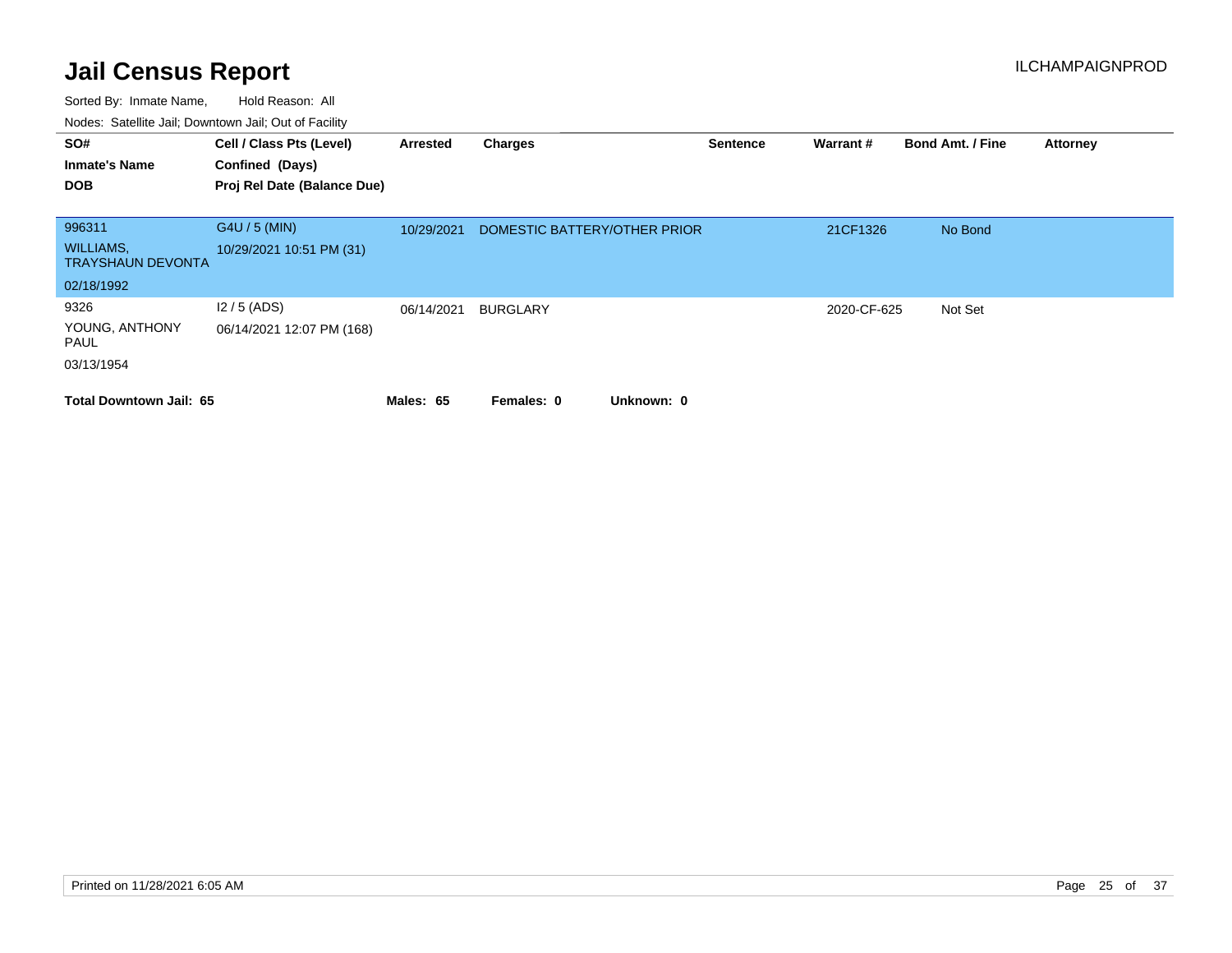|  | <b>Out of Facility</b> |  |
|--|------------------------|--|
|  |                        |  |
|  |                        |  |

| SO#<br><b>Inmate's Name</b><br><b>DOB</b> | Cell / Class Pts (Level)<br>Confined (Days)<br>Proj Rel Date (Balance Due) | <b>Arrested</b> | <b>Charges</b>                   | <b>Sentence</b> | <b>Warrant#</b> | Bond Amt. / Fine | <b>Attorney</b> |
|-------------------------------------------|----------------------------------------------------------------------------|-----------------|----------------------------------|-----------------|-----------------|------------------|-----------------|
| 61095<br>AMOS, DERRICK<br><b>JAMES</b>    | <b>DEW / 10 (ADS)</b><br>05/02/2021 9:02 PM (211)                          | 05/02/2021      | HOME INVASION/CAUSE INJURY       |                 | 2021CF323       | 100000.00        |                 |
| 06/12/1985                                |                                                                            |                 |                                  |                 |                 |                  |                 |
| 19971                                     | EHD                                                                        | 11/09/2021      | DRIVING RVK/SUSP DUI/SSS 4-9     |                 | 2021CF968       | Not Set          |                 |
| <b>LYNN</b>                               | BARNESKE, RAYMOND 11/09/2021 9:32 AM (20)                                  |                 |                                  |                 |                 |                  |                 |
| 08/17/1961                                | 5/6/2022 (0.00)                                                            |                 |                                  |                 |                 |                  |                 |
| 516062                                    | <b>DEW / 15 (MAX)</b>                                                      | 02/22/2021      | <b>PHONE HARASSMENT/2+</b>       |                 | 20CF194         | 5000.00          |                 |
| <b>BENNETT, JOHN</b><br><b>MICHAEL</b>    | 02/22/2021 10:47 AM (280)                                                  | 02/22/2021      | AGG DISCH FIR/VEH/PC OFF/FRMAN   |                 | 21CF210         | No Bond          |                 |
| 04/30/1986                                |                                                                            |                 |                                  |                 |                 |                  |                 |
| 976538                                    | EHD                                                                        | 10/12/2021      | DOMESTIC BATTERY/OTHER PRIOR     |                 | 2020CF1095      | Not Set          |                 |
|                                           | BLISSIT, WYATT TYRES 10/12/2021 10:05 AM (48)                              |                 |                                  |                 |                 |                  |                 |
| 09/05/1989                                | 1/6/2022 (0.00)                                                            |                 |                                  |                 |                 |                  |                 |
| 33993                                     | <b>DEW / 10 (MED)</b>                                                      | 06/14/2021      | AGGRAVATED DOMESTIC BATTERY      |                 | 21CF688         | Not Set          |                 |
| <b>BOOKER, STEPHON</b>                    | 06/14/2021 7:42 PM (168)                                                   | 06/14/2021      | POSSESSING A CONTROLLED SUBSTAND |                 | 21CF657         | Not Set          |                 |
| <b>MONTELL</b>                            |                                                                            | 06/14/2021      | PAROLE REVOCATION                |                 | CH2103612       | No Bond          |                 |
| 06/11/1971                                |                                                                            |                 |                                  |                 |                 |                  |                 |
| 1074315                                   | DEW / 15 (MAX)                                                             | 07/27/2021      | AGG DISCHARGE FIREARM/VEH/SCH    |                 | 21CF927         | Not Set          |                 |
| <b>BRIGGS, PATRICK</b><br><b>MONTAY</b>   | 08/03/2021 4:56 PM (118)                                                   |                 |                                  |                 |                 |                  |                 |
| 08/05/2001                                |                                                                            |                 |                                  |                 |                 |                  |                 |
| 001078065                                 | <b>KAN / 10 (ADS)</b>                                                      | 06/17/2021      | AGG BATTERY/DISCHARGE FIREARM    |                 | 21CF704         | 1000000.00       |                 |
| <b>BROWN, CHARMAN</b><br><b>LAKEEF</b>    | 06/17/2021 12:32 PM (165)                                                  |                 |                                  |                 |                 |                  |                 |
| 11/30/2002                                |                                                                            |                 |                                  |                 |                 |                  |                 |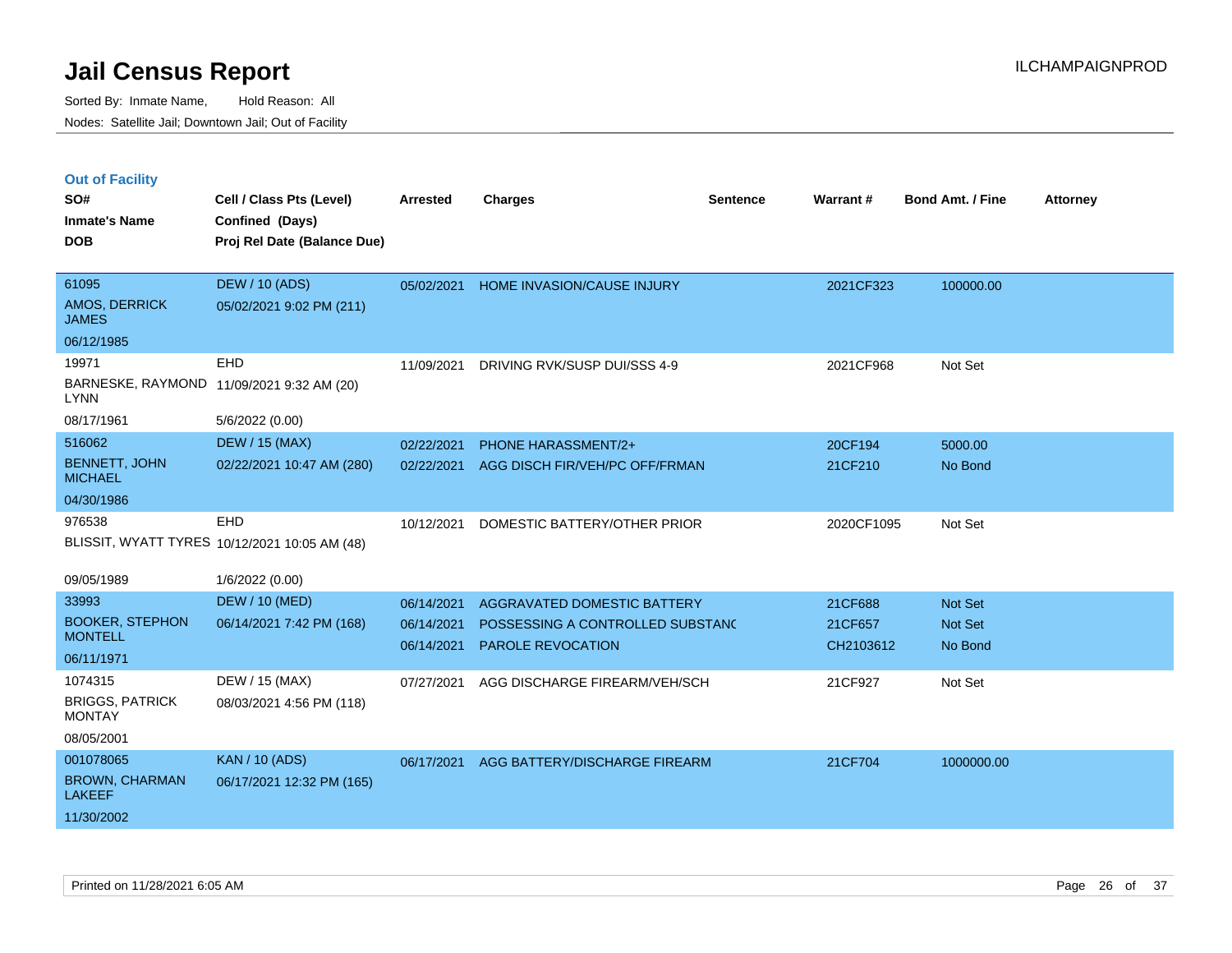| roaco. Catolino dall, Downtown dall, Out of Fability |                             |            |                                          |                 |                 |                         |                 |
|------------------------------------------------------|-----------------------------|------------|------------------------------------------|-----------------|-----------------|-------------------------|-----------------|
| SO#                                                  | Cell / Class Pts (Level)    | Arrested   | <b>Charges</b>                           | <b>Sentence</b> | <b>Warrant#</b> | <b>Bond Amt. / Fine</b> | <b>Attorney</b> |
| <b>Inmate's Name</b>                                 | Confined (Days)             |            |                                          |                 |                 |                         |                 |
| <b>DOB</b>                                           | Proj Rel Date (Balance Due) |            |                                          |                 |                 |                         |                 |
|                                                      |                             |            |                                          |                 |                 |                         |                 |
| 1038554                                              | <b>KAN / 15 (MAX)</b>       | 08/18/2021 | ARMED HABITUAL CRIMINAL                  |                 | 21CF1162        | Not Set                 |                 |
| <b>BROWN, CORRION</b><br><b>DEVONTAE</b>             | 08/18/2021 5:40 PM (103)    | 08/18/2021 | DELIVERY OF OR POSSESSION OF W/ INT      |                 | 21CF1009        | No Bond                 |                 |
| 04/19/1995                                           |                             |            |                                          |                 |                 |                         |                 |
| 1071662                                              | KAN / 15 (MAX)              | 12/07/2020 | FELON POSS/USE FIREARM PRIOR             | 7y (DOC)        | 20CF1418        | 250000.00               |                 |
| BROWN, JAWON<br>EDWARD                               | 12/14/2020 6:02 PM (350)    |            |                                          |                 |                 |                         |                 |
| 04/21/2000                                           |                             |            |                                          |                 |                 |                         |                 |
| 1038579                                              | <b>KAN / 15 (MAX)</b>       | 08/18/2021 | <b>FELON POSS/USE WEAPON/FIREARM</b>     |                 | 21CF1010        | Not Set                 |                 |
| <b>BROWN, MARKEL</b><br><b>RIKKI</b>                 | 08/18/2021 2:05 PM (103)    |            |                                          |                 |                 |                         |                 |
| 01/06/1995                                           |                             |            |                                          |                 |                 |                         |                 |
| 1003006                                              | KAN / 15 (MAX)              | 08/19/2021 | FELON POSS/USE MACHINE GUN               |                 | 21CF1011        | No Bond                 |                 |
| <b>BROWN, ROCKEITH</b><br><b>JAVONTE</b>             | 08/19/2021 12:55 AM (102)   |            |                                          |                 |                 |                         |                 |
| 07/23/1991                                           |                             |            |                                          |                 |                 |                         |                 |
| 987334                                               | <b>DEW / 15 (MAX)</b>       |            | 03/10/2021 ATTEMPT (FIRST DEGREE MURDER) |                 | 19CF689         | Not Set                 |                 |
| CAIN, ISAIAH<br><b>DEPRIEST</b>                      | 03/10/2021 2:22 PM (264)    |            |                                          |                 |                 |                         |                 |
| 12/23/1990                                           |                             |            |                                          |                 |                 |                         |                 |
| 992962                                               | DEW / 15 (ADS)              | 05/25/2021 | MURDER/INTENT TO KILL/INJURE             |                 | 2018CF1045      | 1000000.00              |                 |
| CAMPBELL, KEITH<br>KNAQEEB                           | 05/25/2021 1:19 PM (188)    |            |                                          |                 |                 |                         |                 |
| 07/22/1991                                           |                             |            |                                          |                 |                 |                         |                 |
| 001078576                                            | <b>KAN / 15 (MAX)</b>       | 11/09/2021 | UNLAWFUL USE OF A WEAPON                 |                 | 21CF1383        | <b>Not Set</b>          |                 |
| CARTER, DEMONDRE<br><b>DAVON</b>                     | 11/09/2021 6:01 PM (20)     |            |                                          |                 |                 |                         |                 |
| 05/27/2001                                           |                             |            |                                          |                 |                 |                         |                 |
| 1064992                                              | KAN / 15 (MAX)              | 09/20/2021 | ARMED VIOLENCE/CATEGORY I                |                 | 21CF1137        | Not Set                 |                 |
| CARTER, KEJUAN<br>JAVONTE                            | 09/20/2021 11:42 PM (70)    |            |                                          |                 |                 |                         |                 |
| 06/27/1998                                           |                             |            |                                          |                 |                 |                         |                 |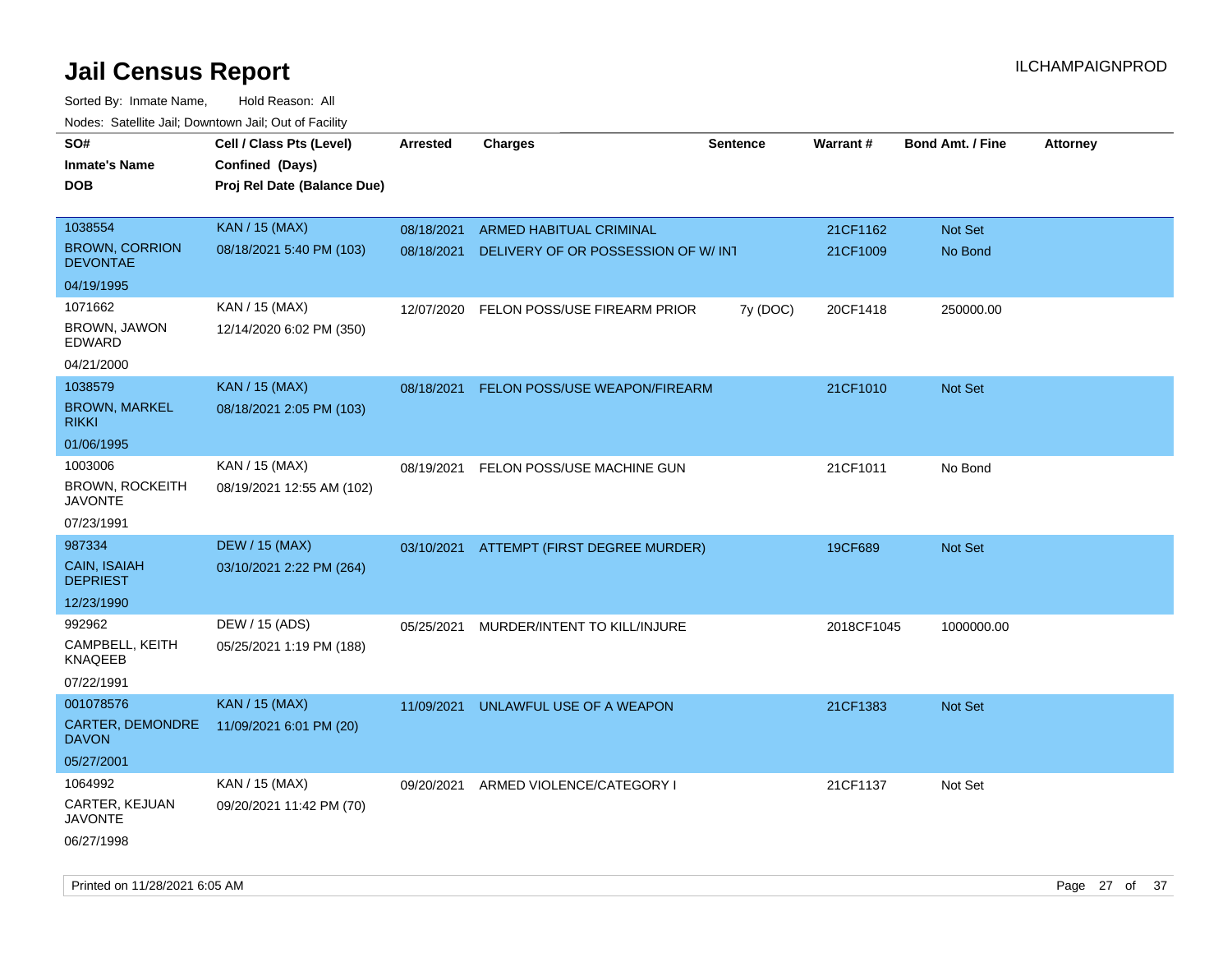| SO#                                       | Cell / Class Pts (Level)    | Arrested   | <b>Charges</b>                           | <b>Sentence</b> | <b>Warrant#</b> | <b>Bond Amt. / Fine</b> | <b>Attorney</b> |
|-------------------------------------------|-----------------------------|------------|------------------------------------------|-----------------|-----------------|-------------------------|-----------------|
| <b>Inmate's Name</b>                      | Confined (Days)             |            |                                          |                 |                 |                         |                 |
| <b>DOB</b>                                | Proj Rel Date (Balance Due) |            |                                          |                 |                 |                         |                 |
|                                           |                             |            |                                          |                 |                 |                         |                 |
| 959420                                    | <b>EHD</b>                  | 11/16/2021 | AGG DUI/NO VALID DL                      |                 | 2021CF673       | Not Set                 |                 |
| <b>CHAPPLE, RAYMOND</b><br><b>DEONTE</b>  | 11/16/2021 9:49 AM (13)     |            |                                          |                 |                 |                         |                 |
| 06/30/1988                                | 12/29/2021 (0.00)           |            |                                          |                 |                 |                         |                 |
| 1068848                                   | KAN / 15 (MAX)              | 02/06/2020 | MURDER/INTENT TO KILL/INJURE             |                 | 20CF-156        | No Bond                 |                 |
| CHATMAN, MICHAEL<br><b>DAISEAN</b>        | 02/06/2020 5:22 PM (662)    |            |                                          |                 |                 |                         |                 |
| 11/12/1999                                |                             |            |                                          |                 |                 |                         |                 |
| 001078461                                 | <b>KAN / 10 (MED)</b>       | 10/07/2021 | AGG UNLAWFUL USE WEAPON/PERSON           |                 | 2021CF1209      | No Bond                 |                 |
| COLE, ERIC JOSE                           | 10/08/2021 12:25 AM (52)    | 10/07/2021 | AGG DOMESTIC BATTERY/STRANGLE            |                 | 2021CF1208      | Not Set                 |                 |
| 01/24/2002                                |                             | 10/08/2021 | <b>HARASS WITNESS/FAMILY MBR/REP</b>     |                 | 21CF1218        | Not Set                 |                 |
| 57733                                     | KAN / 15 (SPH)              | 02/25/2020 | <b>HOMICIDE</b>                          |                 | 2020-CF250      | 2000000.00              |                 |
| <b>CRAIG. ANTOINE</b><br><b>DARRELL</b>   | 02/25/2020 4:08 PM (643)    |            | 02/25/2020 FELON POSS/USE WEAPON/FIREARM |                 | 19CF-1827       | 80000.00                |                 |
| 10/09/1982                                |                             |            |                                          |                 |                 |                         |                 |
| 001077939                                 | <b>DEW / 10 (MED)</b>       | 05/10/2021 | FIREARM/FOID INVALID/NOT ELIG            |                 | 21CF526         | No Bond                 |                 |
| <b>CROSS, PATRICK</b><br><b>DONTRELLE</b> | 05/10/2021 7:31 PM (203)    | 06/02/2021 | POSS STOLEN VEHICLE > \$25,000           |                 | 21CF612         | Not Set                 |                 |
| 11/07/2001                                |                             |            |                                          |                 |                 |                         |                 |
| 1061304                                   | DEW / 15 (MAX)              | 10/11/2021 | ARMED HABITUAL CRIMINAL                  |                 | 21CF1226        | No Bond                 |                 |
| DORRIS, KEMION                            | 10/11/2021 7:30 PM (49)     | 10/11/2021 | ARMED HABITUAL CRIMINAL                  |                 | 21CF1227        | No Bond                 |                 |
| <b>DAETOCE</b>                            |                             | 10/11/2021 | HOME INVASION/FIREARM                    |                 | 21CF1228        | No Bond                 |                 |
| 11/19/1997                                |                             |            |                                          |                 |                 |                         |                 |
| 1076663                                   | <b>DEW / 15 (MAX)</b>       | 07/15/2020 | *ARMED HABITUAL CRIMINAL                 |                 | 2020-CF783      | 500000.00               |                 |
| DYE, KENNE YAKIEM                         | 07/15/2020 11:49 AM (502)   |            |                                          |                 |                 |                         |                 |
| 05/30/1988                                |                             |            |                                          |                 |                 |                         |                 |
| 27428                                     | EHD                         | 09/21/2021 | DRIVING RVK/SUSP DUI/SSS 3RD             |                 | 2020CF1368      | Not Set                 |                 |
| <b>FRANKLIN, TYRONE</b><br>Senior         | 09/21/2021 9:27 AM (69)     | 09/21/2021 | DRIVING RVK/SUSP DUI/SSS 3RD             |                 | 2021CF435       | Not Set                 |                 |
| 09/12/1966                                | 12/19/2021 (0.00)           |            |                                          |                 |                 |                         |                 |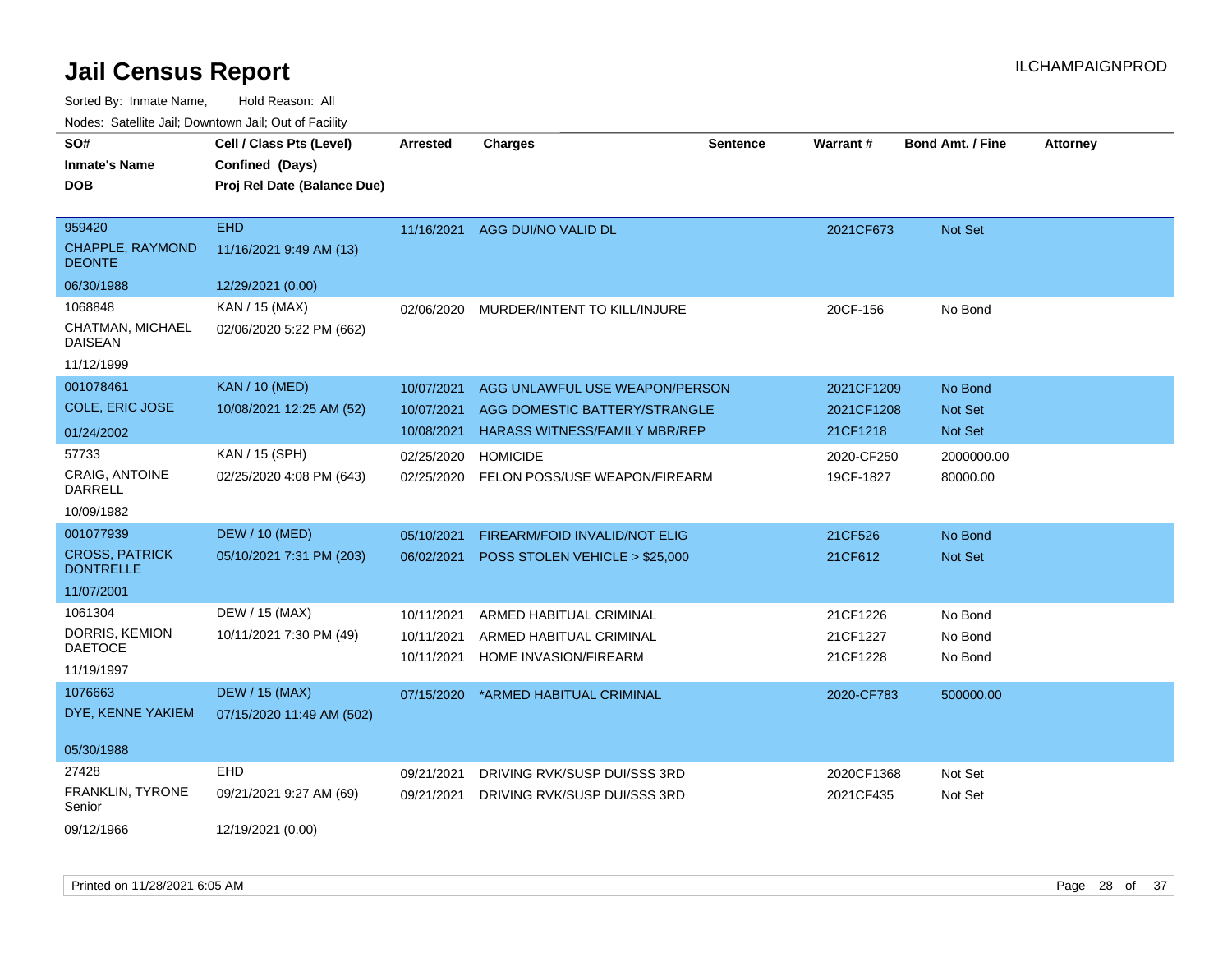Sorted By: Inmate Name, Hold Reason: All

|                                        | Nodes: Satellite Jail; Downtown Jail; Out of Facility |                 |                                    |                 |           |                         |                 |  |  |  |
|----------------------------------------|-------------------------------------------------------|-----------------|------------------------------------|-----------------|-----------|-------------------------|-----------------|--|--|--|
| SO#                                    | Cell / Class Pts (Level)                              | <b>Arrested</b> | <b>Charges</b>                     | <b>Sentence</b> | Warrant#  | <b>Bond Amt. / Fine</b> | <b>Attorney</b> |  |  |  |
| <b>Inmate's Name</b>                   | Confined (Days)                                       |                 |                                    |                 |           |                         |                 |  |  |  |
| <b>DOB</b>                             | Proj Rel Date (Balance Due)                           |                 |                                    |                 |           |                         |                 |  |  |  |
|                                        |                                                       |                 |                                    |                 |           |                         |                 |  |  |  |
| 60154                                  | <b>EHD</b>                                            | 10/20/2021      | AGG DUI/LIC SUSP OR REVOKED        |                 | 2021cf261 | Not Set                 |                 |  |  |  |
| GARCIA-MEZA,<br><b>CARLOS</b>          | 10/20/2021 9:23 AM (40)                               |                 |                                    |                 |           |                         |                 |  |  |  |
| 03/06/1983                             | 1/16/2022 (0.00)                                      |                 |                                    |                 |           |                         |                 |  |  |  |
| 001077363                              | KAN / 25 (SPH)                                        | 10/30/2020      | <b>HOME INVASION/FIREARM</b>       |                 | 20CF1202  | 500000.00               |                 |  |  |  |
| GARY, DAKOTA<br><b>TREVON</b>          | 10/30/2020 10:41 AM (395)                             |                 |                                    |                 |           |                         |                 |  |  |  |
| 12/31/2001                             |                                                       |                 |                                    |                 |           |                         |                 |  |  |  |
| 1013012                                | <b>KAN / 15 (MAX)</b>                                 | 07/08/2021      | ATTEMPT (FIRST DEGREE MURDER)      |                 | 2021CF790 | 1000000.00              |                 |  |  |  |
| <b>GARY, XAVIER LAMAR</b>              | 07/08/2021 9:24 AM (144)                              | 07/08/2021      | FELON POSS/USE FIREARM PRIOR       |                 | 2020CF650 | 25000.00                |                 |  |  |  |
|                                        |                                                       | 07/08/2021      | FELON POSS/USE FIREARM PRIOR       |                 | 21CF798   | <b>Not Set</b>          |                 |  |  |  |
| 12/14/1991                             |                                                       |                 |                                    |                 |           |                         |                 |  |  |  |
| 1065946                                | KAN / 10 (MED)                                        | 09/04/2021      | AGG BATTERY/DISCHARGE FIREARM      |                 | 21CF1057  | 750000.00               |                 |  |  |  |
| GODBOLT, DESMOND<br><b>DEVONTAE</b>    | 09/04/2021 1:17 AM (86)                               | 09/04/2021      | RESIST/OBSTRUCTING A PEACE OFFICEF |                 | 21CM407   | Not Set                 |                 |  |  |  |
| 11/15/1997                             |                                                       |                 |                                    |                 |           |                         |                 |  |  |  |
| 1070118                                | <b>KAN / 15 (MAX)</b>                                 | 08/31/2021      | AGGRAVATED DOMESTIC BATTERY        |                 | 21CF1049  | No Bond                 |                 |  |  |  |
| <b>GRAHAM, CORTEZ</b><br><b>LAMON</b>  | 08/31/2021 9:32 PM (90)                               | 09/02/2021      | PROBATION VIOLATION                |                 | 21CF55    | Not Set                 |                 |  |  |  |
| 03/31/1976                             |                                                       |                 |                                    |                 |           |                         |                 |  |  |  |
| 1000641                                | KAN / 10 (MED)                                        | 09/14/2021      | ARMED HABITUAL CRIMINAL            |                 | 21CF1116  | No Bond                 |                 |  |  |  |
| <b>GRANT, CEDRIC</b><br><b>DYSHAWN</b> | 09/14/2021 6:32 PM (76)                               |                 |                                    |                 |           |                         |                 |  |  |  |
| 01/03/1991                             |                                                       |                 |                                    |                 |           |                         |                 |  |  |  |
| 46548                                  | <b>EHD</b>                                            | 11/16/2021      | DRIVING RVK/SUSP DUI/SSS 2ND       |                 | 2021CF739 | <b>Not Set</b>          |                 |  |  |  |
| <b>GRAY, DEMARCO</b><br><b>COTESS</b>  | 11/16/2021 9:13 AM (13)                               |                 |                                    |                 |           |                         |                 |  |  |  |
| 10/19/1976                             | 12/15/2021 (0.00)                                     |                 |                                    |                 |           |                         |                 |  |  |  |
| 1076506                                | KAN / 15 (MAX)                                        | 09/17/2021      | AGG UUW/PERSON/CM THREAT VIOL      |                 | 21CF1131  | Not Set                 |                 |  |  |  |
|                                        | GRAY, JAMARH EMERE 09/17/2021 10:41 AM (73)           | 09/20/2021      | <b>DOMESTIC BATTERY</b>            |                 | 21CM430   | Not Set                 |                 |  |  |  |

06/21/2003

Printed on 11/28/2021 6:05 AM **Page 29 of 37**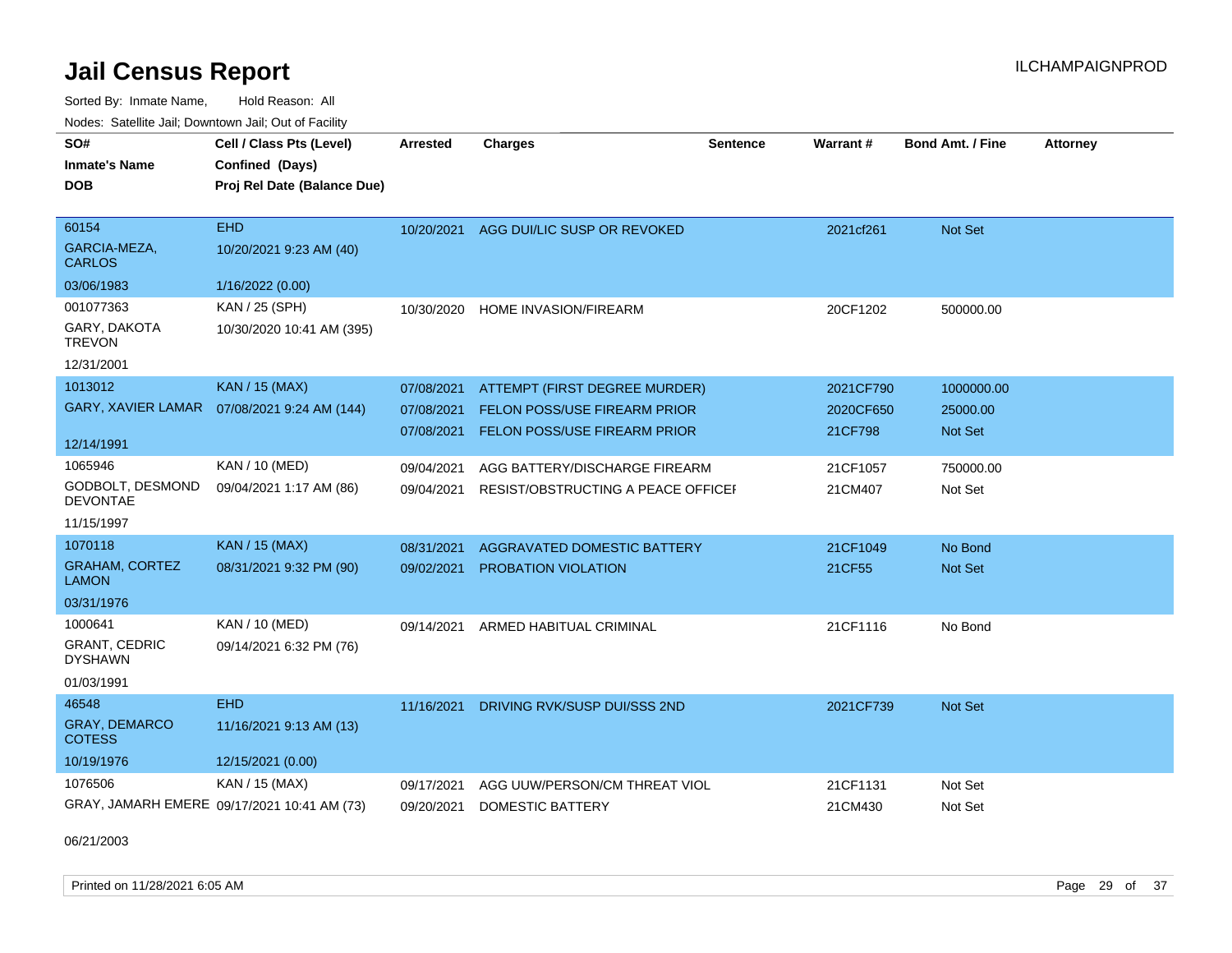| SO#<br><b>Inmate's Name</b><br><b>DOB</b>        | Cell / Class Pts (Level)<br>Confined (Days)<br>Proj Rel Date (Balance Due) | <b>Arrested</b>          | <b>Charges</b>                                                  | <b>Sentence</b> | <b>Warrant#</b>    | <b>Bond Amt. / Fine</b>   | <b>Attorney</b> |
|--------------------------------------------------|----------------------------------------------------------------------------|--------------------------|-----------------------------------------------------------------|-----------------|--------------------|---------------------------|-----------------|
| 1041176<br><b>HART, DAVEON</b><br><b>LATTEEF</b> | <b>DEW / 15 (MAX)</b><br>10/05/2021 10:35 AM (55)                          | 10/05/2021<br>10/06/2021 | <b>PAROLE REVOCATION</b><br>AGGRAVATED DOMESTIC BATTERY         |                 |                    | Not Set<br><b>Not Set</b> |                 |
| 03/15/1996                                       |                                                                            |                          |                                                                 |                 |                    |                           |                 |
| 1045186                                          | DEW / 15 (MAX)                                                             | 08/16/2021               | ARMED VIOLENCE/CATEGORY I                                       |                 | 21CF934            | 1000000.00                |                 |
| <b>HOLBROOK, JOHNNIE</b><br><b>MATHIS</b>        | 08/16/2021 11:07 AM (105)                                                  | 08/16/2021<br>08/16/2021 | FELON POSS/USE WEAPON/FIREARM<br>AGG FLEEING POLICE/21 MPH OVER |                 | 19CF968<br>21CF988 | Not Set<br>Not Set        |                 |
| 07/19/1996                                       |                                                                            | 08/16/2021               | <b>FELON POSS/USE WEAPON/FIREARM</b>                            |                 | 21CF989            | Not Set                   |                 |
| 001078146                                        | <b>DEW / 15 (MAX)</b>                                                      | 07/09/2021               | AGG BATTERY/DISCHARGE FIREARM                                   |                 | 21CF795            | 1000000.00                |                 |
| <b>HUNT, TEIGAN</b><br><b>JAZAIREO</b>           | 07/09/2021 12:41 PM (143)                                                  | 07/09/2021               | ARMED ROBBERY/ARMED W/FIREARM                                   |                 | 21CF806            | Not Set                   |                 |
| 05/14/2003                                       |                                                                            |                          |                                                                 |                 |                    |                           |                 |
| 989743                                           | DEW / 15 (ADS)                                                             | 04/13/2021               | AGG DISCHARGE FIREARM/VEH/SCH                                   |                 | 21CF400            | Not Set                   |                 |
| JACKSON, STEVE<br>ALLEN                          | 04/13/2021 2:45 AM (230)                                                   | 04/13/2021               | AGGRAVATED DOMESTIC BATTERY                                     |                 | 21CF399            | Not Set                   |                 |
| 06/04/1991                                       |                                                                            |                          |                                                                 |                 |                    |                           |                 |
| 50495                                            | <b>EHD</b>                                                                 | 08/10/2021               | DRIVING RVK/SUSP DUI/SSS 10-14                                  |                 | 2020CF997          | Not Set                   |                 |
| <b>JENKINS, ARNOLD</b><br><b>FARRIS</b>          | 08/10/2021 9:08 AM (111)                                                   | 08/10/2021               | DRIVING RVK/SUSP DUI/SSS 10-14                                  |                 | 2019CF1363         | Not Set                   |                 |
| 04/19/1962                                       | 2/4/2022 (0.00)                                                            |                          |                                                                 |                 |                    |                           |                 |
| 001077709                                        | <b>EHD</b>                                                                 | 07/06/2021               | DRIVING RVK/SUSP DUI/SSS 4-9                                    |                 | 2021CF167          | Not Set                   |                 |
| JINKINS, DEWAYNE<br>ALLEN                        | 07/06/2021 9:00 AM (146)                                                   |                          |                                                                 |                 |                    |                           |                 |
| 01/02/1967                                       | 1/1/2022 (0.00)                                                            |                          |                                                                 |                 |                    |                           |                 |
| 1076450                                          | <b>DEW / 15 (MAX)</b>                                                      | 06/25/2020               | MURDER/INTENT TO KILL/INJURE                                    |                 | 2020-CF703         | 750000.00                 |                 |
| <b>JONES, CARLOS</b><br><b>ANTONIO</b>           | 06/25/2020 2:13 PM (522)                                                   | 11/02/2020               | <b>HOME INVASION/FIREARM</b>                                    |                 | 20CF1204           | 500000.00                 |                 |
| 11/18/2001                                       |                                                                            |                          |                                                                 |                 |                    |                           |                 |
| 001077877                                        | DEW / 10 (MED)                                                             | 04/24/2021               | AGG DISCHARGE FIREARM/OCC BLDG                                  |                 | 21CF459            | Not Set                   |                 |
| JORDAN, PATRICK<br><b>RODEL</b>                  | 04/24/2021 3:53 PM (219)                                                   |                          |                                                                 |                 |                    |                           |                 |
| 10/22/2002                                       |                                                                            |                          |                                                                 |                 |                    |                           |                 |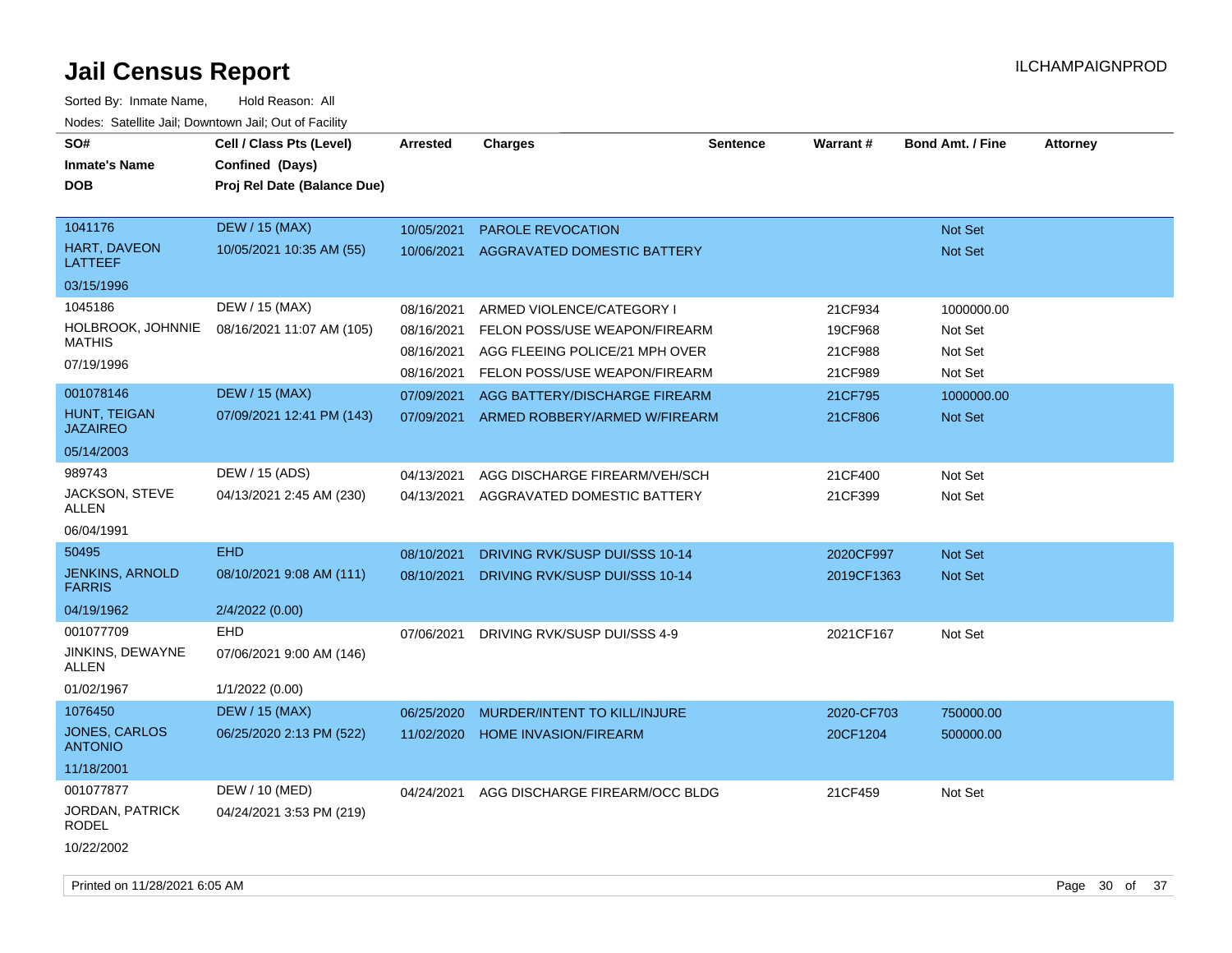| SO#<br><b>Inmate's Name</b><br><b>DOB</b>       | Cell / Class Pts (Level)<br>Confined (Days)<br>Proj Rel Date (Balance Due) | <b>Arrested</b> | <b>Charges</b>                    | <b>Sentence</b> | <b>Warrant#</b> | <b>Bond Amt. / Fine</b> | <b>Attorney</b> |
|-------------------------------------------------|----------------------------------------------------------------------------|-----------------|-----------------------------------|-----------------|-----------------|-------------------------|-----------------|
| 998873<br>KINCAID, AMANDA<br><b>MICHELLE</b>    | <b>EHD</b><br>10/12/2021 11:31 AM (48)                                     | 10/12/2021      | DRIVING RVK/SUSP DUI/SSS 3RD      |                 | 2021CF235       | Not Set                 |                 |
| 01/07/1990                                      | 1/9/2022 (0.00)                                                            |                 |                                   |                 |                 |                         |                 |
| 001078401                                       | DEW / 10 (ADS)                                                             | 09/19/2021      | UNLAWFUL VEHICULAR INVASION       |                 | 21CF1134        | Not Set                 |                 |
| <b>KNIGHT, ERIC</b>                             | 09/19/2021 7:32 PM (71)                                                    | 09/19/2021      | <b>HRSMT/THREATEN PERSON/KILL</b> |                 | 2021CF561       | 50000.00                |                 |
| 07/11/1991                                      |                                                                            | 09/21/2021      | <b>BURGLARY</b>                   |                 | 21CF1139        | Not Set                 |                 |
| 1064445                                         | <b>DEW / 15 (MAX)</b>                                                      | 04/23/2021      | AGG DISCHARGE FIREARM/OCC VEH     |                 | 2021CF295       | 500000.00               |                 |
| LARUE, TERENCE                                  | 04/23/2021 11:18 AM (220)                                                  | 04/23/2021      | POSSESS 15<100 GRAMS COCAINE      |                 | 19CF1052        | 10000.00                |                 |
| <b>TRAMEL</b>                                   |                                                                            | 04/23/2021      | FELON POSS/USE FIREARM/PAROLE     |                 | 21CF899         | Not Set                 |                 |
| 12/23/1998                                      |                                                                            |                 |                                   |                 |                 |                         |                 |
| 001078237                                       | KAN / 15 (ADS)                                                             | 08/03/2021      | AGG DISCHARGE FIREARM/OCC VEH     |                 | 21CF928         | No Bond                 |                 |
| LAWS, TERON<br><b>RAMONTE</b>                   | 08/03/2021 6:29 PM (118)                                                   |                 |                                   |                 |                 |                         |                 |
| 04/03/2001                                      |                                                                            |                 |                                   |                 |                 |                         |                 |
| 001078470                                       | <b>DEW / 15 (MAX)</b>                                                      | 10/10/2021      | MURDER/INTENT TO KILL/INJURE      |                 | 21CF1221        | Not Set                 |                 |
| LEE, AMAHRION<br><b>JA'MERE</b>                 | 10/10/2021 1:23 PM (50)                                                    |                 |                                   |                 |                 |                         |                 |
| 11/05/2002                                      |                                                                            |                 |                                   |                 |                 |                         |                 |
| 001078170<br>LEMONS, DEANGELO<br><b>DEVELLE</b> | <b>KAN / 10 (MED)</b><br>09/07/2021 12:49 AM (83)                          | 09/07/2021      | AGG UNLAWFUL USE OF WEAPON/VEH    |                 | 21CF1060        | Not Set                 |                 |
| 05/29/2003                                      |                                                                            |                 |                                   |                 |                 |                         |                 |
| 56792                                           | <b>DEW / 10 (MED)</b>                                                      | 02/02/2021      | ARMED HABITUAL CRIMINAL           |                 | 2021CF141       | 500000.00               |                 |
| LILLARD, LAWRENCE<br><b>TYRONE</b>              | 02/02/2021 2:11 PM (300)                                                   | 02/22/2021      | DRIVING ON REVOKED LICENSE        |                 | 21TR426         | 5000.00                 |                 |
| 10/20/1982                                      |                                                                            |                 |                                   |                 |                 |                         |                 |
| 001078407                                       | <b>EHD</b>                                                                 | 09/21/2021      | DRIVING ON SUSPENDED LICENSE      |                 | 2019TR16777     | Not Set                 |                 |
| LOVE, BRANDON<br><b>TERRELL</b>                 | 09/21/2021 11:26 AM (69)                                                   |                 |                                   |                 |                 |                         |                 |
| 06/13/1994                                      | 12/19/2021 (0.00)                                                          |                 |                                   |                 |                 |                         |                 |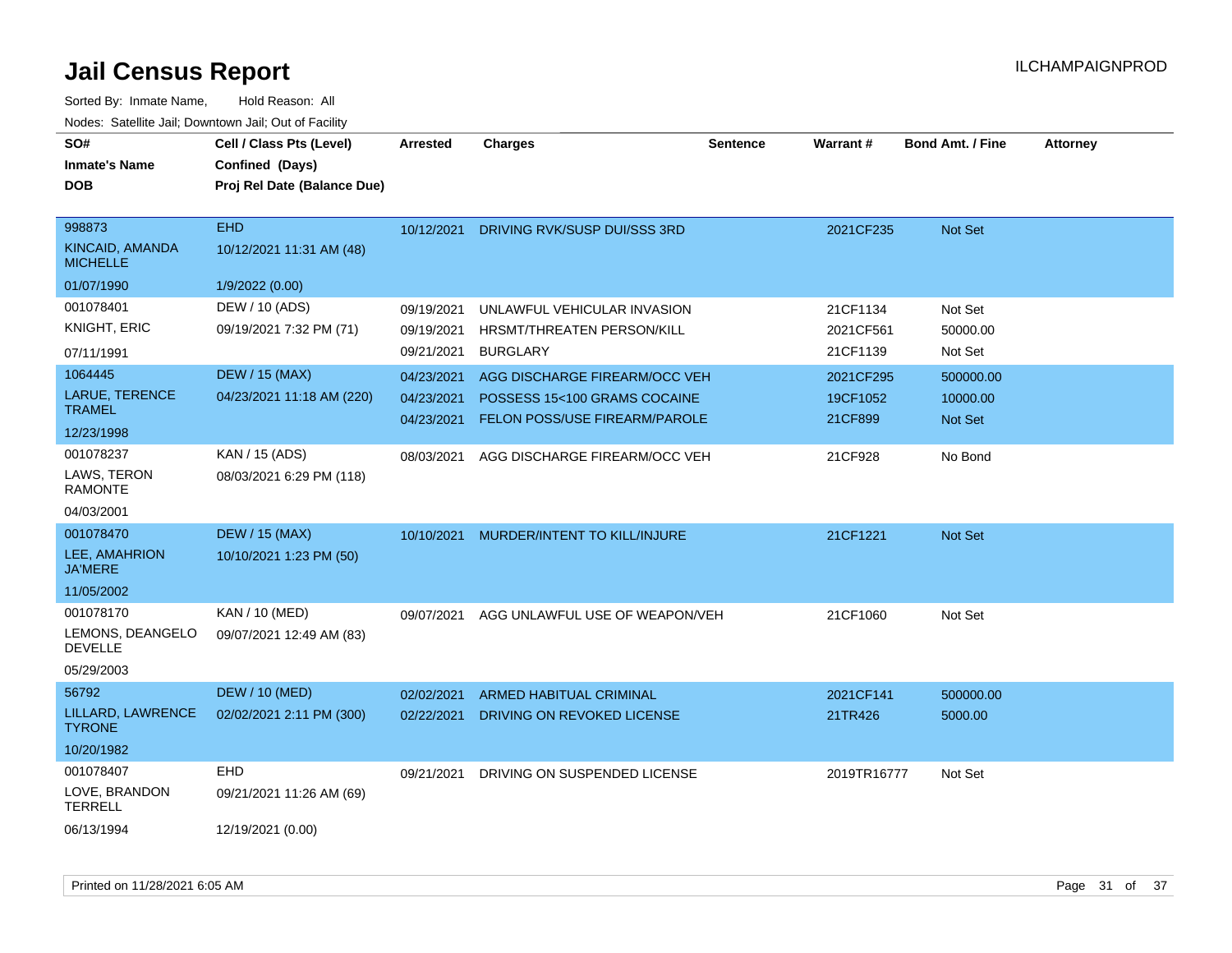| roaco. Odichile Jan, Downtown Jan, Out of Facility |                             |                 |                                          |                 |              |                         |                 |
|----------------------------------------------------|-----------------------------|-----------------|------------------------------------------|-----------------|--------------|-------------------------|-----------------|
| SO#                                                | Cell / Class Pts (Level)    | <b>Arrested</b> | <b>Charges</b>                           | <b>Sentence</b> | Warrant#     | <b>Bond Amt. / Fine</b> | <b>Attorney</b> |
| <b>Inmate's Name</b>                               | Confined (Days)             |                 |                                          |                 |              |                         |                 |
| <b>DOB</b>                                         | Proj Rel Date (Balance Due) |                 |                                          |                 |              |                         |                 |
|                                                    |                             |                 |                                          |                 |              |                         |                 |
| 46837                                              | <b>KAN / 15 (MAX)</b>       | 09/07/2021      | <b>RESIDENTIAL BURGLARY</b>              |                 | 2019-CF-1207 | 25000.00                |                 |
| <b>MARCRUM, JEFFERY</b><br><b>LEE</b>              | 09/07/2021 11:43 AM (83)    |                 |                                          |                 |              |                         |                 |
| 11/17/1968                                         |                             |                 |                                          |                 |              |                         |                 |
| 001078575                                          | KAN / 10 (MED)              | 11/09/2021      | <b>GUNRUNNING</b>                        |                 | 21CF1330     | 750000.00               |                 |
| <b>MCLAURIN, KEYON A</b>                           | 11/09/2021 12:41 PM (20)    |                 |                                          |                 |              |                         |                 |
|                                                    |                             |                 |                                          |                 |              |                         |                 |
| 11/19/2002                                         |                             |                 |                                          |                 |              |                         |                 |
| 1011046                                            | <b>KAN</b> / 15 (ADS)       |                 | 04/10/2021 ATTEMPT (FIRST DEGREE MURDER) |                 | 21CF392      | <b>Not Set</b>          |                 |
| <b>MILES, DARRION</b><br><b>ANTONIO KEVONTA</b>    | 04/11/2021 12:46 AM (232)   |                 |                                          |                 |              |                         |                 |
| 03/18/1990                                         |                             |                 |                                          |                 |              |                         |                 |
| 001077278                                          | DEW / 15 (MAX)              | 10/06/2020      | MURDER/INTENT TO KILL/INJURE             |                 | 2020CF146    | 2000000.00              |                 |
| MILLER, D'ANDRE                                    | 10/06/2020 12:49 PM (419)   | 10/06/2020      | AGG FLEEING POLICE/21 MPH OVER           |                 | 2019CF1171   | 50000.00                |                 |
| 09/08/1986                                         |                             |                 |                                          |                 |              |                         |                 |
| 963426                                             | <b>EHD</b>                  | 09/14/2021      | ACCIDENT INJURY/DEATH/11-403             |                 | 2020CF1367   | Not Set                 |                 |
| MITCHELL, MARCELL                                  | 09/14/2021 9:03 AM (76)     |                 |                                          |                 |              |                         |                 |
| <b>MARTELL</b>                                     |                             |                 |                                          |                 |              |                         |                 |
| 12/19/1987                                         | 12/10/2021 (0.00)           |                 |                                          |                 |              |                         |                 |
| 1026477                                            | KAN / 15 (ADS)              | 09/21/2021      | AGG DISCHARGE FIREARM/OCC VEH            |                 | 21CF1138     | Not Set                 |                 |
| NEWBILL, DEVONTRE                                  | 09/21/2021 2:27 AM (69)     | 09/22/2021      | PROBATION VIOLATION                      |                 | 20CF577      | Not Set                 |                 |
| <b>LAMONT</b>                                      |                             |                 |                                          |                 |              |                         |                 |
| 11/22/1993                                         |                             |                 |                                          |                 |              |                         |                 |
| 1072907                                            | <b>KAN</b>                  |                 | 07/14/2021 ATTEMPT (FIRST DEGREE MURDER) |                 | 2021-CF-832  | 2000000.00              |                 |
| NIKOLAEV, YEVGENIY                                 | 07/14/2021 10:10 PM (138)   |                 |                                          |                 |              |                         |                 |
|                                                    |                             |                 |                                          |                 |              |                         |                 |
| 10/06/1983                                         |                             |                 |                                          |                 |              |                         |                 |
| 001078558                                          | DEW / 10 (MED)              | 11/03/2021      | UNLAWFUL USE OF A WEAPON                 |                 | 21CF1352     | Not Set                 |                 |
| PARRISH, DOMINIC<br><b>WALTER</b>                  | 11/03/2021 1:25 PM (26)     |                 |                                          |                 |              |                         |                 |
| 08/23/2001                                         |                             |                 |                                          |                 |              |                         |                 |
|                                                    |                             |                 |                                          |                 |              |                         |                 |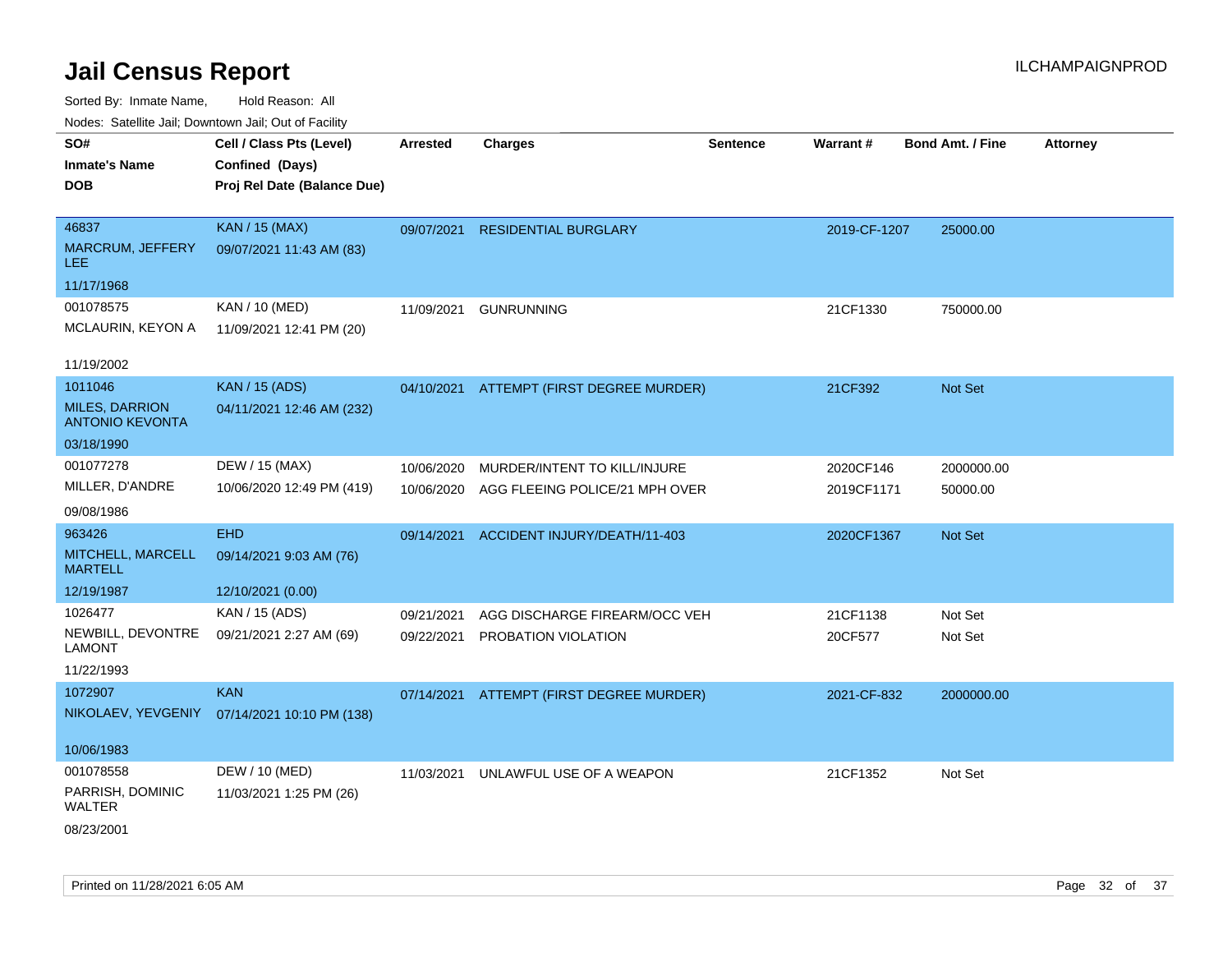| SO#                                   | Cell / Class Pts (Level)                      | <b>Arrested</b> | <b>Charges</b>                 | <b>Sentence</b> | Warrant #   | Bond Amt. / Fine | <b>Attorney</b> |
|---------------------------------------|-----------------------------------------------|-----------------|--------------------------------|-----------------|-------------|------------------|-----------------|
| <b>Inmate's Name</b>                  | Confined (Days)                               |                 |                                |                 |             |                  |                 |
| <b>DOB</b>                            | Proj Rel Date (Balance Due)                   |                 |                                |                 |             |                  |                 |
|                                       |                                               |                 |                                |                 |             |                  |                 |
| 001077928                             | <b>EHD</b>                                    | 09/01/2021      | AGG DOMESTIC BATTERY/STRANGLE  |                 | 2021CF515   | Not Set          |                 |
| PATTON, MICHAEL<br><b>RYAN</b>        | 09/01/2021 9:43 AM (89)                       |                 |                                |                 |             |                  |                 |
| 08/15/1994                            | 12/31/2021 (0.00)                             |                 |                                |                 |             |                  |                 |
| 001078063                             | DEW / 15 (MAX)                                | 06/15/2021      | AGG CRIM SEX ASSAULT/WEAPON    |                 | 2021CF678   | 1000000.00       |                 |
|                                       | PERRY, ROBERT Junior 06/15/2021 4:37 PM (167) | 06/15/2021      | <b>ROBBERY</b>                 |                 | 2021CF159   | 25000.00         |                 |
| 12/21/1990                            |                                               |                 |                                |                 |             |                  |                 |
| 1072761                               | <b>EHD</b>                                    | 11/03/2021      | DRIVING ON SUSPENDED LICENSE   |                 | 2020TR5958  | Not Set          |                 |
| POWELL, KYESHA<br><b>MONAE</b>        | 11/03/2021 10:01 AM (26)                      |                 |                                |                 |             |                  |                 |
| 07/14/2000                            | 12/17/2021 (0.00)                             |                 |                                |                 |             |                  |                 |
| 001077614                             | KAN / 15 (MAX)                                | 01/17/2021      | ATTEMPT (FIRST DEGREE MURDER)  |                 | 21CF66      | Not Set          |                 |
| <b>DEVON</b>                          | ROBINSON, DONTRELL 01/17/2021 3:08 PM (316)   |                 |                                |                 |             |                  |                 |
| 09/22/2002                            |                                               |                 |                                |                 |             |                  |                 |
| 1061216                               | <b>KAN / 10 (MED)</b>                         | 06/22/2021      | <b>HOME INVASION/FIREARM</b>   |                 | 21CF727     | <b>Not Set</b>   |                 |
| <b>RUNGE, ANDRE</b><br><b>MARSEAN</b> | 06/22/2021 4:42 PM (160)                      |                 |                                |                 |             |                  |                 |
| 12/05/1997                            |                                               |                 |                                |                 |             |                  |                 |
| 650295                                | PIA / 50 (MAX)                                | 04/22/2020      | <b>CRIMINAL SEXUAL ASSAULT</b> |                 | 2020-CF407  | 750000.00        |                 |
| SANDAGE, JERALD                       | 04/22/2020 6:30 AM (586)                      | 04/22/2020      | CRIMINAL SEXUAL ASSAULT        |                 | 2020-CF408  | 750000.00        |                 |
| <b>EUGENE</b>                         |                                               | 04/22/2020      | <b>CRIMINAL SEXUAL ABUSE</b>   |                 | 2020-CF409  | 750000.00        |                 |
| 06/07/1971                            |                                               | 04/22/2020      | <b>CRIMINAL SEXUAL ASSAULT</b> |                 | 2020-CF410  | 750000.00        |                 |
|                                       |                                               | 04/22/2020      | OFFICIAL MISCONDUCT            |                 | 2019-CF1811 | 25000.00         |                 |
| 1062194                               | <b>DEW / 15 (MAX)</b>                         | 02/27/2020      | MURDER/OTHER FORCIBLE FELONY   |                 | 20CF-247    | 1000000.00       |                 |
| SIMMONS, MICHAEL<br><b>JAMAL</b>      | 02/27/2020 1:11 PM (641)                      | 09/23/2020      | AGG BATTERY/DISCHARGE FIREARM  |                 | 20CF1061    | Not Set          |                 |
| 11/03/1997                            |                                               |                 |                                |                 |             |                  |                 |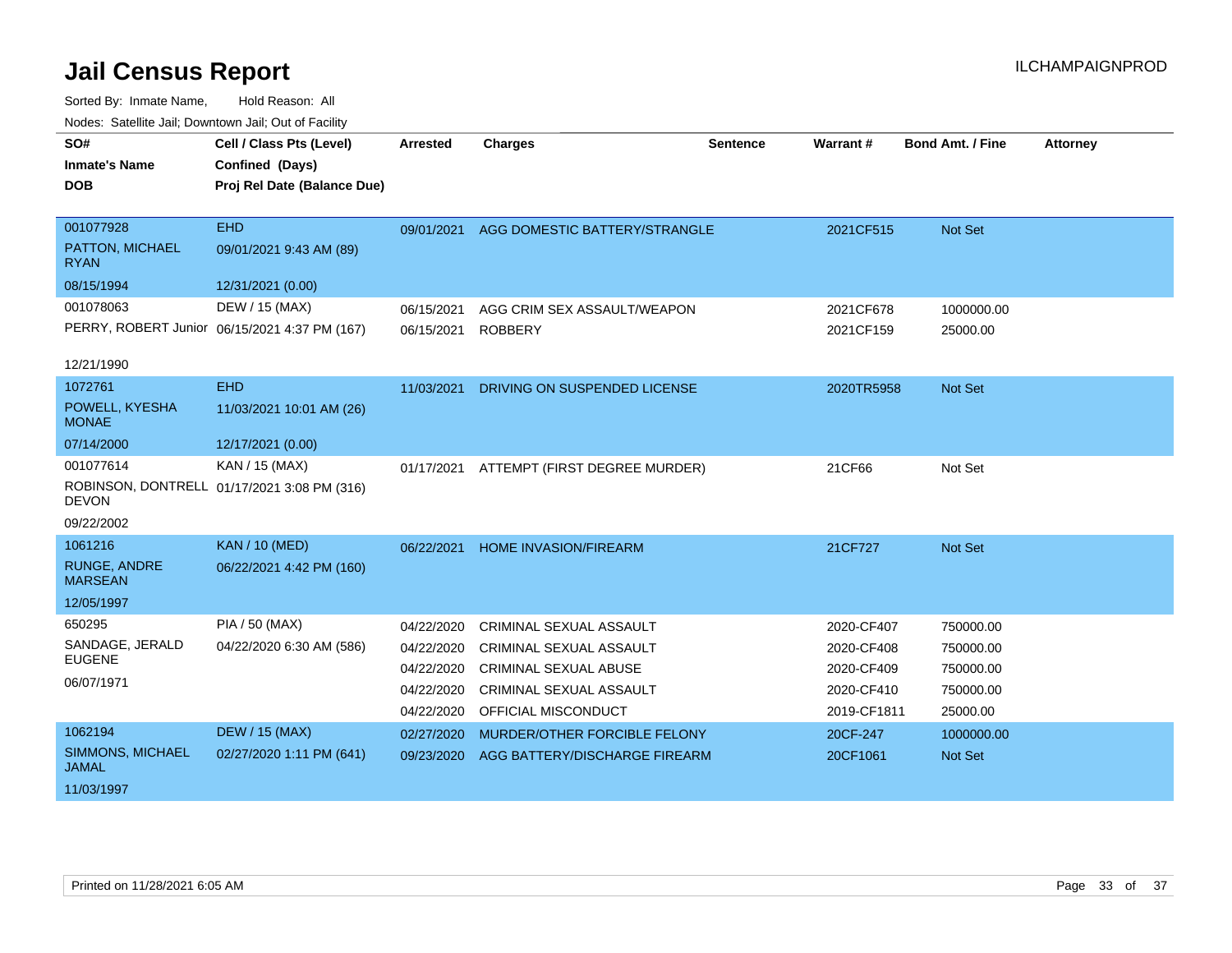| SO#                                     | Cell / Class Pts (Level)                     | Arrested   | <b>Charges</b>                | <b>Sentence</b> | Warrant#   | <b>Bond Amt. / Fine</b> | <b>Attorney</b> |
|-----------------------------------------|----------------------------------------------|------------|-------------------------------|-----------------|------------|-------------------------|-----------------|
| <b>Inmate's Name</b>                    | Confined (Days)                              |            |                               |                 |            |                         |                 |
| <b>DOB</b>                              | Proj Rel Date (Balance Due)                  |            |                               |                 |            |                         |                 |
|                                         |                                              |            |                               |                 |            |                         |                 |
| 001078115                               | KAN / 15 (MAX)                               | 07/01/2021 | ARMED VIOLENCE/CATEGORY I     |                 | 21CF772    | Not Set                 |                 |
| <b>SMITH, JAMES</b><br>NASHAUN, Junior  | 07/01/2021 2:44 PM (151)                     | 07/30/2021 | DRIVING ON SUSPENDED LICENSE  |                 | 21TR5804   | 1500.00                 |                 |
| 09/18/2000                              |                                              |            |                               |                 |            |                         |                 |
| 55331                                   | DEW / 15 (MAX)                               | 07/31/2021 | ARMED HABITUAL CRIMINAL       | 10y/0m/0d (DC   |            | Not Set                 |                 |
| SMITH, TARRIO<br><b>TERRELLE</b>        | 07/31/2021 2:22 AM (121)                     |            |                               |                 |            |                         |                 |
| 04/25/1982                              |                                              |            |                               |                 |            |                         |                 |
| 001077868                               | <b>DEW / 15 (MAX)</b>                        | 04/21/2021 | ARMED ROBBERY/ARMED W/FIREARM |                 | 21CF445    | Not Set                 |                 |
| SPEARMENT,<br><b>KENTRELL</b>           | 04/21/2021 9:48 PM (222)                     | 08/19/2021 | FLEEING/ATTEMPT ELUDE OFFICER |                 | 2021TR1053 | 1000.00                 |                 |
| 01/21/2002                              |                                              |            |                               |                 |            |                         |                 |
| 759816                                  | EHD                                          | 11/17/2021 | AGG DUI/3                     |                 | 2021CF382  | Not Set                 |                 |
| ST AUBIN, LACY<br><b>NICOLE</b>         | 11/17/2021 10:17 AM (12)                     |            |                               |                 |            |                         |                 |
| 07/20/1984                              | 11/30/2021 (0.00)                            |            |                               |                 |            |                         |                 |
| 001077854                               | <b>EHD</b>                                   | 09/15/2021 | DRIVING RVK/SUSP DUI/SSS 4-9  |                 | 2021CF306  | Not Set                 |                 |
| STUKINS, DANNY RAY                      | 09/15/2021 10:17 AM (75)                     |            |                               |                 |            |                         |                 |
| 07/05/1985                              | 3/13/2022 (0.00)                             |            |                               |                 |            |                         |                 |
| 1046632                                 | KAN / 15 (MAX)                               | 09/14/2021 | ARMED VIOLENCE/CATEGORY II    |                 | 21CF912    | 750000.00               |                 |
|                                         | TATE, JAVON MARQUIS 09/14/2021 12:10 PM (76) |            |                               |                 |            |                         |                 |
| 08/10/1996                              |                                              |            |                               |                 |            |                         |                 |
| 949990                                  | <b>DEW / 15 (MAX)</b>                        | 07/27/2021 | AGG DISCHARGE FIREARM/OCC VEH |                 | 2021CF829  | 750000.00               |                 |
| <b>THATCH, CALVIN</b><br><b>ANTHONY</b> | 07/27/2021 5:12 PM (125)                     | 07/27/2021 | <b>WARRANT OUT OF COUNTY</b>  |                 | 21TR49     | 1500.00                 |                 |
| 07/09/1986                              |                                              |            |                               |                 |            |                         |                 |
| 001077662                               | DEW / 15 (MAX)                               | 02/03/2021 | ARMED ROBBERY/ARMED W/FIREARM |                 | 21CF123    | 250000.00               |                 |
| TIPSORD, NOAH LEE                       | 02/03/2021 4:33 PM (299)                     |            |                               |                 |            |                         |                 |
| 08/14/1998                              |                                              |            |                               |                 |            |                         |                 |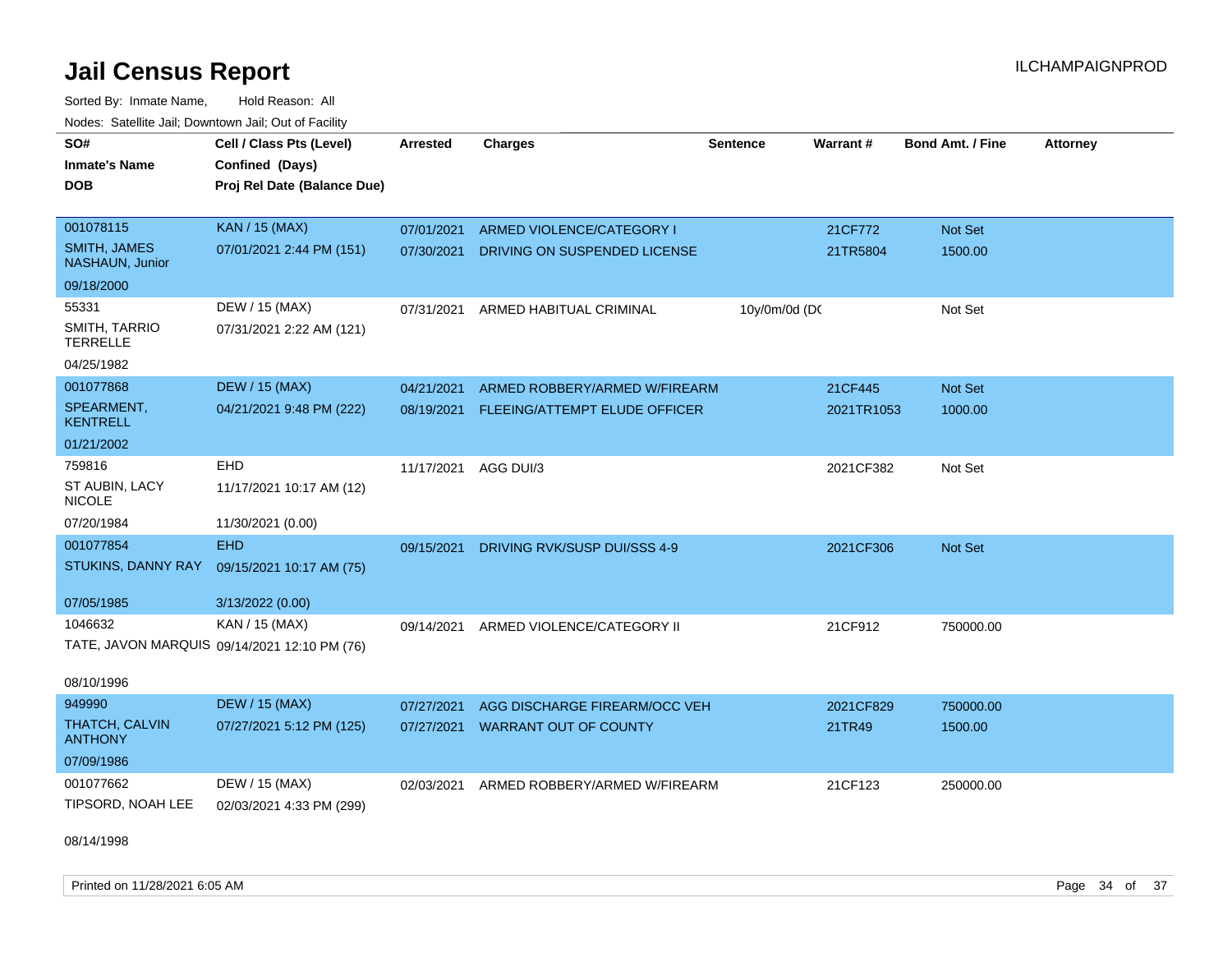| <b>Nedee:</b> Catoline can, Domnomi can, Oat or I domt |                             |            |                                          |                 |            |                         |                 |
|--------------------------------------------------------|-----------------------------|------------|------------------------------------------|-----------------|------------|-------------------------|-----------------|
| SO#                                                    | Cell / Class Pts (Level)    | Arrested   | <b>Charges</b>                           | <b>Sentence</b> | Warrant#   | <b>Bond Amt. / Fine</b> | <b>Attorney</b> |
| Inmate's Name                                          | Confined (Days)             |            |                                          |                 |            |                         |                 |
| <b>DOB</b>                                             | Proj Rel Date (Balance Due) |            |                                          |                 |            |                         |                 |
| 1033031                                                | <b>KAN / 15 (MAX)</b>       |            | 08/19/2020 *AGG BATTERY W/FIREARM/PERSON |                 | 2020-CF923 | 500000.00               |                 |
| TOMS, ANDREW<br><b>CHUCKY</b>                          | 08/19/2020 5:59 PM (467)    |            |                                          |                 |            |                         |                 |
| 09/28/1978                                             |                             |            |                                          |                 |            |                         |                 |
| 27007                                                  | KAN / 15 (MAX)              | 09/19/2021 | DOMESTIC BATTERY/OTHER PRIOR             |                 | 21CF1133   | No Bond                 |                 |
| TUELL, ROBERT<br><b>STEPHEN</b>                        | 09/19/2021 9:51 AM (71)     |            |                                          |                 |            |                         |                 |
| 09/25/1967                                             |                             |            |                                          |                 |            |                         |                 |
| 001078263                                              | <b>KAN / 10 (ADS)</b>       | 08/11/2021 | AGG BATTERY/PUBLIC PLACE                 |                 | 2020CF420  | 7500.00                 |                 |
| <b>TURK, BRANDON</b><br><b>LARSHAWN</b>                | 08/11/2021 6:23 PM (110)    | 08/11/2021 | RECEIVE/POSS/SELL STOLEN VEH             |                 | 2020CF928  | 200000.00               |                 |
| 10/18/1995                                             |                             |            |                                          |                 |            |                         |                 |
| 64700                                                  | KAN / 10 (MED)              | 09/07/2021 | UNLAWFUL USE OF A WEAPON                 |                 | 21CF1074   | Not Set                 |                 |
| TURNER, ADAM<br>ANTONIO                                | 09/08/2021 12:49 AM (82)    |            |                                          |                 |            |                         |                 |
| 08/29/1985                                             |                             |            |                                          |                 |            |                         |                 |
| 001078386                                              | <b>KAN / 10 (MED)</b>       | 09/14/2021 | POSSESSION OF STOLEN FIREARM             |                 | 2021CF1099 | 250000.00               |                 |
| TURNER, AMARIO                                         | 09/14/2021 11:42 PM (76)    |            |                                          |                 |            |                         |                 |
| 09/23/2002                                             |                             |            |                                          |                 |            |                         |                 |
| 1050636                                                | KAN / 15 (MAX)              | 09/24/2021 | FELON POSS/USE WEAPON/FIREARM            |                 | 21CF1154   | Not Set                 |                 |
| TURNER, TIMOTHY<br>SEANTEZ                             | 09/24/2021 9:18 PM (66)     |            |                                          |                 |            |                         |                 |
| 09/27/1994                                             |                             |            |                                          |                 |            |                         |                 |
| 1040925                                                | <b>KAN / 10 (MED)</b>       |            | 10/05/2021 AGG BATTERY/DISCHARGE FIREARM |                 | 2021CF1105 | 1000000.00              |                 |
| <b>WEATHERALL,</b><br>JOHNNY EARL JAMES                | 10/05/2021 4:17 PM (55)     |            |                                          |                 |            |                         |                 |
| 04/29/1994                                             |                             |            |                                          |                 |            |                         |                 |
| 1062558                                                | DEW / 10 (MED)              |            | 10/02/2021 FELON POSS/USE WEAPON/FIREARM |                 | 21CF1185   | Not Set                 |                 |
| WELLS, JIAMANTE<br>AMORE                               | 10/02/2021 8:29 PM (58)     |            |                                          |                 |            |                         |                 |
| 09/02/1995                                             |                             |            |                                          |                 |            |                         |                 |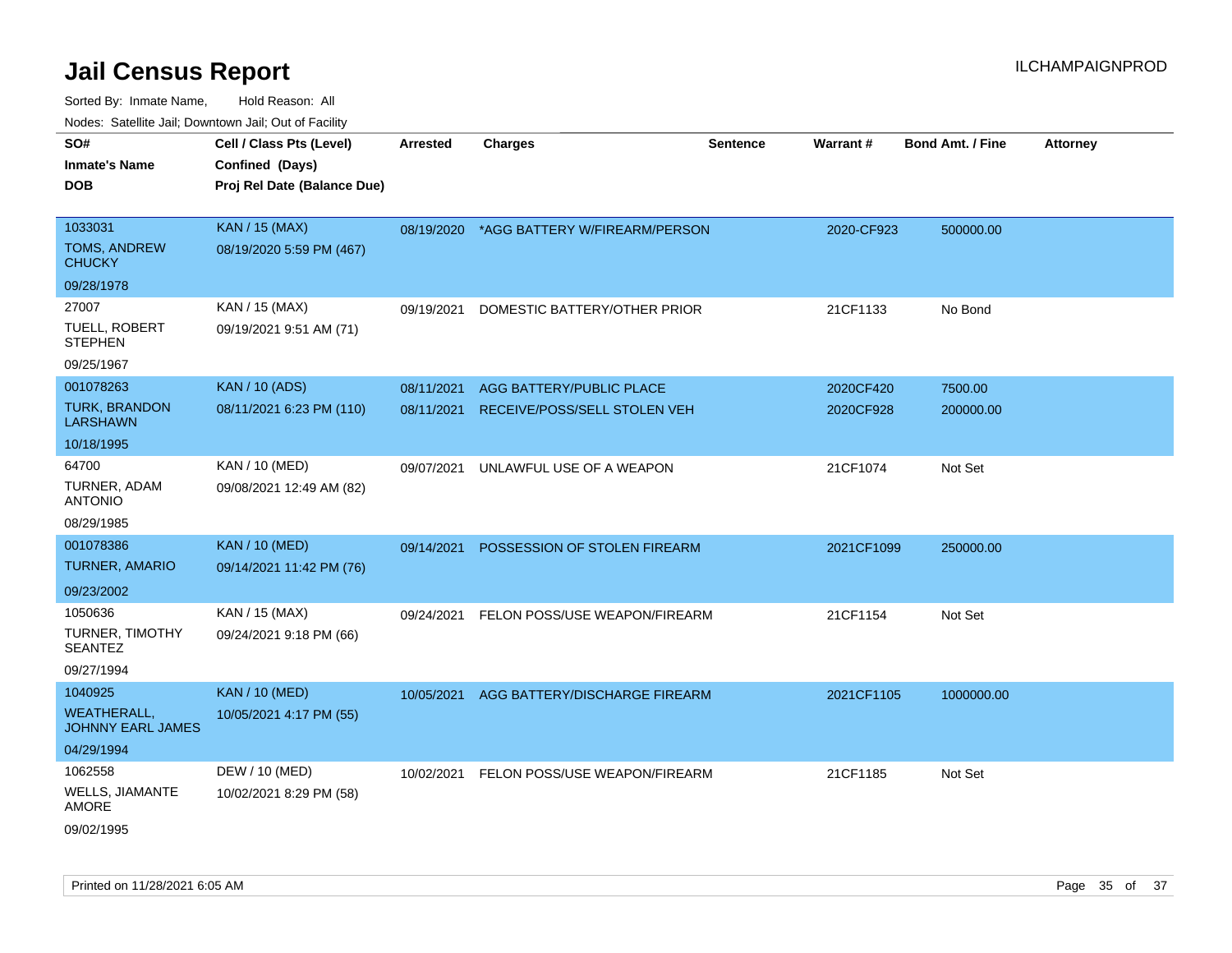| SO#                                         | Cell / Class Pts (Level)    | <b>Arrested</b> | <b>Charges</b>                        | <b>Sentence</b> | Warrant#      | <b>Bond Amt. / Fine</b> | <b>Attorney</b> |
|---------------------------------------------|-----------------------------|-----------------|---------------------------------------|-----------------|---------------|-------------------------|-----------------|
| <b>Inmate's Name</b>                        | Confined (Days)             |                 |                                       |                 |               |                         |                 |
| <b>DOB</b>                                  | Proj Rel Date (Balance Due) |                 |                                       |                 |               |                         |                 |
|                                             |                             |                 |                                       |                 |               |                         |                 |
| 1002033                                     | <b>KAN / 15 (MAX)</b>       | 09/08/2021      | <b>OBSTRCT JUSTICE/LEAVE STATE</b>    |                 | 2021-CF-AWOW  | <b>Not Set</b>          |                 |
| <b>WEST, ANTONIO</b>                        | 09/08/2021 11:01 PM (82)    | 09/08/2021      | ARMED VIOLENCE/CATEGORY I             |                 | 2021-CF-AWOW  | <b>Not Set</b>          |                 |
| <b>DEONTA</b>                               |                             | 09/08/2021      | DRIVING ON SUSPENDED LICENSE          |                 | 2019-TR-11944 | 5000.00                 |                 |
|                                             |                             | 09/08/2021      | ARMED ROBBERY/ARMED W/FIREARM         |                 | 2020-CF-1406  | 500000.00               |                 |
|                                             |                             | 09/08/2021      | AGG UNLAWFUL USE OF WEAPON/VEH        |                 | 2021-CF-AWOW  | <b>Not Set</b>          |                 |
| 04/15/1992                                  |                             |                 |                                       |                 |               |                         |                 |
| 1022068                                     | DEW / 15 (ADS)              | 10/10/2021      | FELON POSS/USE WEAPON/FIREARM         |                 | 21CF1212      | Not Set                 |                 |
| <b>WILKINS, MICHAEL</b><br>CARL             | 10/10/2021 5:07 AM (50)     |                 |                                       |                 |               |                         |                 |
| 07/10/1992                                  |                             |                 |                                       |                 |               |                         |                 |
| 001077508                                   | <b>DEW / 15 (ADS)</b>       | 12/10/2020      | <b>MURDER/STRONG PROB KILL/INJURE</b> |                 | 2020CF1293    | No Bond                 |                 |
| <b>WILLIAMS, CALVIN</b><br><b>TIMOTHY</b>   | 12/10/2020 8:55 PM (354)    |                 |                                       |                 |               |                         |                 |
| 10/23/2002                                  |                             |                 |                                       |                 |               |                         |                 |
| 539662                                      | KAN / 10 (MED)              | 08/14/2021      | AGGRAVATED BATTERY                    |                 | 21CF979       | No Bond                 |                 |
| WILLIAMS, JAVONTAE                          | 08/14/2021 1:28 AM (107)    | 08/14/2021      | AGGRAVATED DOMESTIC BATTERY           |                 | 2020CF1098    | 25000.00                |                 |
| <b>DEMAR</b>                                |                             | 08/14/2021      | DOM BTRY/CONTACT/1-2 PRECONV          |                 | 2021CF770     | 250000.00               |                 |
| 07/28/1991                                  |                             | 08/14/2021      | <b>CITY OV ARREST</b>                 |                 | 2017OV893     | 1000.00                 |                 |
| 1019420                                     | <b>KAN / 10 (MED)</b>       | 02/19/2021      | METH DELIVERY/15<100 GRAMS            |                 | 21CF205       | Not Set                 |                 |
| <b>WILLIAMS,</b><br><b>MARSHAWN ANTONIO</b> | 02/19/2021 6:15 PM (283)    |                 |                                       |                 |               |                         |                 |
| 06/02/1994                                  |                             |                 |                                       |                 |               |                         |                 |
| 1037579                                     | <b>KAN / 10 (MED)</b>       | 08/17/2021      | FELON POSS/USE WEAPON/FIREARM         |                 | 2019CF73      | No Bond                 |                 |
| WILLIAMS, STEVEN<br>PATRICK, Second         | 08/17/2021 8:16 PM (104)    |                 |                                       |                 |               |                         |                 |
| 11/25/1994                                  |                             |                 |                                       |                 |               |                         |                 |
| 545746                                      | <b>KAN / 15 (ADS)</b>       | 08/07/2021      | FELON POSS/USE WEAPON/FIREARM         |                 | 21CF949       | Not Set                 |                 |
| <b>WOODS, MICHAEL</b>                       | 08/07/2021 8:40 AM (114)    | 08/07/2021      | <b>BURGLARY</b>                       |                 | 2020CF597     | 50000.00                |                 |
| <b>LACKENDRICK</b>                          |                             |                 | 08/07/2021 WARRANT OUT OF COUNTY      |                 | 2020TR9119    | 5000.00                 |                 |
| 10/06/1996                                  |                             |                 |                                       |                 |               |                         |                 |